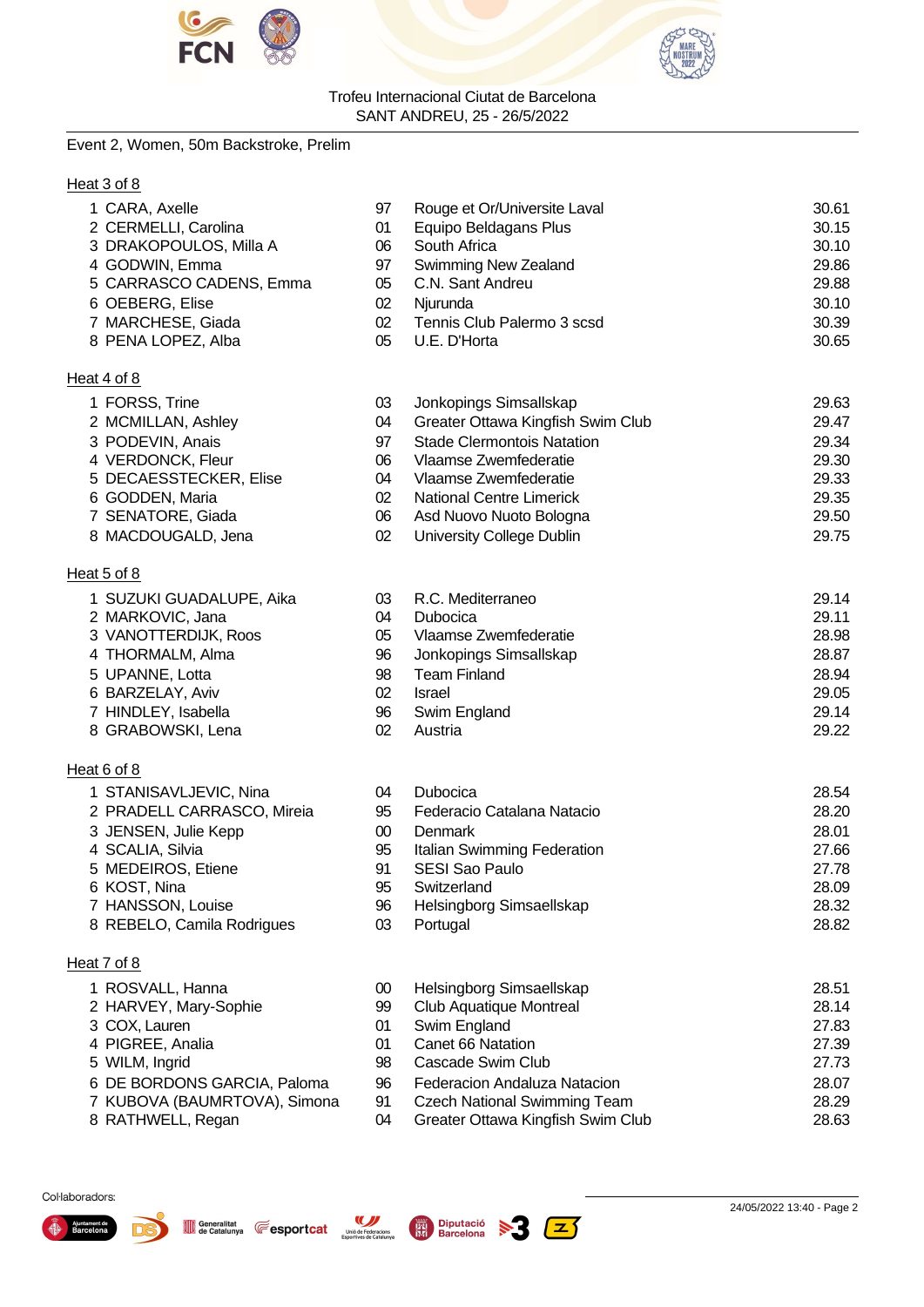



# Event 2, Women, 50m Backstroke, Prelim

# Heat 8 of 8

| 1 OUWEHAND, Vanessa     | 99 | <b>Swimming New Zealand</b>      | 28.38 |
|-------------------------|----|----------------------------------|-------|
| 2 HILL, Danielle        | 99 | Ireland                          | 28.11 |
| 3 JALLOW, Mimosa        | 94 | <b>Team Finland</b>              | 27.80 |
| 4 MASSE, Kylie          | 96 | <b>Toronto Swim Club</b>         | 27.18 |
| 5 DE WAARD, Maaike      | 96 | <b>Dutch Swimming Federation</b> | 27.69 |
| 6 GIELE, Tessa          | 02 | <b>Dutch Swimming Federation</b> | 28.01 |
| 7 SANCHEZ, Kayla Noelle | 01 | Ajax Swimming                    | 28.21 |
| 8 TEIJONSALO, Fanny     | 96 | <b>Team Finland</b>              | 28.55 |

| Event 3              |       | Men. 50m Breaststroke |            |                  |                         |  |
|----------------------|-------|-----------------------|------------|------------------|-------------------------|--|
| 25/05/2022           |       |                       |            |                  | <b>Startlist Prelim</b> |  |
| <b>World Records</b> |       | 25.95 PEATY. Adam     | <b>GBR</b> | Budapest (HUN)   | 25/07/2017              |  |
| European Records     |       | 25.95 PEATY Adam      | <b>GBR</b> | Budapest (HUN)   | 25/07/2017              |  |
| Marenostrum          | 26.33 | LIMA, Felipe          |            | <b>MONACO</b>    | 09/06/2019              |  |
| <b>TICB</b>          |       | 26.55 PEATY. Adam     | GBR        | <b>BARCELONA</b> | 16/06/2019              |  |

# YB

|--|

| 3 CANCELA, Diogo Luis       | 02 | Portugal                   | 33.20 |
|-----------------------------|----|----------------------------|-------|
| 4 CORTADELLAS LLUBERA, Joan | 04 | C.N. Barcelona             | 30.82 |
| 5 MAJCEN, Taj               | 07 | SD Delfin Ljubljana        | 32.89 |
| Heat 2 of 10                |    |                            |       |
| 1 TEBAR PENDON, Adria       | 96 | C.N. Calella               | 30.75 |
| 2 VIDAL MARTINEZ, Jordi     | 03 | C.N. Atl Barceloneta       | 30.57 |
| 3 HANNA, Paolo              | 01 | Tennis Club Palermo 3 scsd | 30.52 |
| 4 ROFRANO, Thomas           | 95 | C.N. Barcelona             | 30.31 |
| 5 COTE-TESSIER, Matis       | 01 | Usher                      | 30.40 |
| 6 SANCHEZ PEREZ, Oscar      | 04 | C.N. Mataro                | 30.53 |
| 7 OYARZABAL GOYA, Benat     | 98 | C.E. Mediterrani           | 30.69 |
| Heat 3 of 10                |    |                            |       |
| 1 CADEVALL MICOLAU, Jan     | 04 | C.N. Sant Andreu           | 30.28 |
| 2 VOLLMER, Dante            | 01 | Helsingborg Simsaellskap   | 30.17 |
| 3 BAYER, Moritz             | 02 | Austria                    | 30.01 |
| 4 RODELAS FARRE, Eric       | 03 | C.N. Terrassa              | 29.90 |
| 5 REED, Lachlan James       | 05 | C.N. Banyoles              | 29.93 |
| 6 NYBLOM, Niklas            | 99 | <b>Taeby Sim</b>           | 30.07 |
| 7 ANDRES PEREZ, Pau         | 03 | C.N. Viladecans            | 30.21 |
| 8 LOEFGREN, Albin           | 99 | Jonkopings Simsallskap     | 30.31 |

 $\geq 3$ 



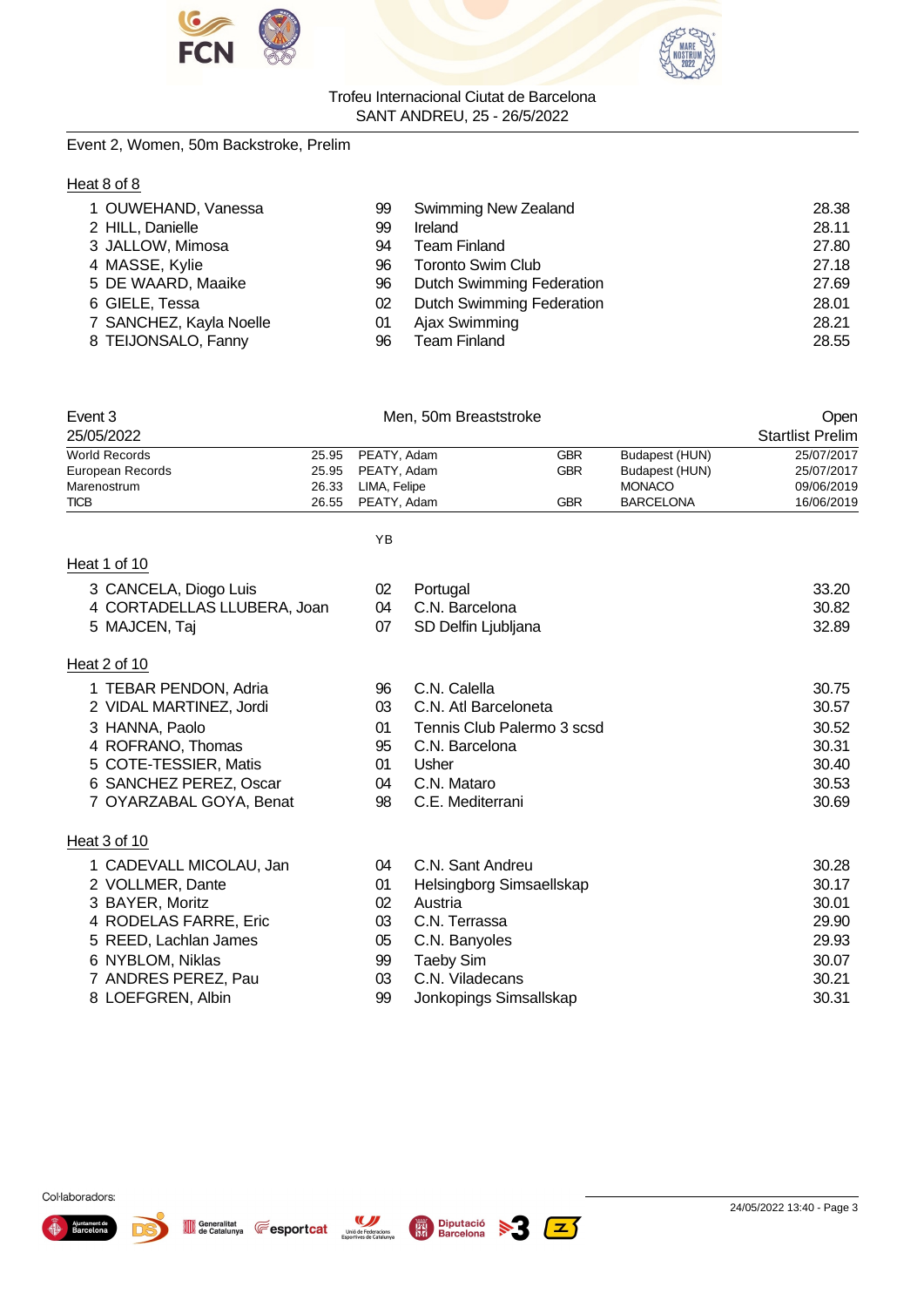



#### Event 3, Men, 50m Breaststroke, Prelim

# Heat 4 of 10

Heat 6 of 10

Heat 7 of 10

Heat 8 of 10

1 KERTES, Daniel 2 VERGNES, Lucien 3 KLENZ, Ramon 4 CHRAPAVY, Filip 5 NETRH, Voitech 6 GIRARDET, Mateo 7 SUTTON, Diarmiud 8 BAEZ, Nikita

| 1 FEENAN, Andrew           | 01 | <b>National Centre Limerick</b> | 29.84 |
|----------------------------|----|---------------------------------|-------|
| 2 GAGNE, Benjamin          | 04 | Usher                           | 29.76 |
| 3 VERHOEVEN, Thomas        | 97 | Albion                          | 29.68 |
| 4 LITTEN, Eli J            | 01 | Pukekohe Swimming Club          | 29.58 |
| 5 PRIETO MONTENEGRO, Iker  | 04 | C.N. Barcelona                  | 29.67 |
| 6 DE MENEGHI, Filippo      | 02 | Montebelluna Nuoto asd          | 29.70 |
| 7 NOMDEDEU LOPEZ, Jordi    | 04 | C.N. Santa Perpetua             | 29.76 |
| 8 BRUNET AMARGANT, Pol     | 03 | C.N. Calella                    | 29.87 |
| Heat 5 of 10               |    |                                 |       |
| 1 PICKETT, Michael         | 02 | Swimming New Zealand            | 29.50 |
| 2 DE PABLO SANCHEZ, Victor | 01 | C.N. Terrassa                   | 29.36 |
| 3 MARTINEZ MARESMA, Pol    | 04 | C.N. Mataro                     | 29.20 |

| 3 MARTINEZ MARESMA, Pol  | 04 | C.N. Mataro              | 29.20 |
|--------------------------|----|--------------------------|-------|
| 4 MALMSTROEM, Lukas      | 03 | Skuru IK                 | 29.10 |
| 5 OLSSON, Elliot         | 99 | Team West                | 29.11 |
| 6 MATHISEN, August       | 01 | Helsingborg Simsaellskap | 29.22 |
| 7 MARTI ARASA, Marc      | 99 | C.N. Amposta             | 29.40 |
| 8 ANSON BARRIENTOS, Pere | 04 | C.N. Figueres            | 29.53 |

| 99  | Helsingborg Simsaellskap                  | 28.99 |
|-----|-------------------------------------------|-------|
| 04  | Centre National d'entrainement Font-Romeu | 28.84 |
| 98  | Neckarsulmer Sport-Union                  | 28.81 |
| 99  | <b>Czech National Swimming Team</b>       | 28.76 |
| 02. | Czech Team                                | 28.77 |
| 01  | Cercle des Nageurs de Marseille           | 28.83 |
| 02. | National Centre Limerick                  | 28.90 |
| ൜   | L von Natation Metropole                  | 29.05 |

| 1 VAVRIN, Simon    | 04 | Czech Team                         | 28.74 |
|--------------------|----|------------------------------------|-------|
| 2 BOJICIC, Jovan   | 97 | 11. April                          | 28.55 |
| 3 BOUTOUIL, Samy   | 00 | Cercle des Nageurs de Marseille    | 28.42 |
| 4 MATATKO, Vojtech | 01 | Czech Team                         | 28.39 |
| 5 BOVEY, Jolann    | 96 | Baerumsvommerne                    | 28.41 |
| 6 ANDERSSON, Tom   | 98 | Linkoepings Allmaenna SS           | 28.52 |
| 7 GILBERT, Joshua  | 01 | <b>Evolution Aquatics Tauranga</b> | 28.70 |
| 8 DUTEL, Yanis     | 00 | <b>Sc Thionville</b>               | 28.76 |

| 00  | Japan Swimming Federation            | 28.21 |
|-----|--------------------------------------|-------|
| 02. | Ireland                              | 27.76 |
| 00  | <b>SG Frankfurt</b>                  | 27.13 |
| 86  | <b>Brazilian Swimming Federation</b> | 26.62 |
| 99  | <b>Brazilian Swimming Federation</b> | 27.11 |
| 00  | <b>British Swimming</b>              | 27.59 |
| 96  | Rouge et Or/Universite Laval         | 27.95 |
| 98  | Swimming Federation of India         | 28.34 |
|     |                                      |       |

#### Col·laboradors:

| Aiuntament de<br>Barcelona |  |
|----------------------------|--|
|                            |  |

1 HANAGURUMA, Yu 2 CORBY, Eoin 3 MATZERATH, Lucas 4 GOMES JUNIOR, Joao 5 PUMPUTIS, Caio Rodrigues

6 BUTLER, Gregory 7 DERGOUSOFF, James 8 SELVARAJ PREMA, Likith



**E**esportcat

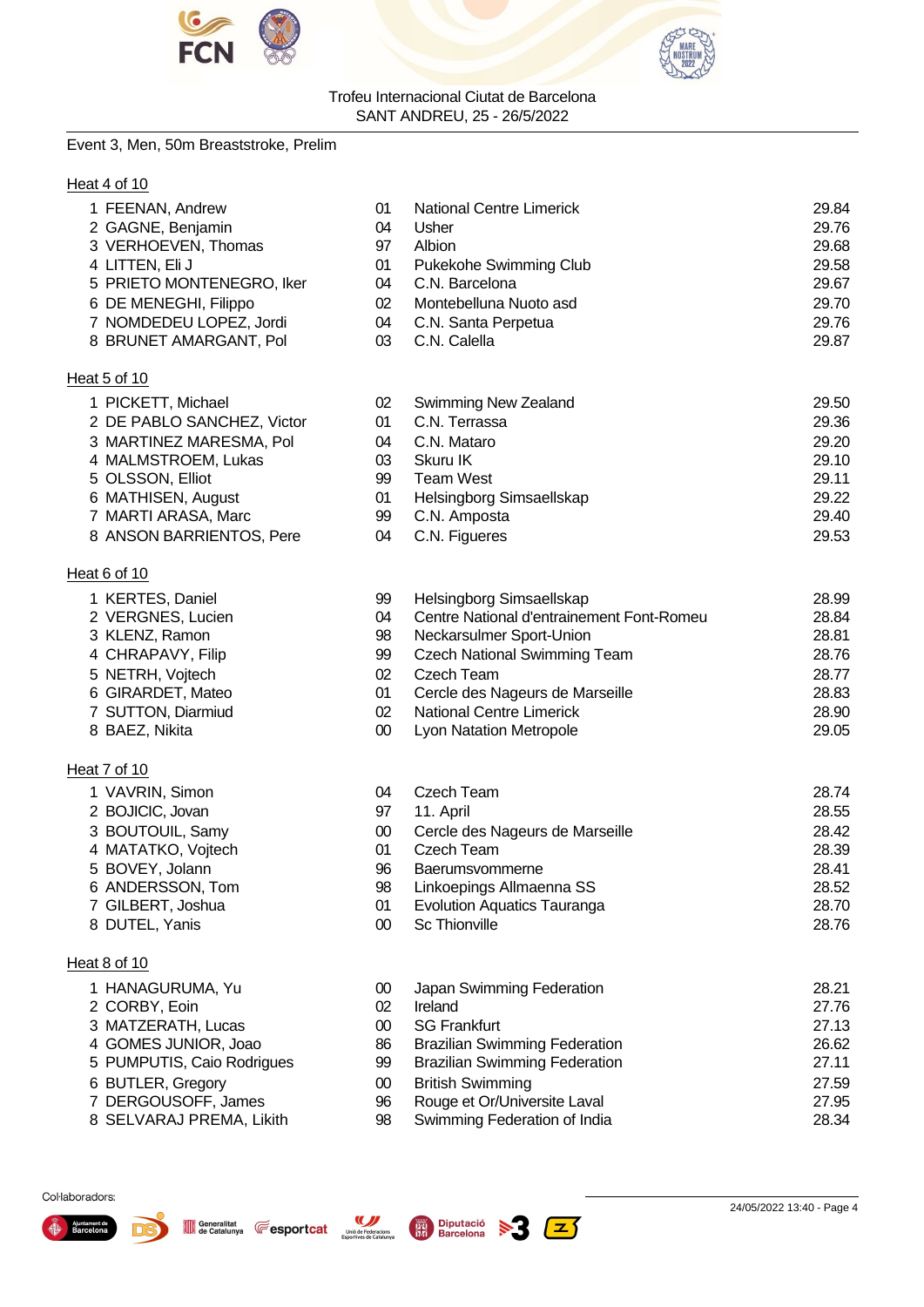



# Event 3, Men, 50m Breaststroke, Prelim

# Heat 9 of 10

| 1 CRAWFORD, Brenden G           | 96 | South Africa                         | 28.13 |
|---------------------------------|----|--------------------------------------|-------|
| 2 BENITEZ HERNANDEZ, David      | 98 | Federacio Catalana Natacio           | 27.68 |
| 3 PINZUTI, Alessandro           | 99 | Centro Sportivo Esercito             | 27.11 |
| 4 ANDREW, Michael C             | 99 | <b>MA Swim Academy</b>               | 26.52 |
| 5 PITSHUGIN, Kristian           | 01 | <b>Israel</b>                        | 27.07 |
| 6 PALMER, Lawrence              | 92 | Putteridge                           | 27.55 |
| 7 VALOUR, Julien                | 01 | Cercle des Nageurs de Marseille      | 27.93 |
| 8 DELBOIS, Jeremie              | 01 | Cercle des Nageurs de Marseille      | 28.32 |
| Heat 10 of 10                   |    |                                      |       |
| 1 STRUIJF, Kingue               | 94 | SC Wiesbaden 1911                    | 28.07 |
| 2 BAYER, Valentin               | 99 | Austria                              | 27.66 |
| 3 FRANCA DA SILVA, Felipe Alves | 87 | <b>Brazilian Swimming Federation</b> | 27.11 |
| 4 MARTINENGHI, Nicolo'          | 99 | Italian Swimming Federation          | 26.39 |
| 5 KAMMINGA, Arno                | 95 | <b>Dutch Swimming Federation</b>     | 26.80 |
| 6 STEVENS, Peter John           | 95 | Slovenia                             | 27.32 |
| 7 GREENE, Darragh               | 95 | Ireland                              | 27.81 |
| 8 ZIVANOVIC, Uros               | 05 | Dubocica                             | 28.23 |
|                                 |    |                                      |       |

| Event 4             |       | Open                                         |            |                                      |                          |
|---------------------|-------|----------------------------------------------|------------|--------------------------------------|--------------------------|
| 25/05/2022          |       |                                              |            |                                      | <b>Startlist Prelim</b>  |
| World Records       |       | 24.43 SJOESTROEM. Sarah                      | <b>SWE</b> | Boras (SWE)                          | 05/07/2014               |
| European Records    |       | 24.43 SJOESTROEM. Sarah                      | <b>SWE</b> | Boras (SWE)                          | 05/07/2014               |
| Marenostrum<br>TICB | 24.76 | SJOESTROEM, Sarah<br>24.76 SJOESTROEM. Sarah |            | <b>BARCELONA</b><br><b>BARCELONA</b> | 13/06/2013<br>09/07/2017 |
|                     |       |                                              |            |                                      |                          |

YB

# Heat 1 of 9

| 2 VILARINO CASAUS, Jana   | 05. | C.N. Mataro         | 29.33 |
|---------------------------|-----|---------------------|-------|
| 3 STENBERG, Matilda       | 01  | Team West           | 29.21 |
| 4 NAVARRO GRACIA, Claudia | 05. | E.M. El Olivar      | 29.15 |
| 5 LOPEZ BOTE, Cristina    | 06. | C.N. Lleida         | 29.21 |
| 6 MUNOZ DEL CAMPO, Ester  | 99. | C.N. Ferca-San Jose | 29.27 |
| $\sim$ + 2 $\sim$ + 0     |     |                     |       |

# Heat 2 of 9

| 01                                                                                                                                                                                               | C.N. Sant Andreu                  |             | 29.09 |
|--------------------------------------------------------------------------------------------------------------------------------------------------------------------------------------------------|-----------------------------------|-------------|-------|
|                                                                                                                                                                                                  |                                   |             | 29.05 |
| 03                                                                                                                                                                                               | <b>Swimming New Zealand</b>       |             | 28.95 |
| 97                                                                                                                                                                                               | Albion                            |             | 28.80 |
| 03                                                                                                                                                                                               | C.E. Mediterrani                  |             | 28.81 |
| 04                                                                                                                                                                                               | Greater Ottawa Kingfish Swim Club |             | 29.02 |
| 08                                                                                                                                                                                               | C.N. Calella                      |             | 29.08 |
| 98                                                                                                                                                                                               | South Africa                      |             | 29.15 |
| 1 PUJADAS RUSINOL, Julia<br>2 CORTES VILANOVA, Judith<br>3 MUELLNER, Lea<br>4 DE GROOT, Fenna<br>5 FERRER MARTINEZ, Aneu<br>6 RATHWELL, Regan<br>7 BERNARDEZ BAGES, Oriana<br>8 VISAGIE, Emily J | 02                                | C.N. Lleida |       |

 $\boxed{\mathbb{Z}}$ 

 $\geq 3$ 



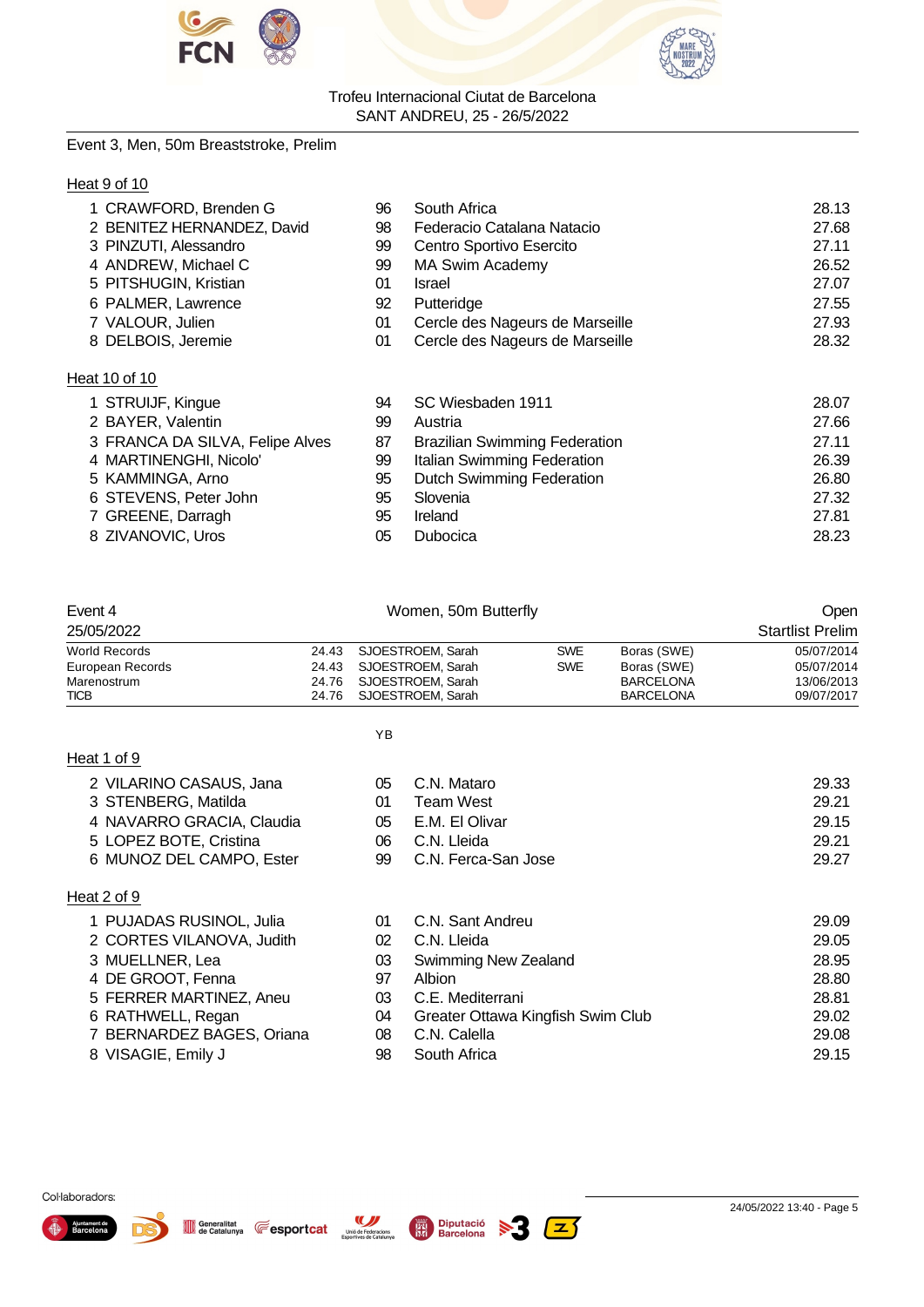



# Event 4, Women, 50m Butterfly, Prelim

# Heat 3 of 9

| 1 JACKSON, Kaylee G           | 01     | <b>Swimming New Zealand</b>          | 28.67 |
|-------------------------------|--------|--------------------------------------|-------|
| 2 GUERRERO RAMOS, Celeste     | 98     | C.N. Sant Andreu                     | 28.45 |
| 3 JOHANSSON, Wilma            | 01     | Jonkopings Simsallskap               | 28.26 |
| 4 MONTEIRO, Ana Catarina      | 93     | Portugal                             | 28.25 |
| 5 KALJEVIC, Mina              | 05     | 11. April                            | 28.26 |
| 6 BORCHGREVINK, Una           | 03     | Baerumsvommerne                      | 28.39 |
| 7 EL BARODI, Imane            | 01     | Cn Melun Val De Seine                | 28.54 |
| 8 CHENG, Camille Lily Mei     | 93     | Hong Kong China Swimming Association | 28.74 |
| Heat 4 of 9                   |        |                                      |       |
| 1 DECAESSTECKER, Elise        | 04     | Vlaamse Zwemfederatie                | 28.13 |
| 2 ZAMORANO SANZ, Africa       | 98     | C.N. Sant Andreu                     | 28.01 |
| 3 ORBAN, Kristina             | 04     | Malmo Kappsimningsklubb              | 27.81 |
| 4 KAPAS, Boglarka             | 93     | Hungary                              | 27.76 |
| 5 AMOR AGUADO, Laura          | 03     | C.N. Sant Andreu                     | 27.79 |
| 6 BERGELI, Victoria           | 03     | Baerumsvommerne                      | 27.96 |
| 7 LAURENT, Ines               | 97     | C.E. Mediterrani                     | 28.05 |
| 8 CARA, Axelle                | 97     | Rouge et Or/Universite Laval         | 28.16 |
| Heat 5 of 9                   |        |                                      |       |
| 1 BALBUENA HEREDIA, Carmen    | 99     | C.D.N. Inacua Malaga                 | 27.59 |
| 2 WILM, Ingrid                | 98     | Cascade Swim Club                    | 27.37 |
| 3 GINGRICH, Leah              | 90     | <b>Columbus Aquatic Club</b>         | 27.34 |
| 4 WALSHE, Ellen               | 01     | Ireland                              | 27.29 |
| 5 URBANIAK, Anastasia         | $00\,$ | Ligue Bourgogne Franche-Comte        | 27.33 |
| 6 HOEVRING, Sofie             | 04     | Denmark                              | 27.36 |
| 7 CROSBIE, Aimee S            | 04     | Swimming New Zealand                 | 27.57 |
| 8 SPADONI, Marina K           | 93     | Club Seminole                        | 27.61 |
| Heat 6 of 9                   |        |                                      |       |
| 1 OMOTO, Rika                 | 97     | Japan Swimming Federation            | 27.23 |
| 2 CUNHA, Mariana Pacheco      | 04     | Colegio Efanor                       | 27.10 |
| 3 BRAATHEN, Kristine Bjellvag | 00     | Baerumsvommerne                      | 27.08 |
| 4 HALDEN, Jenny               | $00\,$ | Baerumsvommerne                      | 27.05 |
| 5 STICKLEN, Emma C            | 02     | University of Texas                  | 27.05 |
| 6 GUILLAMON NOVO, Alba        | $00\,$ | C.N. Sant Andreu                     | 27.10 |
| 7 MIZUGUCHI, Chiho            | 01     | Japan Swimming Federation            | 27.17 |
| 8 SANDBERG, Mathilda          | 05     | <b>Taeby Sim</b>                     | 27.25 |

# Heat 7 of 9

| 1 EBBESEN, Elisabeth Sabro | 02 | Jenmark | 26.84 |
|----------------------------|----|---------|-------|
|----------------------------|----|---------|-------|

- SAVARD, Katerine 93 Club Aquatique Montreal 26.41
- 
- GIELE, Tessa 02 Dutch Swimming Federation 25.96
- JUNEVIK, Sara 00 Falu SS 25.84
- BONNET, Charlotte 95 Olympic Nice Natation 26.36
- RODRIGUES, Clarissa 99 Ecp 26.74
- 8 CALDERBANK, Jessica 97 Co Manch Aq 27.03

Unió de Federacions<br>Esportives de Catalunya

່∠∫

97 Cercle des Nageurs de Marseille 25.51



Col·laboradors:

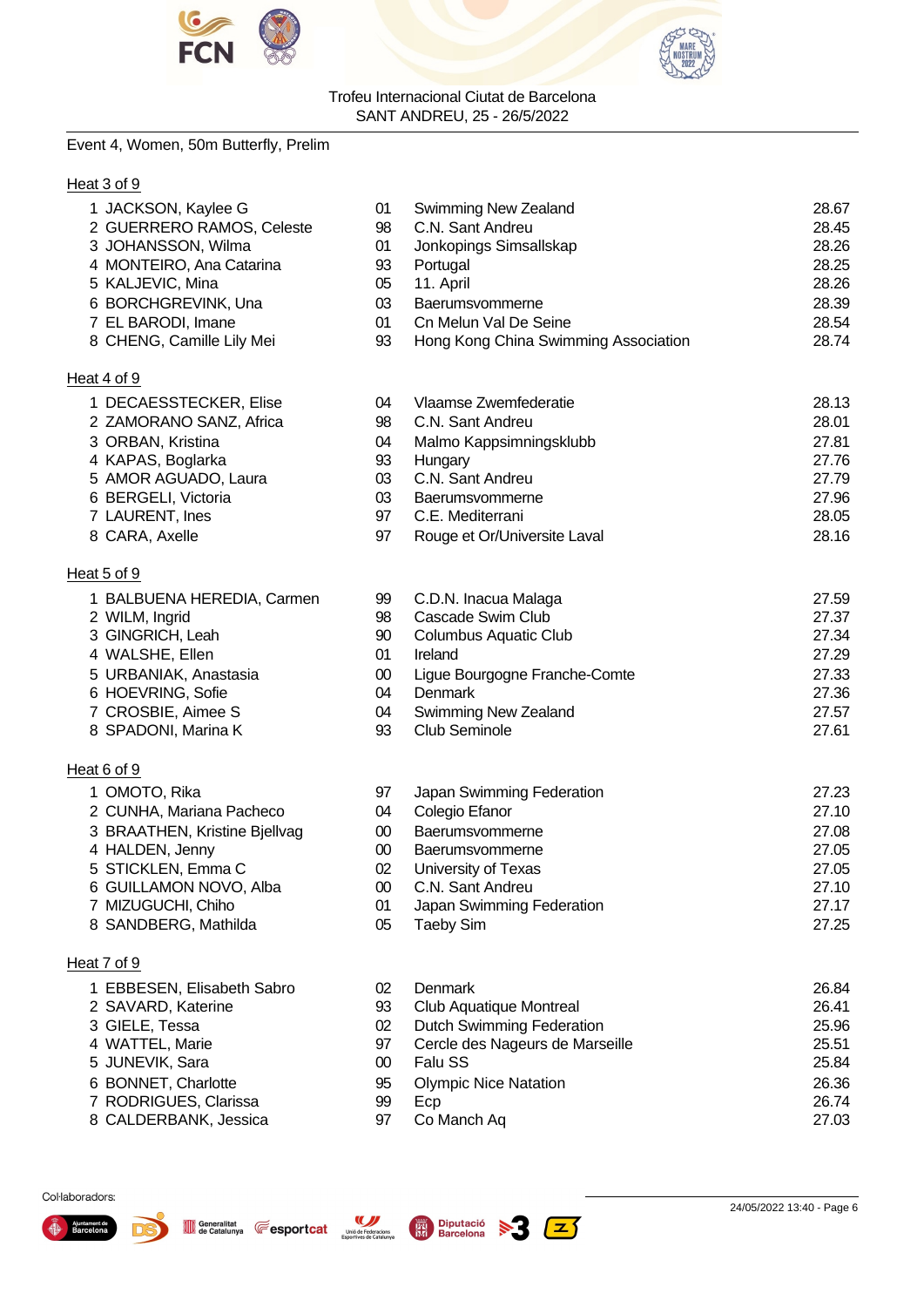



# Event 4, Women, 50m Butterfly, Prelim

# Heat 8 of 9

| 1 HILL, Danielle     | 99 | Ireland                             | 26.84 |
|----------------------|----|-------------------------------------|-------|
| 2 MIKKELSEN, Amalie  | 97 | <b>Denmark</b>                      | 26.41 |
| 3 OSMAN, Farida H    | 95 | <b>Egyptian Swimming Federation</b> | 25.95 |
| 4 BECKMANN, Emilie   | 97 | <b>Denmark</b>                      | 25.50 |
| 5 DE WAARD, Maaike   | 96 | <b>Dutch Swimming Federation</b>    | 25.76 |
| 6 LILJEQVIST, Ida    | 99 | Helsingborg Simsaellskap            | 26.35 |
| 7 OHASHI, Yui        | 95 | Japan Swimming Federation           | 26.71 |
| 8 MACDOUGALD, Jena   | 02 | University College Dublin           | 27.03 |
| Heat 9 of 9          |    |                                     |       |
| 1 BRAY, Olivia       | 01 | University of Texas                 | 26.80 |
| 2 KLANCAR, Neza      | 00 | Slovenia                            | 26.38 |
| 3 HANSSON, Louise    | 96 | Helsingborg Simsaellskap            | 25.84 |
| 4 HENIQUE, Melanie   | 92 | Cercle des Nageurs de Marseille     | 25.17 |
| 5 OLEKSIAK, Penelope | 00 | <b>Toronto Swim Club</b>            | 25.69 |
| 6 BUSCH, Kim         | 98 | Dutch Swimming Federation           | 26.04 |
| 7 OUWEHAND, Vanessa  | 99 | Swimming New Zealand                | 26.42 |
| 8 GRECO, Federica    | 97 | Unicusano Aurelia Nuoto             | 26.97 |
|                      |    |                                     |       |

| Event 5          |         | Men, 400m Medley        |            |                  | Open                    |
|------------------|---------|-------------------------|------------|------------------|-------------------------|
| 25/05/2022       |         |                         |            |                  | <b>Startlist Prelim</b> |
| World Records    |         | 4:03.84 PHELPS, Michael | USA        | Beijing (CHN)    | 10/08/2008              |
| European Records | 4:06.16 | CSEH. Laszlo            | <b>HUN</b> | Beijing (CHN)    | 10/08/2008              |
| Marenostrum      | 4:07.96 | CSEH. Laszlo            |            | CANET            | 13/06/2004              |
| TICB             | 4:11.22 | CSEH. Laszlo            |            | <b>BARCELONA</b> | 03/07/2011              |
|                  |         |                         |            |                  |                         |

YB

# Heat 1 of 3

2 NAGY, Richard 3 TELEGDY, Adam 4 LITCHFIELD, Max

8 BROWN, Sam L

5 MATTEAZZI, Pier Andrea 6 CASTEJON RAMIREZ, Alex 7 RUVALCABA CRUZ, Hector

| 1 LIETZEN, Jesper           | 02     | Team Finland              | 4:27.83 |
|-----------------------------|--------|---------------------------|---------|
| 2 PAINE, Thomas             | 94     | Co Manch Aq               | 4:27.35 |
| 3 ROWBOTHAM-KEATING, Reuben | 05     | Co Manch Aq               | 4:26.75 |
| 4 ZENIMOTO HVAS, Tomoe      | $00\,$ | Baerumsvommerne           | 4:24.08 |
| 5 ALLANDE GONZALEZ, Jofre   | 98     | C.N. Sabadell             | 4:25.41 |
| 6 MORALES CEBEY, Hector     | 02     | C.N. Granollers           | 4:27.03 |
| 7 JUDICKIJ, Michal          | 04     | Czech Team                | 4:27.81 |
| 8 HELMS, Blair L            | 02     | North Shore Swimming Club | 4:28.24 |
| Heat 2 of 3                 |        |                           |         |
| 1 GONZALEZ ALVAREZ, Arbidel | 02     | España                    | 4:20.98 |

| u  | ∟vµuπu                      | T.LV.VU |
|----|-----------------------------|---------|
| 93 | Co Sheffield                | 4:18.29 |
| 95 | Hungary                     | 4:14.61 |
| 95 | Dearne Valley Swimming Club | 4:10.20 |
| 97 | Italian Swimming Federation | 4:12.79 |
| 98 | C.N. Sabadell               | 4:17.60 |
| 97 | Mexico                      | 4:19.01 |
| 03 | Swimming New Zealand        | 4:23.68 |

#### Col·laboradors:



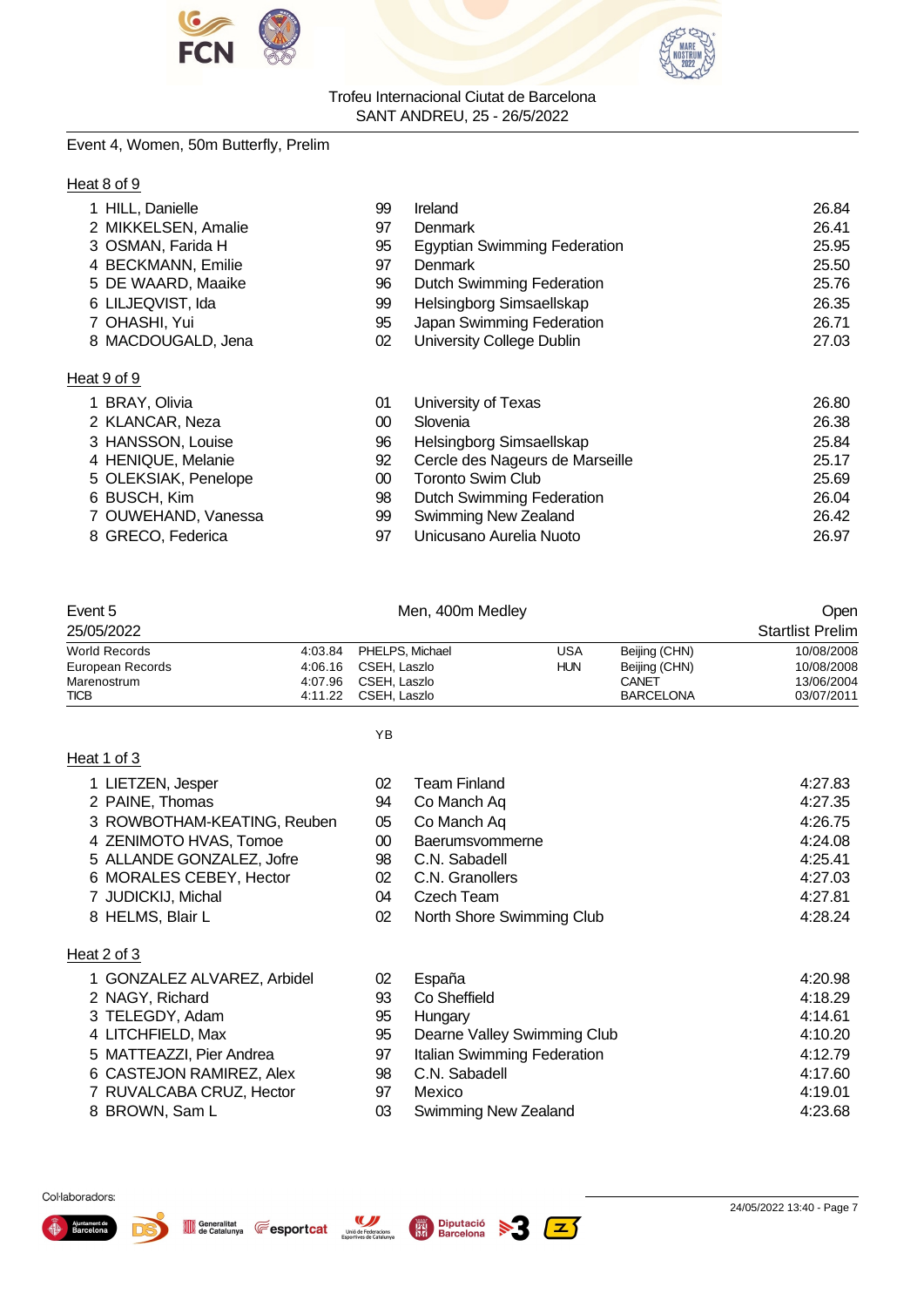



# Event 5, Men, 400m Medley, Prelim

# Heat 3 of 3

| 8 BEN SHITRIT, Eytan<br><b>Israel</b><br>03 | 1 MARTIN BURGUILLO, Marcos<br>2 SATES, Matthew E<br>3 WILLIAMS, Brodie<br>4 VERRASZTO, David<br>5 PONS RAMON, Joan Lluis<br>6 STEVERINK, Stephan | 02<br>03<br>99<br>88<br>96<br>04 | España<br>South Africa<br><b>British Swimming</b><br>Hungary<br>C.N. Sant Andreu<br><b>Brazilian Swimming Federation</b> | 4:19.32<br>4:17.98<br>4:12.95<br>4:09.57<br>4:12.67<br>4:16.44 |
|---------------------------------------------|--------------------------------------------------------------------------------------------------------------------------------------------------|----------------------------------|--------------------------------------------------------------------------------------------------------------------------|----------------------------------------------------------------|
| 7 ALMEIDA, Brandonn<br>Unisanta<br>97       |                                                                                                                                                  |                                  |                                                                                                                          |                                                                |
|                                             |                                                                                                                                                  |                                  |                                                                                                                          | 4:18.84<br>4:21.57                                             |

| Event 6              | Women, 100m Freestyle   |            |                  | Open                    |
|----------------------|-------------------------|------------|------------------|-------------------------|
| 25/05/2022           |                         |            |                  | <b>Startlist Prelim</b> |
| <b>World Records</b> | 51.71 SJOESTROEM. Sarah | <b>SWE</b> | Budapest (HUN)   | 23/07/2017              |
| European Records     | 51.71 SJOESTROEM. Sarah | <b>SWE</b> | Budapest (HUN)   | 23/07/2017              |
| Marenostrum          | 52.08 SJOESTROEM. Sarah |            | CANET            | 17/06/2013              |
| <b>TICB</b>          | 52.28 SJOESTROEM. Sarah |            | <b>BARCELONA</b> | 09/07/2017              |

#### YB

|--|

- 
- 
- 
- 
- 
- 
- 
- 8 MARKOVIC, Jana

# Heat 2 of 10

- 
- 
- 
- 
- 
- 6 IBANEZ HERNANDEZ, Nerea
- 
- 

# Heat 3 of 10

- 1 RIORDAN, Erin 99.62.61
- 2 KOBORI, Waka 00 00 Japan Swimming Federation 56.578.579 00 Japan Swimming Federation 56.577 00 Japan Swimming Federation 56.577 00 Japan Swimming Federation 56.577 00 Japan Swimming Federation 57.577 00 Japan Swimming Fe
- 3 BERGMAN, Hanna 01 Poseidon 56.46
- 4 TISSANDIE, Camille 60.433
- 5 LUNDBLAD, Alicia 01 Helsingborg Simsaellskap 56.45
- 6 ALMEIDA, Nathalia 96 Unisanta 56.50
- 7 CANUTO, Cecilia 00 Unicusano Aurelia Nuoto 56.60
- 8 PODGER, Jessica

# 1 HERRERO LAZARO, Alba 02 España 57.35 2 ORBAN, Kristina 1 04 Malmo Kappsimningsklubb 3 VANHAUWAERT. Lotte 1 04 Vlaamse Zwemfederatie 3 VANHAUWAERT, Lotte 04 Vlaamse Zwemfederatie 57.13 4 CERACCHI, Rachele 98 Cs Carabinieri 57.03 5 MUZITO, Gloria 02 Njurunda 57.07 6 THORMALM, Klara 98 Jonkopings Simsallskap 57.24

- 7 STEJSKAL, Cassandra 00 Usher 57.35
- 1 MARTINS, Francisca Soares 03 Foca Quinta da Lixa CNF 56.92 2 DELCOMMUNE, Zinke 66.89 3 SANTAMARIA LOSADA, Diana 05 Federacion Andaluza Natacion 1986.77 4 HEIDEYER, Mika 00 Cn Antibes 56.66 5 TOURETSKI, Sasha 94 Switzerland 56.73 7 STJERNHOLM, Liva 04 Svoemmeklubben Triton Ballerup 56.90 8 OSBORNE, Summer 05 North Shore Swimming Club 56.96

| 19 | National Centre Dublin                    | 56.61 |
|----|-------------------------------------------|-------|
| IO | Japan Swimming Federation                 | 56.57 |
| 11 | Poseidon                                  | 56.46 |
| 14 | Centre National d'entrainement Font-Romeu | 56.43 |
| 11 | Helsingborg Simsaellskap                  | 56.45 |
| 6  | Unisanta                                  | 56.50 |
| N  | Unicusano Aurelia Nuoto                   | 56.60 |
| 11 | Loughboro Un                              | 56.62 |

 $\mathbf{z}$  )





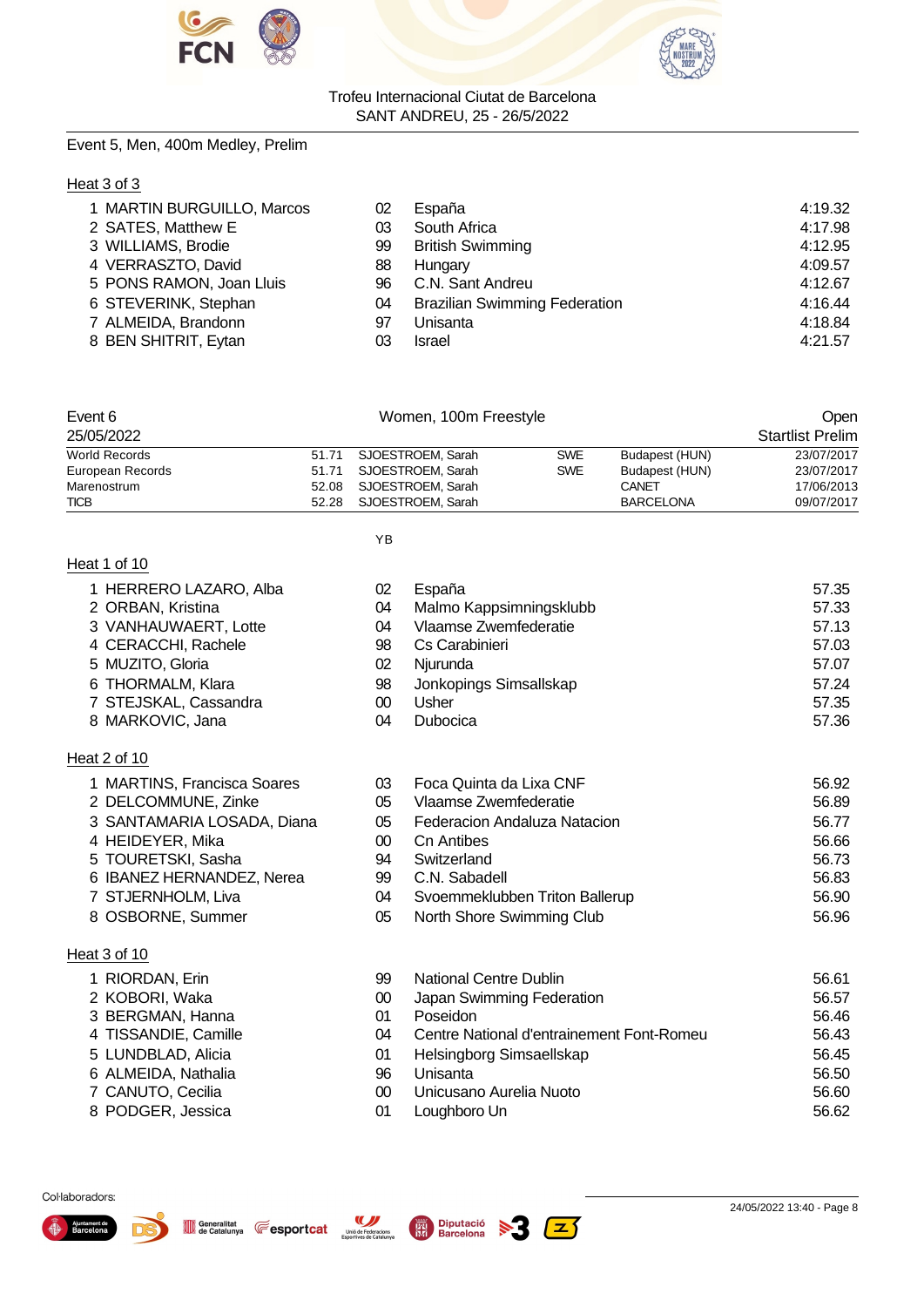



# Event 6, Women, 100m Freestyle, Prelim

# Heat 4 of 10

| 1 GANGL, Nina                                | 03           | Austria                              | 56.34        |
|----------------------------------------------|--------------|--------------------------------------|--------------|
| 2 SPADONI, Marina K                          | 93           | <b>Club Seminole</b>                 | 56.21        |
| 3 JORUNNARDOTTIR, Snaefridu Sol              | 00           | Iceland                              | 56.15        |
| 4 MASSE, Kylie                               | 96           | <b>Toronto Swim Club</b>             | 56.11        |
| 5 HEITMANN, Maria Paula                      | 99           | <b>Brazilian Swimming Federation</b> | 56.13        |
| 6 PIGREE, Analia                             | 01           | Canet 66 Natation                    | 56.16        |
| 7 URBANIAK, Anastasia                        | $00\,$       | Ligue Bourgogne Franche-Comte        | 56.29        |
| 8 VERES, Laura                               | 05           | Hungary                              | 56.36        |
| Heat 5 of 10                                 |              |                                      |              |
| 1 FERREIRA, Lorrane C                        | 93           | <b>Brazilian Swimming Federation</b> | 56.00        |
| 2 RODRIGUES, Aline                           | 95           | <b>Brazilian Swimming Federation</b> | 55.93        |
| 3 MCINTOSH, Summer                           | 06           | Etobicoke Swim Club                  | 55.92        |
| 4 THORMALM, Alma                             | 96           | Jonkopings Simsallskap               | 55.88        |
| 5 CAMPABADAL AMEZCUA, Ainhoa                 | 03           | España                               | 55.89        |
| 6 JUNEVIK, Sara                              | 00           | Falu SS                              | 55.92        |
| 7 VANOTTERDIJK, Roos                         | 05           | Vlaamse Zwemfederatie                | 56.00        |
| 8 ERIKSSON, Hanna                            | 99           | Jonkopings Simsallskap               | 56.03        |
| Heat 6 of 10                                 |              |                                      |              |
| 1 BIAGIOLI, Paola                            | 97           | Cs Carabinieri                       | 55.79        |
| 2 VAN SELM, Tamryn                           | 04           | Swim England                         | 55.67        |
| 3 YOSHII, Momoka                             | 04           | Japan Swimming Federation            | 55.61        |
| $\lambda$ , $\lambda$ EDEIDOO DEIO, $\Omega$ | $\mathbf{A}$ | Desmiliano Orrespondente Explanatio  | <b>FF 47</b> |

- 
- 
- 
- 
- 
- **Heat 7 of 10** 
	-
	- 2 PASH, Kelly 01 University of Texas 55.266.267.267.267.267.267.267.267.26
	- 3 GEMMELL, Erin M 04 Nation's Capital Swim Club 55.25
	- 4 HINDLEY, Isabella 96 Swim England 55.23
	- 5 TOUATI, Assia
	- 6 VERRASZTO, Evelyn 89
	- 7 DELNO, Marjolein 94 SC Wiesbaden 1911 55.39
	- 8 LITTLEJOHN, Laura J

# Heat 8 of 10

1 GIELE, Tessa 2 VAN ROON, Valerie 3 MACNEIL, Margaret

Generalitat **E**esportcat

- 4 SANCHEZ, Kayla Noelle
- 5 BRO, Signe
- 6 BUSCH, Kim
- 7 UGOLKOVA, Maria
- 8 KOST, Nina

| 97 | Cs Carabinieri                       | 55.79 |
|----|--------------------------------------|-------|
| 04 | Swim England                         | 55.67 |
| 04 | Japan Swimming Federation            | 55.61 |
| 04 | <b>Brazilian Swimming Federation</b> | 55.47 |
| 05 | <b>Israel</b>                        | 55.60 |
| 96 | Japan Swimming Federation            | 55.66 |
| 96 | South Africa                         | 55.70 |
| 05 | Markham Aquatic Club                 | 55.83 |
|    |                                      |       |
| 01 | Ireland                              | 55.41 |
|    |                                      |       |

| ו נ | 11 Gia IV                  | JJ. TI |
|-----|----------------------------|--------|
| )1  | University of Texas        | 55.26  |
| )4  | Nation's Capital Swim Club | 55.25  |
| 96  | Swim England               | 55.23  |
| 35  | Dauphins du TOEC           | 55.24  |
| 39  | Hungary                    | 55.25  |
| 34  | SC Wiesbaden 1911          | 55.39  |
| )4  | Swimming New Zealand       | 55.43  |

| 02 | Dutch Swimming Federation        | 55.15 |
|----|----------------------------------|-------|
| 98 | <b>Dutch Swimming Federation</b> | 54.60 |
| 00 | London Aquatic Club              | 54.02 |
| 01 | Ajax Swimming                    | 53.12 |
| 99 | <b>Denmark</b>                   | 53.54 |
| 98 | <b>Dutch Swimming Federation</b> | 54.28 |
| 89 | Switzerland                      | 54.86 |
| 95 | Switzerland                      | 55.22 |



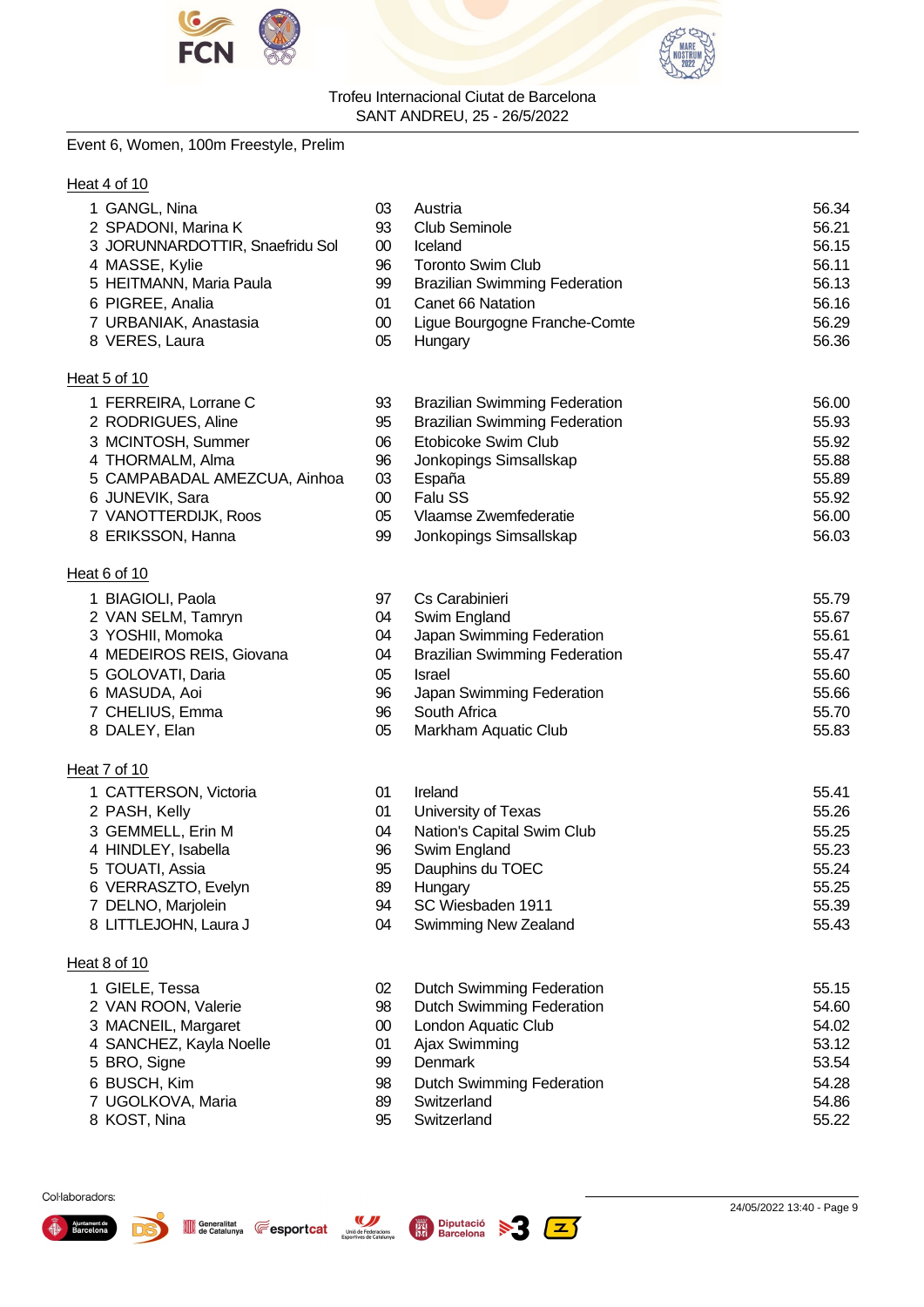



# Event 6, Women, 100m Freestyle, Prelim

|--|

| 1 VIEIRA, Ana Carolina       | 01      | <b>Brazilian Swimming Federation</b> | 55.08 |
|------------------------------|---------|--------------------------------------|-------|
| 2 SAVARD, Katerine           | 93      | <b>Club Aquatique Montreal</b>       | 54.51 |
| 3 SEEMANOVA, Barbora         | $00\,$  | <b>Czech National Swimming Team</b>  | 53.68 |
| 4 HOPKIN, Anna               | 96      | <b>British Swimming</b>              | 52.75 |
| 5 ANDERSON, Freya            | 01      | <b>British Swimming</b>              | 53.40 |
| 6 STEENBERGEN, Marrit        | 00      | <b>Dutch Swimming Federation</b>     | 54.18 |
| 7 GONZALEZ CRIVILLERS, Marta | 95      | Federacio Catalana Natacio           | 54.85 |
| 8 STANISAVLJEVIC, Nina       | 04      | Dubocica                             | 55.21 |
| Heat 10 of 10                |         |                                      |       |
| 1 DIAMANTE, Giovanna         | 97      | <b>Brazilian Swimming Federation</b> | 54.94 |
| 2 KLANCAR, Neza              | $00 \,$ | Slovenia                             | 54.47 |
| 3 BONNET, Charlotte          | 95      | <b>Olympic Nice Natation</b>         | 53.67 |
| 4 OLEKSIAK, Penelope         | 00      | <b>Toronto Swim Club</b>             | 52.59 |
| 5 WATTEL, Marie              | 97      | Cercle des Nageurs de Marseille      | 53.12 |
| 6 MUNOZ DEL CAMPO, Lidon     | 95      | C.N. Sant Andreu                     | 54.12 |
| 7 TEIJONSALO, Fanny          | 96      | <b>Team Finland</b>                  | 54.69 |
| 8 MROZINSKI, Julia           | $00\,$  | SC Wiesbaden 1911                    | 55.19 |

| Event 7              |       | Men, 100m Backstroke       | Open       |                  |                         |
|----------------------|-------|----------------------------|------------|------------------|-------------------------|
| 25/05/2022           |       |                            |            |                  | <b>Startlist Prelim</b> |
| <b>World Records</b> |       | 51.85 MURPHY, Ryan F       | USA        | Rio (BRA)        | 13/08/2016              |
| European Records     |       | 51.98 RYLOV, Evgeny        | <b>RUS</b> | Tokyo (JPN)      | 27/07/2021              |
| Marenostrum          | 53.08 | IRIE, Ryosuke              |            | <b>MONACO</b>    | 06/06/2010              |
| Marenostrum          | 53.08 | GONZALEZ DE OLIVEIRA, Hugo | <b>ESP</b> | <b>BARCELONA</b> | 05/06/2021              |
| <b>TICB</b>          | 53.08 | GONZALEZ DE OLIVEIRA, Hugo | <b>ESP</b> | <b>BARCELONA</b> | 05/06/2021              |

YB

|--|--|--|--|--|

Heat 2 of 7

| 06 | E.M. El Olivar                 | 1:00.38 |
|----|--------------------------------|---------|
| 03 | C.N. Mataro                    | 59.50   |
| 02 | South Africa                   | 58.73   |
| 01 | Helsingborg Simsaellskap       | 58.82   |
| 04 | Svoemmeklubben Triton Ballerup | 59.59   |
|    |                                |         |
|    |                                |         |

| ∣ HOLMANN, Mathias Rike |
|-------------------------|
| MIRET SALA, Roger       |

2 BONED HERNANDEZ, Hector 3 FERRIZ VALLEJO, Aleix 4 DUCKHAM, Michael P 5 HANSSON, Gustaf 6 STUDSGAARD, William

- 3 RAMIA VIVES, Guillem 02<br>4 BASTIEN, Thibault 0
- 4 BASTIEN, Thibault
- 5 KARLSSON, Niki 00 Team Finland 57.18
- 
- 6 LUDVIK, Tomas 99 Czech Team 57.52 7 DEL RIEGO TORRES, Teo 06 Team Cantabrian Sea 57.84
- 8 LIMOZIN, Emmanuel

| 1 HOLMANN, Mathias Rike | 04 | Baerumsvommerne                 | 58.12 |
|-------------------------|----|---------------------------------|-------|
| 2 MIRET SALA, Roger     | 00 | C.N. Lleida                     | 57.62 |
| 3 RAMIA VIVES, Guillem  | 02 | Federacio Catalana Natacio      | 57.24 |
| 4 BASTIEN, Thibault     | 01 | Ligue Bourgogne Franche-Comte   | 56.99 |
| 5 KARLSSON, Niki        | 00 | <b>Team Finland</b>             | 57.18 |
| 6 LUDVIK, Tomas         | 99 | Czech Team                      | 57.52 |
| 7 DEL RIEGO TORRES, Teo | 06 | Team Cantabrian Sea             | 57.84 |
| 8 LIMOZIN, Emmanuel     | 96 | Cercle des Nageurs de Marseille | 58.46 |

Col·laboradors:



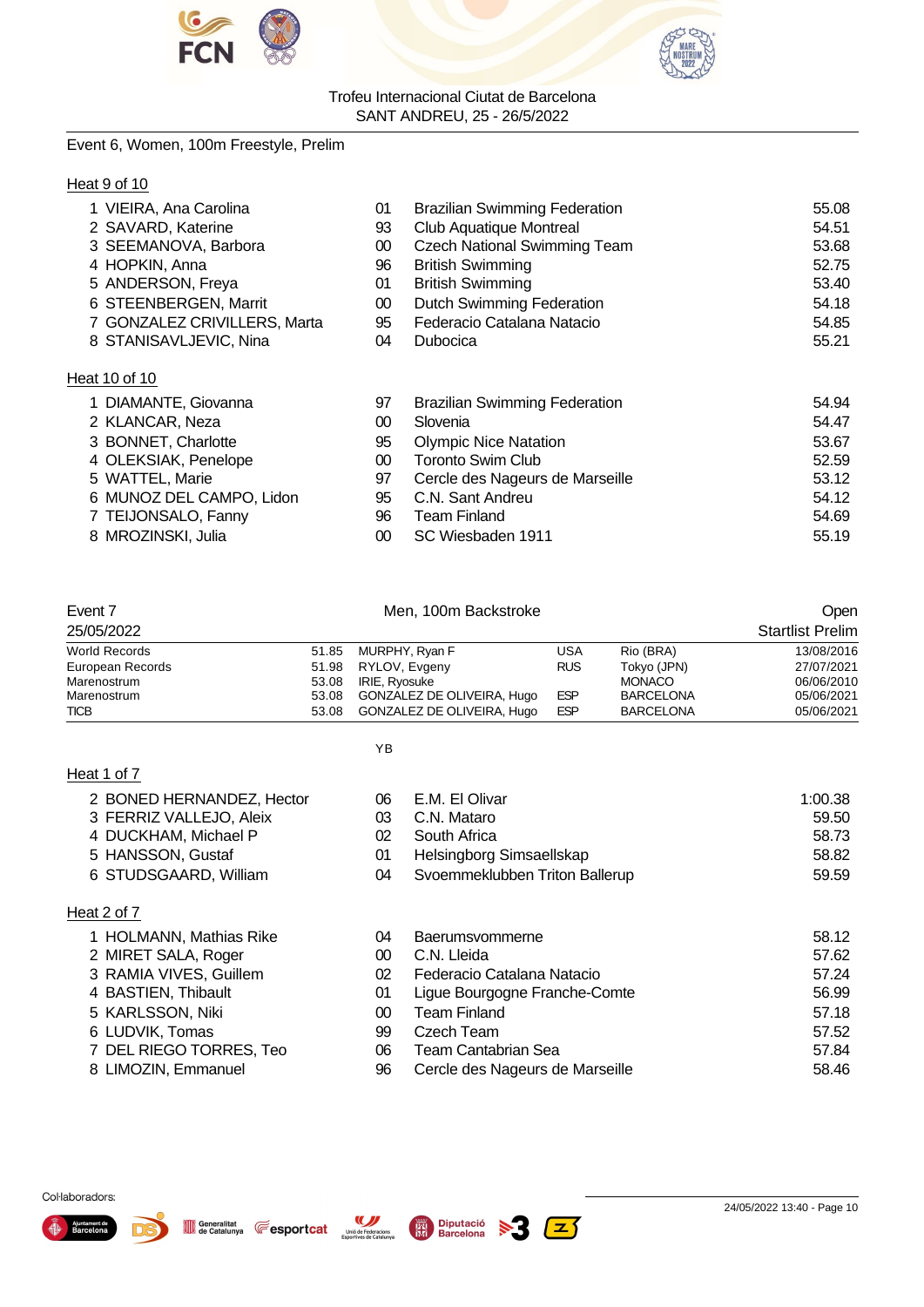



# Event 7, Men, 100m Backstroke, Prelim

# Heat 3 of 7

| 1 MORLEY, Cooper                | 03  | North Shore Swimming Club                 | 56.64  |
|---------------------------------|-----|-------------------------------------------|--------|
| 2 HERNANDEZ GARCIA, Alberto     | 03  | Federacio Catalana Natacio                | 56.25  |
| 3 COURVILLE FORTIN, Loic        | 04  | Club Aquatique Montreal                   | 56.00  |
| 4 DESPLANCHES, Jeremy           | 94  | Switzerland                               | 55.86  |
| 5 MOE, Simon                    | 01  | Baerumsvommerne                           | 55.90  |
| 6 SANTOS MARTIN, Adrian         | 02  | Federacio Catalana Natacio                | 56.01  |
| 7 HILL, Toby                    | 04  | Co Manch Aq                               | 56.26  |
| 8 KLIMENT, Simon                | 01  | Co Sheffield                              | 56.76  |
| Heat 4 of 7                     |     |                                           |        |
| 1 GERCHIK, David                | 01  | <b>Israel</b>                             | 55.66  |
| 2 DESANGLES, Alexandre          | 04  | Centre National d'entrainement Font-Romeu | 55.63  |
| 3 MIRA ALBALADEJO, Diego        | 01  | C.N. Sabadell                             | 55.57  |
| 4 LELLIOTT, Jay                 | 95  | Swim England                              | 55.54  |
| 5 HASSAN, Mohamed Samy          | 97  | Egypt                                     | 55.55  |
| 6 KNEDLA, Miroslav              | 05  | <b>Czech Team</b>                         | 55.59  |
| 7 BRUN, Christophe              | 98  | <b>Cn Antibes</b>                         | 55.65  |
| 8 SANCHEZ CASTILLO, Pedro       | 03  | España                                    | 55.84  |
| Heat 5 of 7                     |     |                                           |        |
| 1 BRUNELLA, Matteo              | 99  | Unicusano Aurelia Nuoto                   | 55.08  |
| 2 WILLIAMS, Brodie              | 99  | <b>British Swimming</b>                   | 54.42  |
| 3 DELL, Zachary W               | 01  | <b>Swimming New Zealand</b>               | 54.10  |
| 4 GREENBANK, Luke               | 97  | <b>British Swimming</b>                   | 53.34  |
| 5 LEYTROVSKIY, Mihael           | 99  | <b>Israel</b>                             | 53.84  |
| 6 SANTOS, Francisco Rogerio     | 98  | Portugal                                  | 54.35  |
| 7 GRAY, Cameron                 | 03  | <b>Swimming New Zealand</b>               | 54.67  |
| 8 MARAANA, Adam                 | 03  | <b>Israel</b>                             | 55.37  |
| Heat 6 of 7                     |     |                                           |        |
| 1 TOUMARKIN, Yakov Yan          | 92  | <b>Israel</b>                             | 54.81  |
| 2 RESTIVO, Matteo               | 94  | Cs Carabinieri                            | 54.39  |
| 3 COETZE, Pieter                | 04  | South Africa                              | 53.96  |
| 4 IRIE, Ryosuke                 | 90  | Japan Swimming Federation                 | 52.99  |
| 5 BASSETO, Guilherme            | 97  | <b>Brazilian Swimming Federation</b>      | 53.84  |
| 6 FRANTA, Tomas                 | 98  | <b>Czech National Swimming Team</b>       | 54.21  |
| 7 FOLLOWS, Kane B               | 97  | Swimming New Zealand                      | 54.66  |
| 8 CALDERON IGLESIAS, Alejandro  | 98  | C.E. Mediterrani                          | 55.33  |
| Heat 7 of 7                     |     |                                           |        |
| 1 STAKA, Christopher B          | 98  | Acsc                                      | 54.73  |
| $2.10$ MC N $\sqrt{2}$ Martiage | no. | Markham Aguatia Club                      | F A 27 |

- ACEVEDO, Javier 98 Markham Aquatic Club 54.37 STEWART, Coleman 98 Wolfpack Elite 53.85 CECCON, Thomas 01 Italian Swimming Federation 52.30 5 ANDREW, Michael C 63.59 99 MA Swim Academy 63.59 LAMBERTI, Michele 00 Italian Swimming Federation 54.14 7 STEWART, Samuel 97 USA Swimming 1996 1996 1997 54.59 8 MATHIEU, Geoffroy 23 Stade Clermontois Natation 55.08
- Col·laboradors:







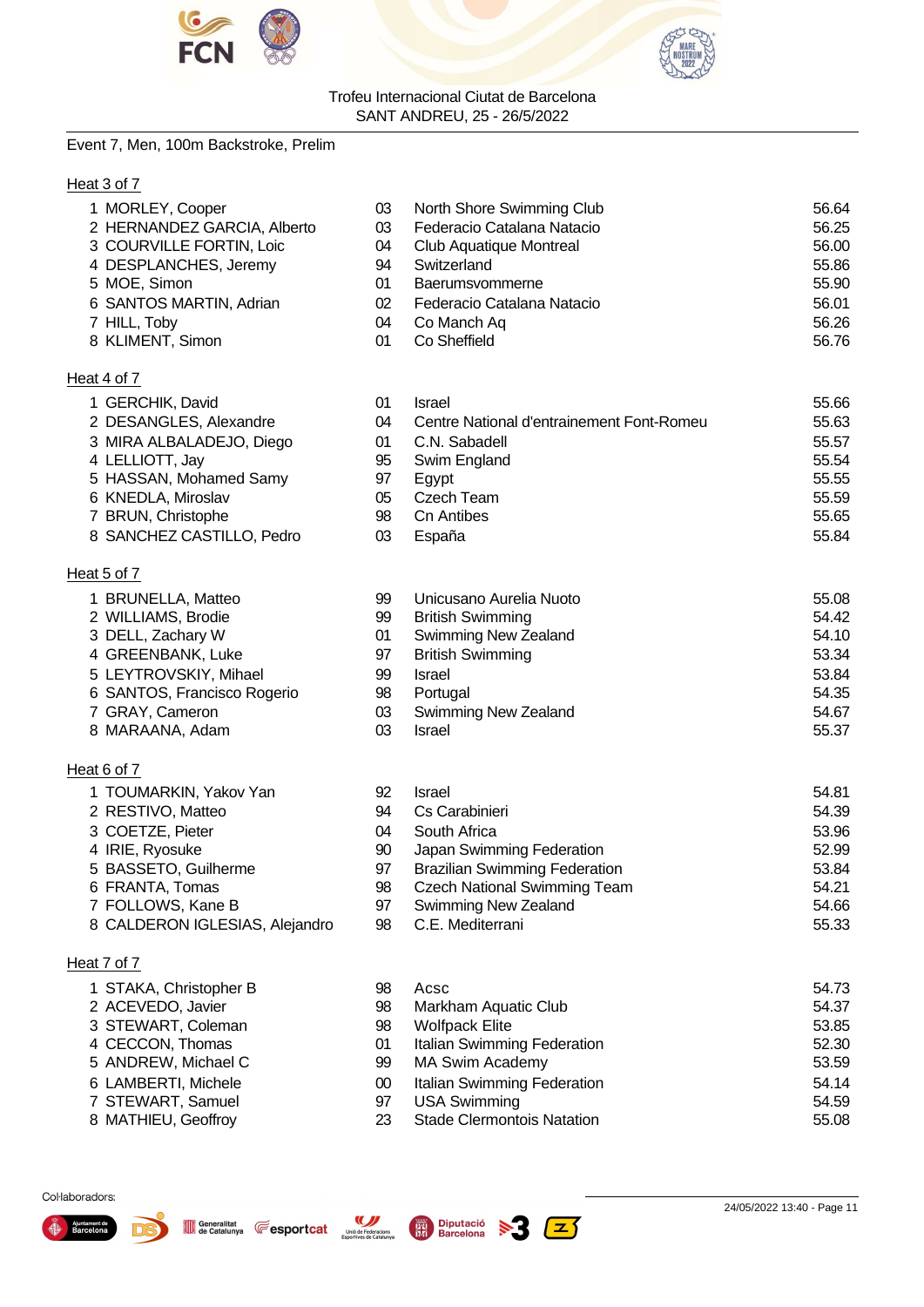



| Event 8<br>25/05/2022                                                  | Women, 100m Breaststroke                 |                |                                                       |  |                   | Open<br><b>Startlist Prelim</b>                                 |                                                      |
|------------------------------------------------------------------------|------------------------------------------|----------------|-------------------------------------------------------|--|-------------------|-----------------------------------------------------------------|------------------------------------------------------|
| <b>World Records</b><br>European Records<br>Marenostrum<br><b>TICB</b> | 1:04.13<br>1:04.35<br>1:04.82<br>1:05.21 | KING, Lillia C | MEILUTYTE, Ruta<br>EFIMOVA, Yuliya<br>MEILUTYTE, Ruta |  | <b>USA</b><br>LTU | Budapest (HUN)<br>Barcelona<br><b>CANET</b><br><b>BARCELONA</b> | 25/07/2017<br>29/07/2013<br>16/06/2013<br>05/07/2013 |
|                                                                        |                                          | YB             |                                                       |  |                   |                                                                 |                                                      |
| Heat 1 of 8                                                            |                                          |                |                                                       |  |                   |                                                                 |                                                      |
| 1 DE GROOT, Fenna                                                      |                                          | 97             | Albion                                                |  |                   |                                                                 | 1:15.66                                              |
| 2 NAVARRO GALAN, Martina                                               |                                          | 09             | C.N. Viladecans                                       |  |                   |                                                                 | 1:14.72                                              |
| 3 BOECK, Dagmar                                                        |                                          | 04             | Svoemmeklubben Triton Ballerup                        |  |                   |                                                                 | 1:13.44                                              |
| 4 MANSERVISI, Camilla                                                  |                                          | 06             | Asd Nuovo Nuoto Bologna                               |  |                   |                                                                 | 1:13.27                                              |
| 5 HARRIS, Phoebe<br>6 LEGAULT, Eve                                     |                                          | 01<br>01       | Pukekohe Swimming Club<br>Usher                       |  |                   |                                                                 | 1:13.35<br>1:13.78                                   |
| 7 ZINCHENKO, Valeriia                                                  |                                          | 07             | C.N. Lloret                                           |  |                   |                                                                 | 1:15.08                                              |
|                                                                        |                                          |                |                                                       |  |                   |                                                                 |                                                      |
| Heat 2 of 8<br>1 STENBERG, Matilda                                     |                                          | 01             | <b>Team West</b>                                      |  |                   |                                                                 | 1:13.01                                              |
| 2 HANICQUE, Melissande                                                 |                                          | $00\,$         | Rouge et Or/Universite Laval                          |  |                   |                                                                 | 1:12.53                                              |
| 3 DAHLGREN, Lina                                                       |                                          | 05             | <b>Team West</b>                                      |  |                   |                                                                 | 1:12.48                                              |
| 4 JUNG, Mathilda Hyldal                                                |                                          | 04             | Svoemmeklubben Triton Ballerup                        |  |                   |                                                                 | 1:12.25                                              |
| 5 FERNANDEZ GONZALEZ, Aina                                             |                                          | 06             | C.N. Banyoles                                         |  |                   |                                                                 | 1:12.38                                              |
| 6 TUDO, Nadia                                                          |                                          | 97             | Neckarsulmer Sport-Union                              |  |                   |                                                                 | 1:12.50                                              |
| 7 HARMASOVA, Nicole                                                    |                                          | 04             | <b>Czech Team</b>                                     |  |                   |                                                                 | 1:12.58                                              |
| 8 FREMMING, Ida Jensdottir                                             |                                          | 02             | Svoemmeklubben Triton Ballerup                        |  |                   |                                                                 | 1:13.24                                              |
| Heat 3 of 8                                                            |                                          |                |                                                       |  |                   |                                                                 |                                                      |
| 1 PETERSEN, Stine Omdahl                                               |                                          | 99             | <b>Baerumsvommerne</b>                                |  |                   |                                                                 | 1:12.09                                              |
| 2 NYEGAARD, Emilie                                                     |                                          | 01             | Svoemmeklubben Triton Ballerup                        |  |                   |                                                                 | 1:11.93                                              |
| 3 LANSOM, Caitlin                                                      |                                          | 05             | Co Manch Aq                                           |  |                   |                                                                 | 1:11.19                                              |
| 4 MCCARTHY, Georgina P                                                 |                                          | 02             | Swimming New Zealand                                  |  |                   |                                                                 | 1:10.75                                              |
| 5 BORAKER, Saga                                                        |                                          | 04             | Jonkopings Simsallskap<br>South Africa                |  |                   |                                                                 | 1:10.87                                              |
| 6 VISAGIE, Emily J<br>7 OLSSON, Sally                                  |                                          | 98<br>05       | <b>Team West</b>                                      |  |                   |                                                                 | 1:11.75<br>1:12.08                                   |
| 8 BREARS, MacKenzie                                                    |                                          | 03             | Pukekohe Swimming Club                                |  |                   |                                                                 | 1:12.09                                              |
|                                                                        |                                          |                |                                                       |  |                   |                                                                 |                                                      |
| Heat 4 of 8                                                            |                                          |                |                                                       |  |                   |                                                                 |                                                      |
| 1 BERGDAHL, Moa                                                        |                                          | 03             | <b>Team West</b>                                      |  |                   |                                                                 | 1:10.56                                              |
| 2 RUUSKA, Martta                                                       |                                          | 03             | <b>Team Finland</b>                                   |  |                   |                                                                 | 1:10.26                                              |
| 3 DIAZ RODRIGUEZ, Laura                                                |                                          | 99             | C.N. Sabadell                                         |  |                   |                                                                 | 1:09.84                                              |
| 4 LAHTINEN, Laura                                                      |                                          | 03<br>02       | <b>Team Finland</b>                                   |  |                   |                                                                 | 1:09.56<br>1:09.73                                   |
| 5 KRUSE, Josephine<br>6 BUKVIC, Martina                                |                                          | 06             | Svoemmeklubben Triton Ballerup<br>11. April           |  |                   |                                                                 | 1:10.11                                              |
| 7 COLOMER GUASCH, Carlota                                              |                                          | 05             | C.N. Sant Feliu                                       |  |                   |                                                                 | 1:10.38                                              |
| 8 MATAJA, Meri                                                         |                                          | 04             | Croatia                                               |  |                   |                                                                 | 1:10.62                                              |
|                                                                        |                                          |                |                                                       |  |                   |                                                                 |                                                      |





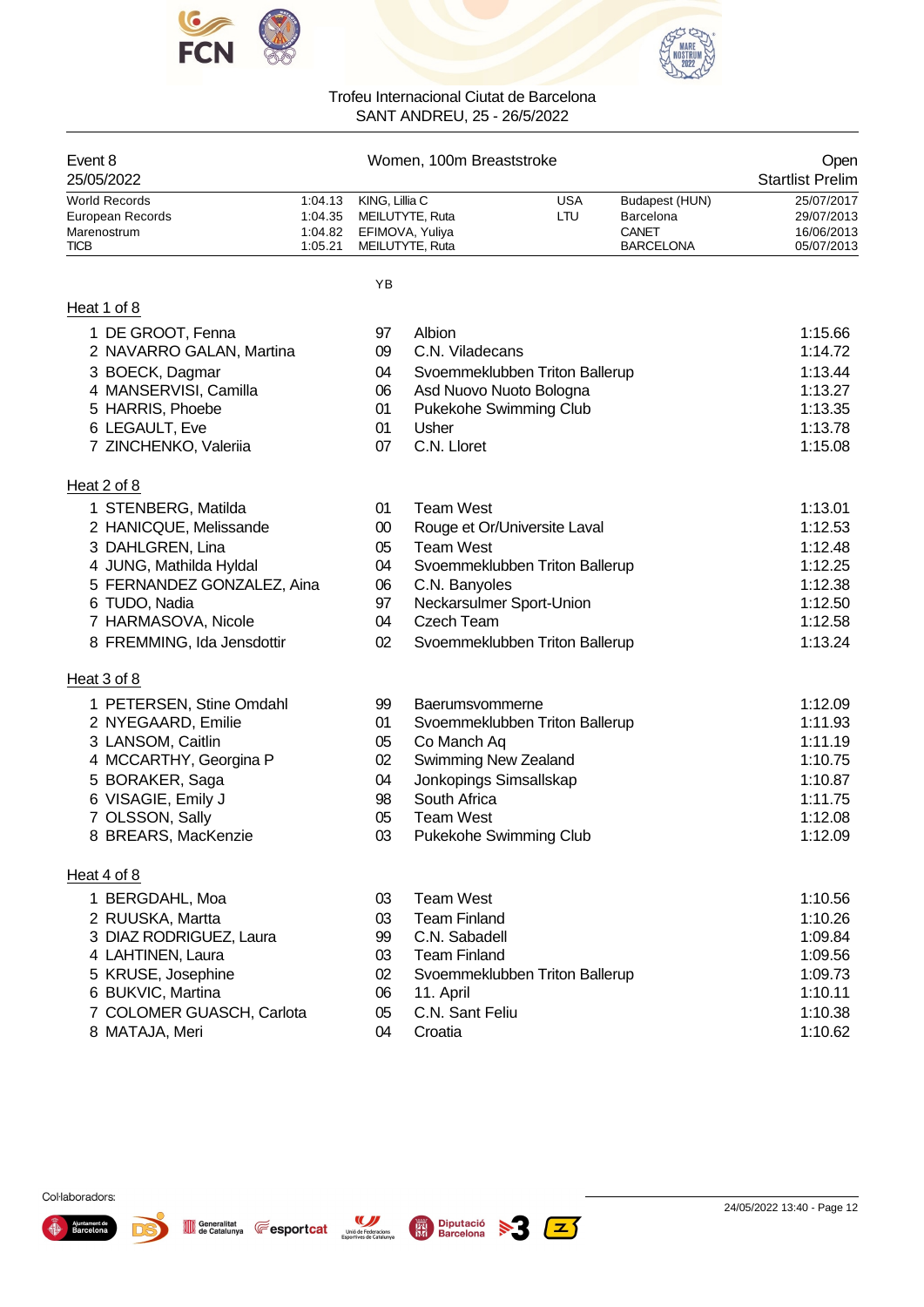



# Event 8, Women, 100m Breaststroke, Prelim

# Heat 5 of 8

| 1 KLINT IPSA, Olivia           | 05     | <b>Kristianstads SLS</b>             | 1:09.17 |
|--------------------------------|--------|--------------------------------------|---------|
| 2 THORMALM, Klara              | 98     | Jonkopings Simsallskap               | 1:08.92 |
| 3 SEBESTYEN, Dalma             | 97     | Hungary                              | 1:08.73 |
| 4 HORSKA, Kristyna             | 97     | <b>Czech National Swimming Team</b>  | 1:08.67 |
| 5 RODRIGUEZ SANCHEZ, Laura     | 04     | Federacion Andaluza Natacion         | 1:08.67 |
| 6 PEDERSEN, Josefine B.        | 99     | Svoemmeklubben MK31                  | 1:08.81 |
| 7 BLAZEVIC, Ana                | 03     | Croatia                              | 1:09.04 |
| 8 HARVEY, Mary-Sophie          | 99     | <b>Club Aquatique Montreal</b>       | 1:09.36 |
| Heat 6 of 8                    |        |                                      |         |
| 1 BLOMSTERBERG, Thea           | 02     | Denmark                              | 1:08.21 |
| 2 AOKI, Reona                  | 95     | Japan Swimming Federation            | 1:07.29 |
| 3 VALL MONTERO, Jessica        | 88     | C.N. Sant Andreu                     | 1:06.51 |
| 4 HANSSON, Sophie              | 98     | Helsingborg Simsaellskap             | 1:05.66 |
| 5 RENSHAW, Molly               | 96     | <b>British Swimming</b>              | 1:06.21 |
| 6 ANGIOLINI, Lisa              | 95     | Virtus Buonconvento S.S.D.           | 1:06.82 |
| 7 CLARK, Imogen                | 99     | Swim England                         | 1:07.63 |
| 8 GARCIA URZAINQUI, Marina     | 94     | C.N. Sabadell                        | 1:08.57 |
| Heat 7 of 8                    |        |                                      |         |
| 1 RODRIGUEZ VILLANUEVA, Byanca | 94     | Mexico                               | 1:08.05 |
| 2 CONCEICAO, Jhennifer A       | 97     | <b>Brazilian Swimming Federation</b> | 1:07.13 |
| 3 VASEY, Sarah                 | 96     | <b>British Swimming</b>              | 1:06.37 |
| 4 ELENDT, Anna                 | 01     | University of Texas                  | 1:05.58 |
| 5 VAN NIEKERK, Lara            | 03     | South Africa                         | 1:05.67 |
| 6 GORBENKO, Anastasya          | 03     | <b>Israel</b>                        | 1:06.74 |
| 7 COYNE, Niamh                 | 01     | Ireland                              | 1:07.58 |
| 8 FISCHER, Bente               | 97     | Neckarsulmer Sport-Union             | 1:08.36 |
| Heat 8 of 8                    |        |                                      |         |
| 1 GASPARD, Florine             | 01     | Cercle des Nageurs de Marseille      | 1:07.72 |
| 2 SCHOUTEN, Tes                | $00\,$ | <b>Dutch Swimming Federation</b>     | 1:06.92 |
| 3 MC SHARRY, Mona              | 00     | Ireland                              | 1:06.29 |
| 4 .IACORY I vdia A             | 04     | Seward Tsunami Swim Club             | 1:04.95 |

- 
- 
- 
- 
- 
- JACOBY, Lydia A 04 Seward Tsunami Swim Club 1:04.95 Italian Swimming Federation 1:05.67 FAST, Emelie 04 Soedertoern 1:06.64 PICKREM, Sydney 97 Toronto Swim Club 1:07.43 Brazilian Swimming Federation







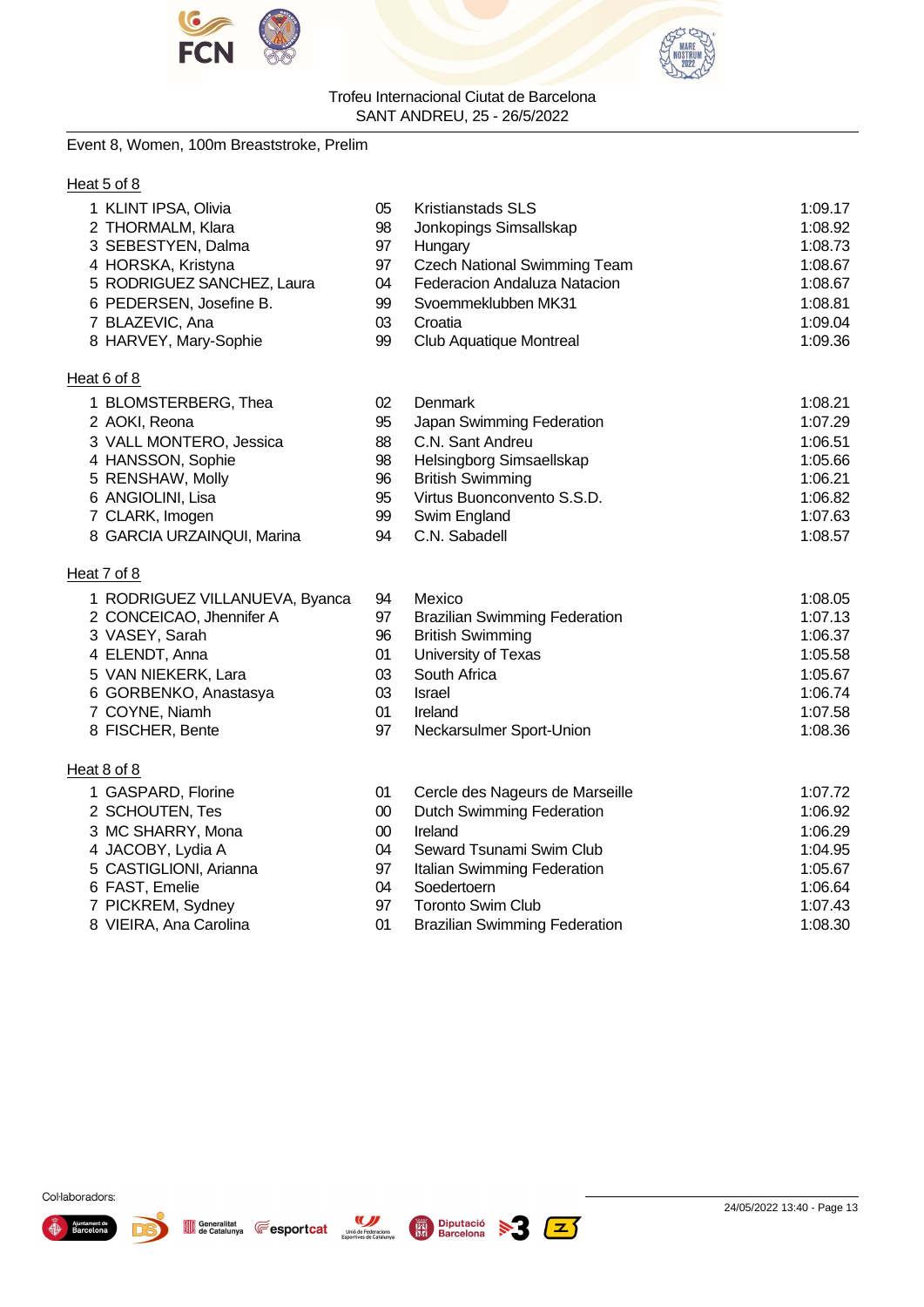



| Event 9              |       | Men, 50m Freestyle         |            |                   | Open                    |
|----------------------|-------|----------------------------|------------|-------------------|-------------------------|
| 25/05/2022           |       |                            |            |                   | <b>Startlist Prelim</b> |
| <b>World Records</b> | 20.91 | CIELO, Cesar               | <b>BRA</b> | Sao Paulo (BRA)   | 18/12/2009              |
| European Records     | 20.94 | <b>BOUSQUET, Frederick</b> | <b>FRA</b> | Montpellier (FRA) | 26/04/2009              |
| Marenostrum          | 21.31 | FRATUS, Bruno              |            | <b>MONACO</b>     | 09/06/2019              |
| <b>TICB</b>          |       | 21.58 PROUD, Benjamin      | GBR        | <b>BARCELONA</b>  | 16/06/2019              |

YB

# Heat 1 of 10

8 KLENZ, Ramon

1 MEEUS, Elias

2 CONTE BONIN, Paolo 3 JIMMIE, Clayton 4 TERENTIEV, Mykyta 5 THIJS, Thomas 6 PERSSON, Elias 7 BERG, Max

8 ELSON, Christopher

4 HANSON, Robin 5 VERHOEVEN, Thomas

6 LEBOIS, Pierre 7 DUTEL, Yanis 8 MAEKINEN, Kalle

1 HASSAN, Mohamed Samy 2 PIERRE-LOUIS, Sebastian 3 ELIZALDE SALCEDO, Haritz

Generalitat **E**esportcat

Unió de Federacions<br>Esportives de Catalunya

| 1 TAYLOR, Jack F         | 01 | Swimming Australia              | 23.20 |
|--------------------------|----|---------------------------------|-------|
| 2 CROENEN, Louis         | 94 | Vlaamse Zwemfederatie           | 23.13 |
| 3 REFSTIE, Elias Nordeng | 02 | Baerumsvommerne                 | 23.09 |
| 4 MOE, Simon             | 01 | Baerumsvommerne                 | 23.05 |
| 5 BOUTOUIL, Samy         | 00 | Cercle des Nageurs de Marseille | 23.08 |
| 6 LOMERO ARENAS, Bernat  | 97 | C.N. Lleida                     | 23.13 |
| 7 NICETTO, Stefano       | 01 | Team Veneto asd                 | 23.13 |
| 8 DI COLA, Stefano       | 98 | Italian Swimming Federation     | 23.22 |
| Heat 2 of 10             |    |                                 |       |

| 1 RYSGAARD, Mathias        | 98 | Denmark                         | 23.00 |
|----------------------------|----|---------------------------------|-------|
| 2 CASTELLS CABELLOS, Sergi | 98 | C.N. Santa Perpetua             | 22.98 |
| 3 WILLIAMS, George         | 99 | <b>Swimming New Zealand</b>     | 22.96 |
| 4 MOELLER, Frederik        | 02 | Denmark                         | 22.92 |
| 5 WEAVER, Liam             | 03 | Cascade Swim Club               | 22.95 |
| 6 SUTTON, Diarmiud         | 02 | <b>National Centre Limerick</b> | 22.97 |
| 7 IVIC, Yoni               | 01 | Cercle des Nageurs de Marseille | 22.99 |
| 8 KLENZ, Ramon             | 98 | Neckarsulmer Sport-Union        | 23.02 |

| 03. | Vlaamse Zwemfederatie   | 22.91 |
|-----|-------------------------|-------|
| 02. | Team Veneto asd         | 22.88 |
| 95  | South Africa            | 22.87 |
|     | 05 R.C. Mediterraneo    | 22.85 |
| 97  | Vlaamse Zwemfederatie   | 22.87 |
| 02. | Malmo Kappsimningsklubb | 22.88 |
| 02. | <b>3MUC Natation</b>    | 22.90 |
| 98  | Swimming New Zealand    | 22.91 |

# Heat 4 of 10

Heat 3 of 10

| 97 | Egypt                           | 22.84 |
|----|---------------------------------|-------|
| 00 | <b>SG Frankfurt</b>             | 22.82 |
| 01 | Team Cantabrian Sea             | 22.72 |
| 01 | Sparvaegen Simfoerening         | 22.70 |
| 97 | Albion                          | 22.71 |
| 00 | Cercle des Nageurs de Marseille | 22.74 |
| 00 | <b>Sc Thionville</b>            | 22.83 |
|    | Team Finland                    | 22.85 |

 $|z\rangle$ 

| Col·laboradors: |  |
|-----------------|--|
|-----------------|--|

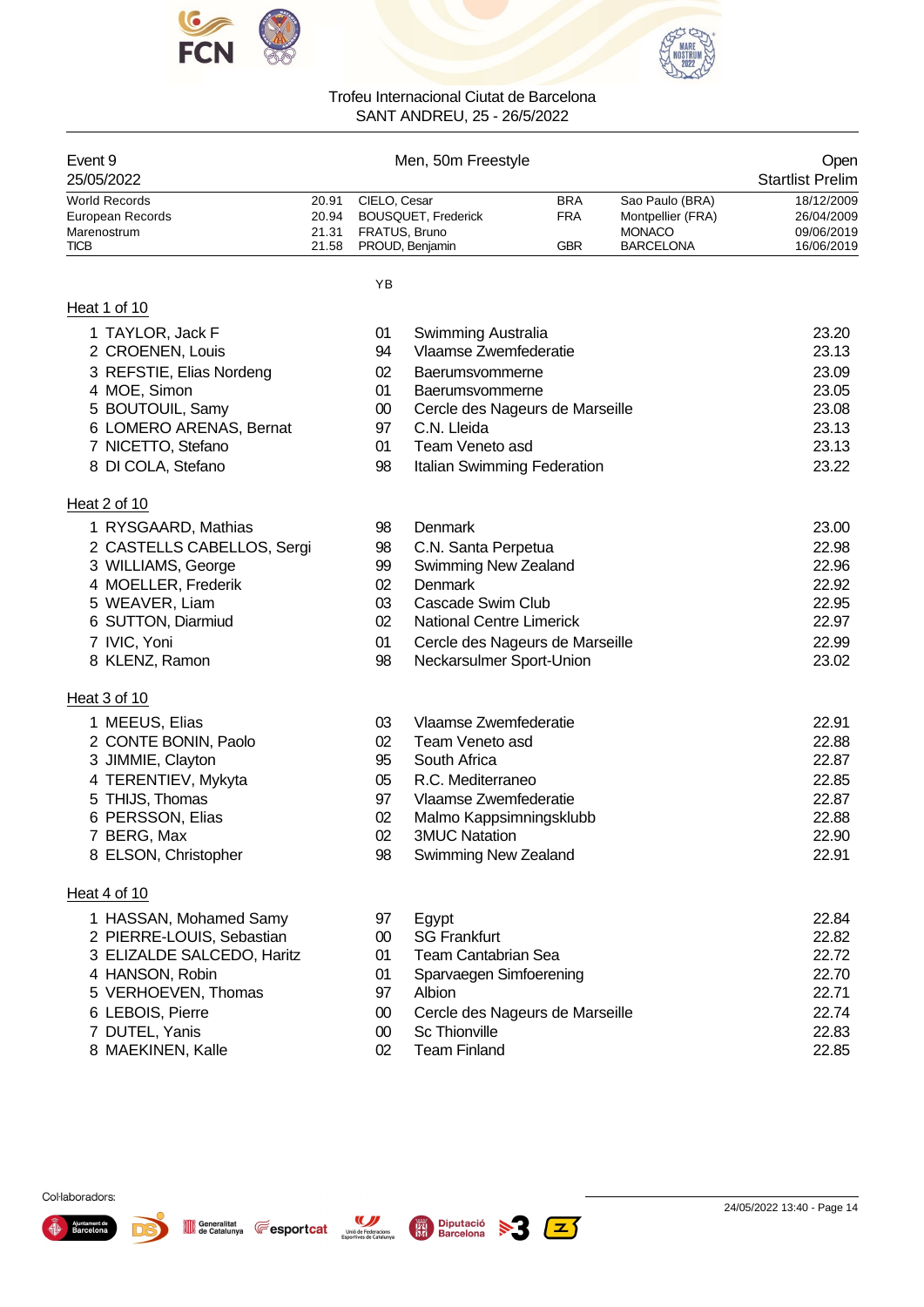



# Event 9, Men, 50m Freestyle, Prelim

# Heat 5 of 10

| 1 RIBEIRO, felipe            | 98     | <b>Brazilian Swimming Federation</b> | 22.62 |
|------------------------------|--------|--------------------------------------|-------|
| 2 RICHARDS, Matthew          | 02     | <b>British Swimming</b>              | 22.59 |
| 3 DE CELIS MONTALBAN, Sergio | 00     | C.N. Sabadell                        | 22.57 |
| 4 BEROL, Julien              | 01     | Cercle des Nageurs de Marseille      | 22.57 |
| 5 LINDEBLAD, Malthe          | 01     | <b>Denmark</b>                       | 22.57 |
| 6 AYOUBI, Mehdi              | 98     | Rouge et Or/Universite Laval         | 22.58 |
| 7 SANTOS, Gabriel Silva      | 96     | <b>Brazilian Swimming Federation</b> | 22.62 |
| 8 KARTAVI, Martin            | 04     | <b>Israel</b>                        | 22.63 |
| Heat 6 of 10                 |        |                                      |       |
| 1 SAHNOUNE, Oussama          | 92     | <b>SG Frankfurt</b>                  | 22.55 |
| 2 BAEZ, Nikita               | $00\,$ | Lyon Natation Metropole              | 22.52 |
| 3 ACIN, Nikola               | 99     | Serbia                               | 22.51 |
| 4 VENDRAME, Ivano            | 97     | Centro Sportivo Esercito             | 22.42 |
| 5 PIRON, Thomas              | 00     | Lyon Natation Metropole              | 22.45 |
| 6 BARRETT, Adam              | 92     | Swim England                         | 22.52 |
| 7 FRANCESCHI, Nicolo'        | 01     | Nuoto Club Milano                    | 22.53 |
| 8 COHOON, Alexander          | 02     | Loughboro Un                         | 22.57 |
| Heat 7 of 10                 |        |                                      |       |
| 1 FRIGO, Manuel              | 97     | Italian Swimming Federation          | 22.37 |
| 2 ELIASSON, Isak             | 96     | Sparvaegen Simfoerening              | 22.32 |
| 3 FANNON, Thomas             | 98     | Laser                                | 22.32 |
| 4 AERENTS, Jasper            | 92     | Vlaamse Zwemfederatie                | 22.29 |

- PICKETT, Michael 02 Swimming New Zealand 22.31
- SELIN, Artem 02 SC Wiesbaden 1911 22.32
- 
- CHIERIGHINI, Marcelo 91 Brazilian Swimming Federation 22.36 SCHREUDERS, Mikel 98 Cercle des Nageurs de Marseille 22.38
- Heat 8 of 10
	- KISIL, Yuri 95 Whitby Swimming 22.15
	- BORGES, Luiz Gustavo Franco 99 Brazilian Swimming Federation 22.00
	- DOTTO, Luca 90 Cs Carabinieri 21.86
	- FRATUS, Bruno 89 Brazil 21.57
	- LIENDO, Joshua 02 North York Aquatic Club 21.63
	- HO, Ian Yentou 97 Hong Kong China Swimming Association 21.97
	- PIJNENBURG, Stan 96 Dutch Swimming Federation 22.10
	- 8 LENTZ, Frederik Riedel **8 Let als a COVIDENTIAL COVIDENT** 22.27

# Heat 9 of 10

- COETZE, Pieter 04 South Africa 22.15
- SZABO, Szebasztian 96 Hungary 21.99
- MIRESSI, Alessandro 98 Italian Swimming Federation 21.86
- ANDREW, Michael C 99 MA Swim Academy 21.45
- LIUKKONEN, Ari-Pekka 89 Team Finland 21.61
- CHERUTI, Meiron Amir 97 Israel 21.96
- SIMONS, Kenzo 01 Dutch Swimming Federation 22.02
- BAIN, Calum 96 Ireland 22.16

#### Col·laboradors:





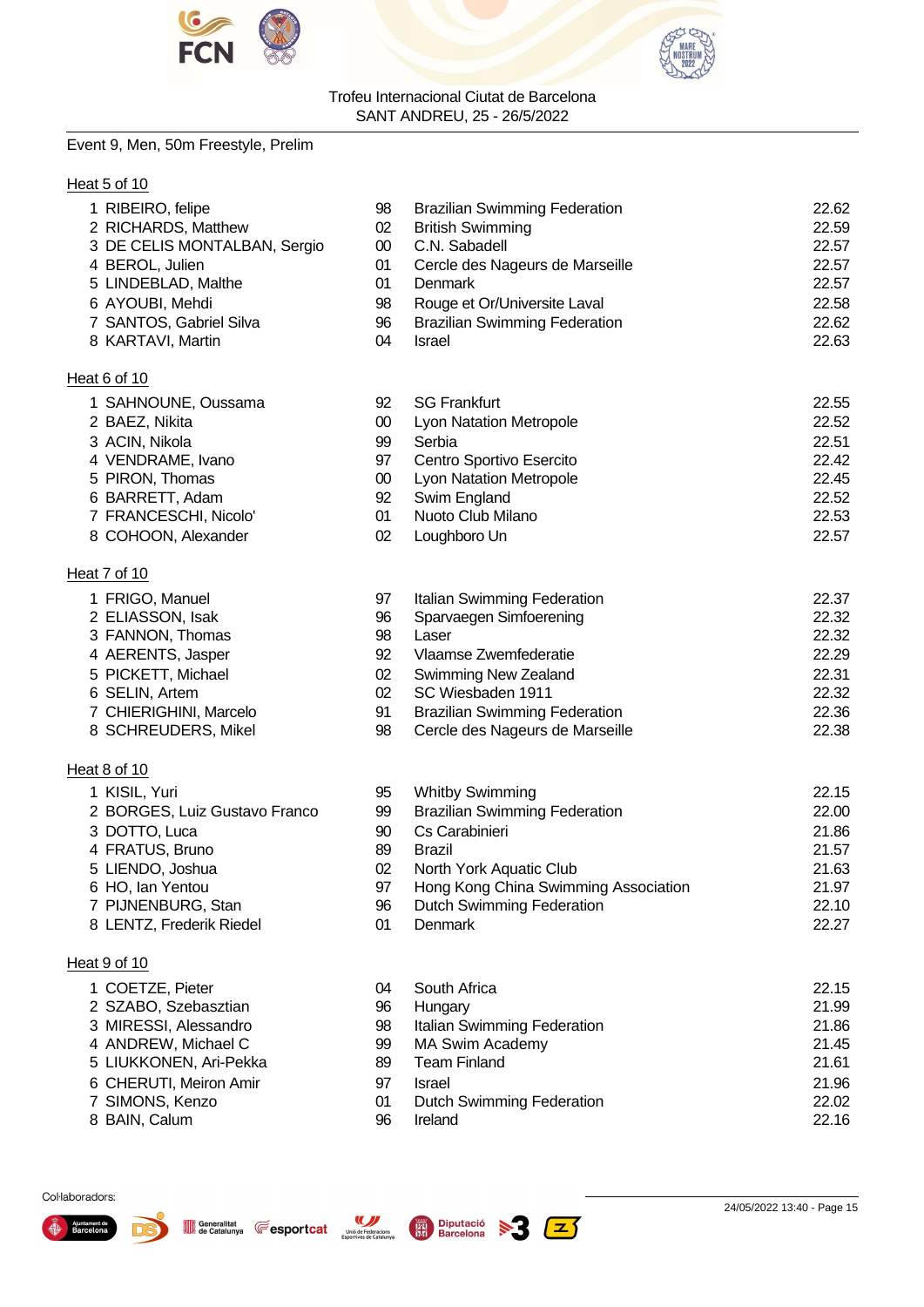



# Event 9, Men, 50m Freestyle, Prelim

# **Heat 10 of 10**

| 1 LIA, Nicholas       | 01 | Baerumsvommerne                  | 22.10 |
|-----------------------|----|----------------------------------|-------|
| 2 KORSTANJE, Nyls     | 99 | <b>Dutch Swimming Federation</b> | 21.98 |
| 3 PUTS, Jesse         | 94 | <b>Dutch Swimming Federation</b> | 21.84 |
| 4 PROUD, Benjamin     | 94 | <b>British Swimming</b>          | 21.42 |
| 5 DE BOER, Thom       | 91 | <b>Dutch Swimming Federation</b> | 21.58 |
| 6 DEPLANO, Leonardo   | 99 | Italian Swimming Federation      | 21.87 |
| 7 LOBANOVSZKIJ, Maxim | 96 | <b>Geneve Natation</b>           | 22.01 |
| 8 GOVOROV, Andriy     | 92 | Ukraine                          | 22.16 |

| Event 10<br>25/05/2022 |         | Women, 200m Backstroke      | Open<br><b>Startlist Prelim</b> |                  |            |
|------------------------|---------|-----------------------------|---------------------------------|------------------|------------|
| <b>World Records</b>   |         | $2:03.35$ SMITH, Regan E    | USA                             | Gwangju (KOR)    | 26/07/2019 |
| European Records       |         | 2:04.94 FESIKOVA, Anastasia | <b>RUS</b>                      | Rome (ITA)       | 01/08/2009 |
| Marenostrum            | 2:06.66 | SEEBOHM, Emily              |                                 | CANET            | 16/06/2013 |
| <b>TICB</b>            | 2:07.30 | SEEBOHM. Emilv              |                                 | <b>BARCELONA</b> | 09/07/2017 |
|                        |         |                             |                                 |                  |            |
|                        |         | ΥB                          |                                 |                  |            |

# Heat 1 of 5

| 3 HARMASOVA, Nicole         | 04 | Czech Team                 | 2:25.28 |
|-----------------------------|----|----------------------------|---------|
| 4 LOWE, Rebecca             | 02 | University College Dublin  | 2:21.77 |
| 5 ESTRAGUE BERNE, Abril     | 06 | C.N. Calella               | 2:23.25 |
| Heat 2 of 5                 |    |                            |         |
| 1 ROVERSI, Paola            | 05 | Canottieri Baldesio        | 2:20.51 |
| 2 DRAKOPOULOS, Milla A      | 06 | South Africa               | 2:20.07 |
| 3 WALSHE, Ellen             | 01 | Ireland                    | 2:19.50 |
| 4 TORREJON GASCON, Xenia    | 06 | C.N. Caldes                | 2:18.03 |
| 5 VERDONCK, Fleur           | 06 | Vlaamse Zwemfederatie      | 2:18.17 |
| 6 VANOTTERDIJK, Roos        | 05 | Vlaamse Zwemfederatie      | 2:19.98 |
| 7 POLONSKY, Lea             | 02 | <b>Israel</b>              | 2:20.15 |
| Heat 3 of 5                 |    |                            |         |
| 1 NYSTRAND, Lisa            | 06 | <b>SK Neptun</b>           | 2:17.50 |
| 2 SOERENSEN, Karoline       | 02 | Denmark                    | 2:13.33 |
| 3 MUNOZ MONFORT, Ana        | 98 | E.M. El Olivar             | 2:12.18 |
| 4 GRABOWSKI, Lena           | 02 | Austria                    | 2:08.19 |
| 5 REBELO, Camila Rodrigues  | 03 | Portugal                   | 2:11.18 |
| 6 ESPINOSA PATILLA, Claudia | 03 | Federacio Catalana Natacio | 2:12.55 |
| 7 GODDEN, Maria             | 02 | National Centre Limerick   | 2:15.45 |
| 8 OEBERG, Elise             | 02 | Njurunda                   | 2:17.88 |





D)

W -3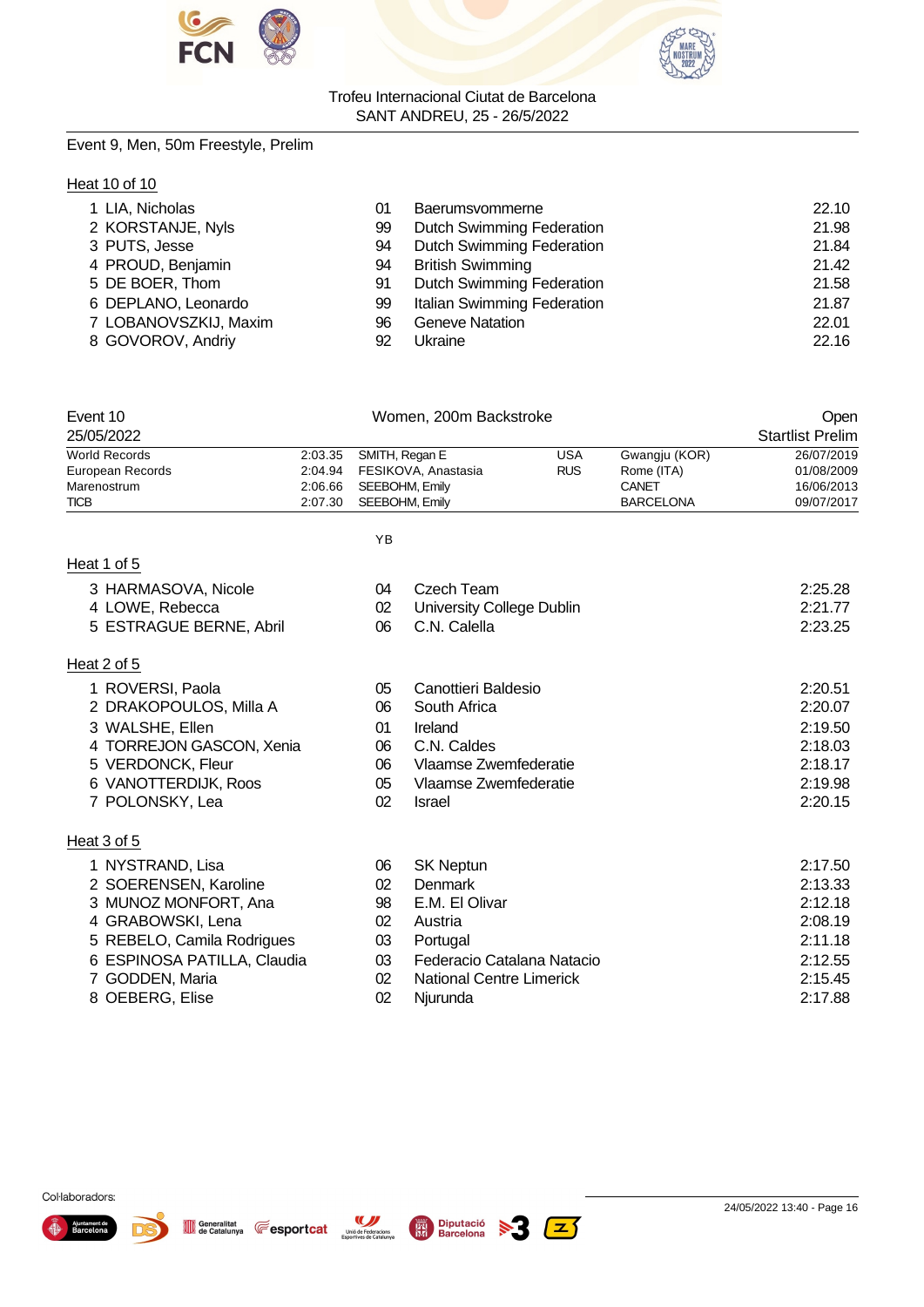



# Event 10, Women, 200m Backstroke, Prelim

# Heat 4 of 5

| 1 HEGMEGI, Annie           | 03     | Jonkopings Simsallskap            | 2:16.78 |
|----------------------------|--------|-----------------------------------|---------|
| 2 RAMATELLI, Giulia        | $00\,$ | Unicusano Aurelia Nuoto           | 2:13.04 |
| 3 RATHWELL, Regan          | 04     | Greater Ottawa Kingfish Swim Club | 2:11.72 |
| 4 ZAMORANO SANZ, Africa    | 98     | C.N. Sant Andreu                  | 2:07.96 |
| 5 BARZELAY, Aviv           | 02     | Israel                            | 2:10.76 |
| 6 GODWIN, Emma             | 97     | Swimming New Zealand              | 2:12.36 |
| 7 MENSING, Jenny           | 86     | SC Wiesbaden 1911                 | 2:14.43 |
| 8 CARA, Axelle             | 97     | Rouge et Or/Universite Laval      | 2:17.86 |
| Heat 5 of 5                |        |                                   |         |
| 1 PRADELL CARRASCO, Mireia | 95     | Federacio Catalana Natacio        | 2:16.17 |
| 2 BORER, Fanny             | 96     | Switzerland                       | 2:12.99 |
| 3 WILM, Ingrid             | 98     | Cascade Swim Club                 | 2:11.61 |
| 4 MASSE, Kylie             | 96     | <b>Toronto Swim Club</b>          | 2:05.42 |
| 5 SZABO FELTOTHY, Eszter   | 02     | Hungary                           | 2:09.72 |
| 6 CENCI, Martina           | 02     | Unicusano Aurelia Nuoto           | 2:12.20 |
| 7 PODEVIN, Anais           | 97     | <b>Stade Clermontois Natation</b> | 2:13.80 |
| 8 CERMELLI, Carolina       | 01     | Equipo Beldagans Plus             | 2:17.67 |

| Event 11                   |         |                | Men, 200m Breaststroke | Open       |                  |                         |
|----------------------------|---------|----------------|------------------------|------------|------------------|-------------------------|
| 25/05/2022                 |         |                |                        |            |                  | <b>Startlist Prelim</b> |
| <b>World Records</b>       | 2:05.95 |                | STUBBLETY-COOK, Zac    | <b>AUS</b> | Adelaide (AUS)   | 19/05/2022              |
| European Records           | 2:06.12 | CHUPKOV, Anton |                        | <b>RUS</b> | Gwangju (KOR)    | 26/07/2019              |
| Marenostrum                | 2:07.23 |                | KAMMINGA, Arno         | <b>NED</b> | <b>BARCELONA</b> | 05/06/2021              |
| <b>TICB</b>                | 2:07.23 |                | KAMMINGA, Arno         | <b>NED</b> | <b>BARCELONA</b> | 05/06/2021              |
|                            |         | ΥB             |                        |            |                  |                         |
| Heat 1 of 6                |         |                |                        |            |                  |                         |
| 3 NYBLOM, Niklas           |         | 99             | Taeby Sim              |            |                  | 2:31.78                 |
| 4 BAYER, Moritz            |         | 02             | Austria                |            |                  | 2:22.55                 |
| 5 ANSON BARRIENTOS, Pere   |         | 04             | C.N. Figueres          |            |                  | 2:23.69                 |
| Heat 2 of 6                |         |                |                        |            |                  |                         |
| 1 ARTAL MATEO, Francho     |         | 99             | C.E. Mediterrani       |            |                  | 2:22.12                 |
| 2 VIVAS SAKUTA, Jordi      |         | 05             | C.N. Vilafranca        |            |                  | 2:21.95                 |
| 3 ARMENGOL TRIVES, Genis   |         | 02             | C.E. Mediterrani       |            |                  | 2:20.94                 |
| 4 RODELAS FARRE, Eric      |         | 03             | C.N. Terrassa          |            |                  | 2:20.47                 |
| 5 DE PABLO SANCHEZ, Victor |         | 01             | C.N. Terrassa          |            |                  | 2:20.61                 |
| 6 ALMEIDA, Brandonn        |         | 97             | Unisanta               |            |                  | 2:21.56                 |
| 7 REED, Lachlan James      |         | 05             | C.N. Banyoles          |            |                  | 2:21.96                 |
| 8 PRIETO MONTENEGRO, Iker  |         | 04             | C.N. Barcelona         |            |                  | 2:22.23                 |





Generalitat **CESPORT Cat** Unió de Federacions

 $\boxed{\mathbb{Z}}$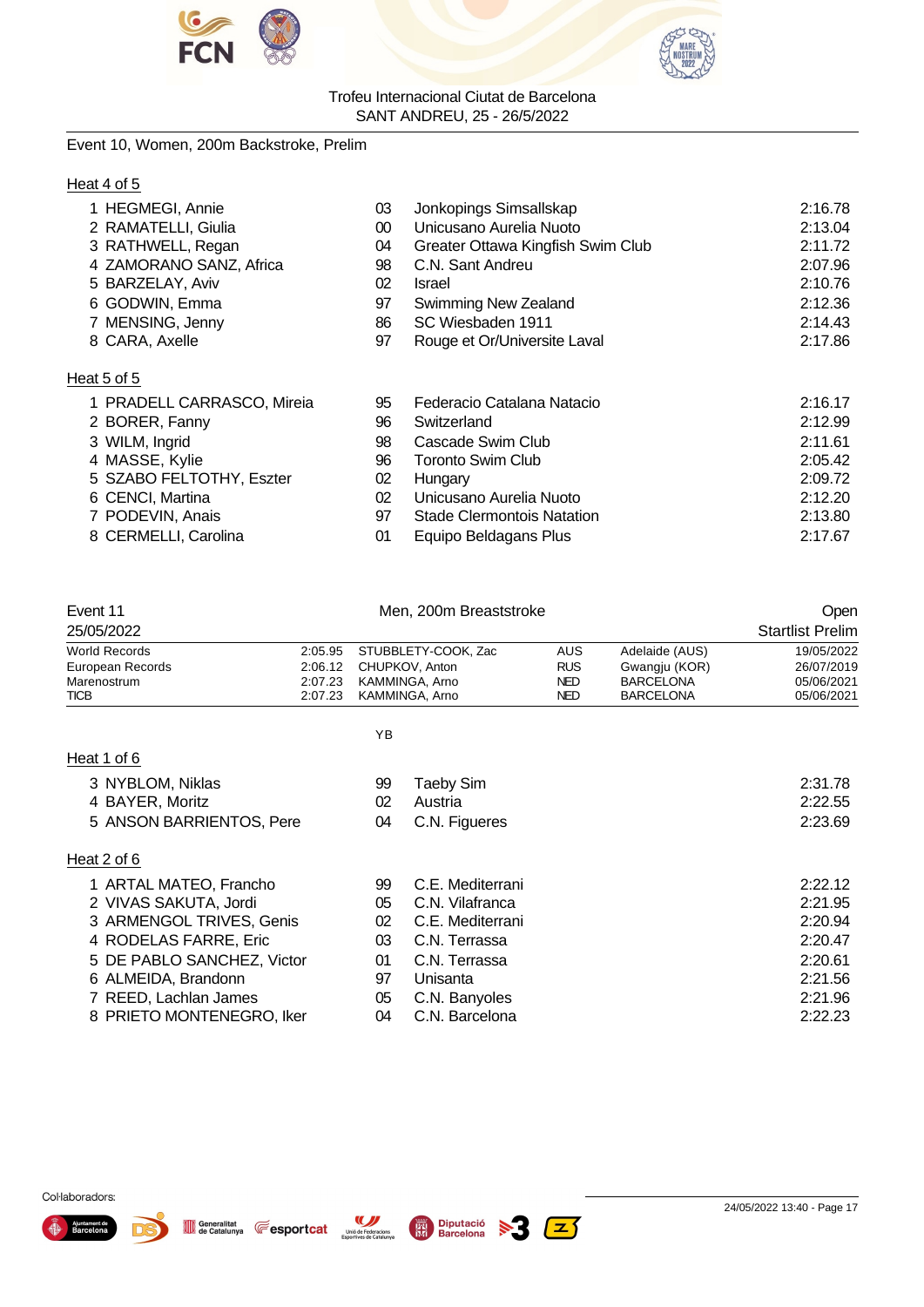



#### Event 11, Men, 200m Breaststroke, Prelim

#### Heat 3 of 6

| 1 DE MENEGHI, Filippo                                                                                                                                                                                                                                                                                              | 02 | Montebelluna Nuoto asd               | 2:20.14 |
|--------------------------------------------------------------------------------------------------------------------------------------------------------------------------------------------------------------------------------------------------------------------------------------------------------------------|----|--------------------------------------|---------|
| 2 ALLANDE GONZALEZ, Jofre                                                                                                                                                                                                                                                                                          | 98 | C.N. Sabadell                        | 2:19.91 |
| 3 VILLA RODRIGUEZ, Pau                                                                                                                                                                                                                                                                                             | 04 | C.N. Sant Andreu                     | 2:19.04 |
| 4 STEVERINK, Stephan                                                                                                                                                                                                                                                                                               | 04 | <b>Brazilian Swimming Federation</b> | 2:18.08 |
| 5 ZIVANOVIC, Uros                                                                                                                                                                                                                                                                                                  | 05 | <b>Dubocica</b>                      | 2:18.24 |
| 6 MARTINEZ MARESMA, Pol                                                                                                                                                                                                                                                                                            | 04 | C.N. Mataro                          | 2:19.26 |
| 7 GAGNE, Benjamin                                                                                                                                                                                                                                                                                                  | 04 | Usher                                | 2:20.09 |
| 8 BOJICIC, Jovan                                                                                                                                                                                                                                                                                                   | 97 | 11. April                            | 2:20.41 |
| Heat 4 of 6                                                                                                                                                                                                                                                                                                        |    |                                      |         |
| $\sqrt{2}$ $\sqrt{2}$ $\sqrt{2}$ $\sqrt{2}$ $\sqrt{2}$ $\sqrt{2}$ $\sqrt{2}$ $\sqrt{2}$ $\sqrt{2}$ $\sqrt{2}$ $\sqrt{2}$ $\sqrt{2}$ $\sqrt{2}$ $\sqrt{2}$ $\sqrt{2}$ $\sqrt{2}$ $\sqrt{2}$ $\sqrt{2}$ $\sqrt{2}$ $\sqrt{2}$ $\sqrt{2}$ $\sqrt{2}$ $\sqrt{2}$ $\sqrt{2}$ $\sqrt{2}$ $\sqrt{2}$ $\sqrt{2}$ $\sqrt{2$ |    | .                                    |         |

# 1 VERGNES, Lucien 04 Centre National d'entrainement Font-Romeu 2:15.73 2 DE SCHRYVER, Noah 01 Vlaamse Zwemfederatie 2:13.70 3 BUTLER, Gregory 00 British Swimming 2:11.52 4 HANAGURUMA, Yu 00 Japan Swimming Federation 2:07.99 5 CORBY, Eoin 02 Ireland 2:10.50 6 CASTEJON RAMIREZ, Alex 98 C.N. Sabadell 7 NETRH, Vojtech 02 Czech Team 2:15.35 8 FRANCA DA SILVA, Felipe Alves 87 Brazilian Swimming Federation 2:16.83

|  | Heat 5 of 6 |  |  |  |
|--|-------------|--|--|--|
|--|-------------|--|--|--|

Heat 6 of 6

1 FEENAN, Andrew

3 PILGER, Max 4 KAMMINGA, Arno 5 MURA, Ryuya 6 WILLIM, Yannis 7 KNOX, Finlay 8 VAVRIN, Simon

2 CHILLINGWORTH, Adam John

| 1 LOPES, Gabriel Jose      | 97 | Portugal                             | 2:15.70 |
|----------------------------|----|--------------------------------------|---------|
| 2 BOVEY, Jolann            | 96 | Baerumsvommerne                      | 2:13.47 |
| 3 PUMPUTIS, Caio Rodrigues | 99 | <b>Brazilian Swimming Federation</b> | 2:11.12 |
| 4 WILBY, James             | 93 | <b>British Swimming</b>              | 2:07.91 |
| 5 GREENE, Darragh          | 95 | Ireland                              | 2:10.40 |
| 6 CHRAPAVY, Filip          | 99 | <b>Czech National Swimming Team</b>  | 2:12.51 |
| 7 MATZERATH, Lucas         | 00 | <b>SG Frankfurt</b>                  | 2:14.02 |
| 8 GILBERT, Joshua          | 01 | <b>Evolution Aquatics Tauranga</b>   | 2:16.37 |

| 01 | <b>National Centre Limerick</b>      | 2:15.39 |
|----|--------------------------------------|---------|
| 97 | Hong Kong China Swimming Association | 2:13.30 |
| 96 | <b>SG Essen</b>                      | 2:10.63 |
| 95 | <b>Dutch Swimming Federation</b>     | 2:06.85 |
| 96 | Japan Swimming Federation            | 2:08.27 |
| 99 | <b>SSG Leipzig</b>                   | 2:12.22 |
| 01 | Scarborough Swim Club                | 2:13.96 |
| 04 | <b>Czech Team</b>                    | 2:15.75 |









 $\mathbf{z}$  )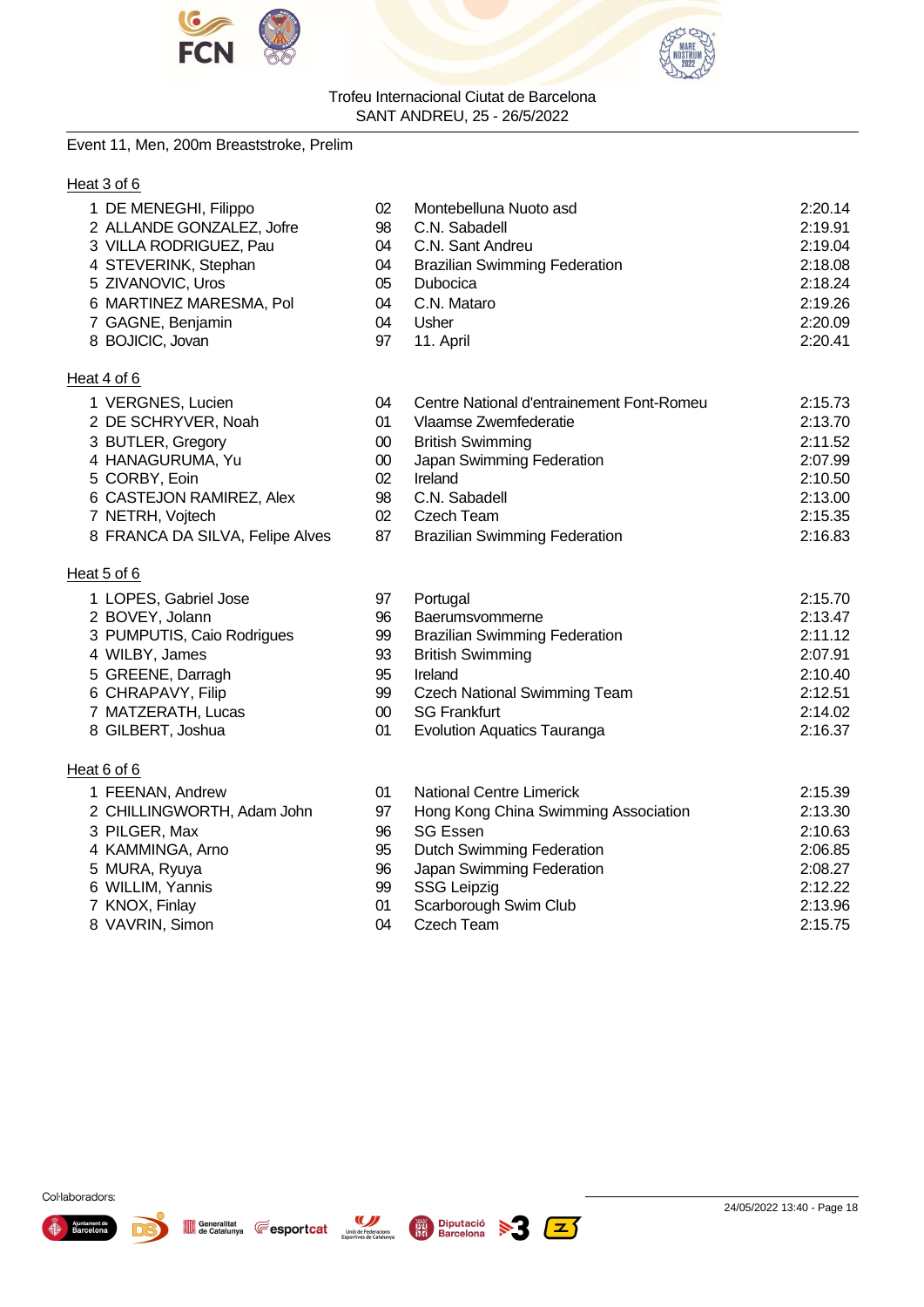



| Event 12<br>25/05/2022                                                 |                                          | Open<br><b>Startlist Prelim</b> |                                                                |                          |                                                                 |                                                      |
|------------------------------------------------------------------------|------------------------------------------|---------------------------------|----------------------------------------------------------------|--------------------------|-----------------------------------------------------------------|------------------------------------------------------|
| <b>World Records</b><br>European Records<br>Marenostrum<br><b>TICB</b> | 2:01.81<br>2:04.27<br>2:06.70<br>2:07.11 | LIU, Zige                       | HOSSZU, Katinka<br>HASEGAWA, Suzuka<br><b>BELMONTE, Mireia</b> | <b>CHN</b><br><b>HUN</b> | Ji Nan (CHN)<br>Rome (ITA)<br><b>MONACO</b><br><b>BARCELONA</b> | 21/10/2009<br>29/07/2009<br>10/06/2013<br>09/07/2017 |
|                                                                        |                                          | YB                              |                                                                |                          |                                                                 |                                                      |
| Heat 1 of 5                                                            |                                          |                                 |                                                                |                          |                                                                 |                                                      |
| 3 JOHANSSON, Wilma                                                     |                                          | 01                              | Jonkopings Simsallskap                                         |                          |                                                                 | 2:23.85                                              |
| 4 ERIKSSON, Hanna                                                      |                                          | 99                              | Jonkopings Simsallskap                                         |                          |                                                                 | 2:16.53                                              |
| 5 DIZOTTI, Beatriz                                                     |                                          | $00\,$                          | <b>Brazilian Swimming Federation</b>                           |                          |                                                                 | 2:21.63                                              |
| Heat 2 of 5                                                            |                                          |                                 |                                                                |                          |                                                                 |                                                      |
| 1 GRABHER, Annina Fatma                                                |                                          | 04                              | Switzerland                                                    |                          |                                                                 | 2:15.80                                              |
| 2 BELMONTE GARCIA, Mireia                                              |                                          | 90                              | España                                                         |                          |                                                                 | 2:15.58                                              |
| 3 YOSHII, Momoka                                                       |                                          | 04                              | Japan Swimming Federation                                      |                          |                                                                 | 2:14.93                                              |
| 4 PEREZ BLANCO, Jimena                                                 |                                          | 97                              | C.N. Barcelona                                                 |                          |                                                                 | 2:14.42                                              |
| 5 KAJTAZ, Amina                                                        |                                          | 96                              | <b>HAPK Mladost</b>                                            |                          |                                                                 | 2:14.68                                              |
| 6 LOPEZ SANCHEZ-MIGALLON, Aida                                         |                                          | 02                              | C.N. Terrassa<br>C.N. Granollers                               |                          |                                                                 | 2:15.33<br>2:15.74                                   |
| 7 GALO NOGUEIRA, Estel Xuan                                            |                                          | 04                              |                                                                |                          |                                                                 |                                                      |
| Heat 3 of 5                                                            |                                          |                                 |                                                                |                          |                                                                 |                                                      |
| 1 MARCHAND, Juliette                                                   |                                          | 01                              | Cercle des nageurs de Niort                                    |                          |                                                                 | 2:12.78                                              |
| 2 DIAMANTE, Giovanna                                                   |                                          | 97                              | <b>Brazilian Swimming Federation</b>                           |                          |                                                                 | 2:11.38                                              |
| 3 GINGRICH, Leah<br>4 STEPHENS, Laura Kathleen                         |                                          | 90<br>99                        | <b>Columbus Aquatic Club</b><br><b>British Swimming</b>        |                          |                                                                 | 2:09.41<br>2:07.04                                   |
| 5 STICKLEN, Emma C                                                     |                                          | 02                              | University of Texas                                            |                          |                                                                 | 2:08.88                                              |
| 6 TANIGAWA, Ageha                                                      |                                          | 03                              | Japan Swimming Federation                                      |                          |                                                                 | 2:10.13                                              |
| 7 BALBUENA HEREDIA, Carmen                                             |                                          | 99                              | C.D.N. Inacua Malaga                                           |                          |                                                                 | 2:11.81                                              |
| 8 VAZQUEZ RUIZ, Alba                                                   |                                          | 02                              | Federacion Andaluza Natacion                                   |                          |                                                                 | 2:14.24                                              |
| Heat 4 of 5                                                            |                                          |                                 |                                                                |                          |                                                                 |                                                      |
| 1 TORRONTEGUI GUTIERREZ, Carlota                                       |                                          | 03                              | C.N. Santa Olaya                                               |                          |                                                                 | 2:12.58                                              |
| 2 BRAY, Olivia                                                         |                                          | 01                              | University of Texas                                            |                          |                                                                 | 2:11.29                                              |
| 3 JAKABOS, Zsuzsanna                                                   |                                          | 89                              | Hungary                                                        |                          |                                                                 | 2:09.35                                              |
| 4 KAPAS, Boglarka                                                      |                                          | 93                              | Hungary                                                        |                          |                                                                 | 2:06.50                                              |
| 5 PASH, Kelly                                                          |                                          | 01                              | University of Texas                                            |                          |                                                                 | 2:08.58                                              |
| 6 MONTEIRO, Ana Catarina<br>7 GRECO, Federica                          |                                          | 93<br>97                        | Portugal<br>Unicusano Aurelia Nuoto                            |                          |                                                                 | 2:09.82<br>2:11.66                                   |
| 8 PUJADAS RUSINOL, Julia                                               |                                          | 01                              | C.N. Sant Andreu                                               |                          |                                                                 | 2:14.08                                              |
| Heat 5 of 5                                                            |                                          |                                 |                                                                |                          |                                                                 |                                                      |
| 1 SEEMANOVA, Barbora                                                   |                                          | 00                              | <b>Czech National Swimming Team</b>                            |                          |                                                                 | 2:12.19                                              |
| 2 HIBBOTT, Holly                                                       |                                          | 99                              | <b>British Swimming</b>                                        |                          |                                                                 | 2:10.27                                              |
| 3 BACH, Helena Rosendahl                                               |                                          | $00\,$                          | Denmark                                                        |                          |                                                                 | 2:08.89                                              |
| 4 HAYASHI, Kina                                                        |                                          | 01                              | Japan Swimming Federation                                      |                          |                                                                 | 2:06.41                                              |
| 5 MIZUGUCHI, Chiho                                                     |                                          | 01                              | Japan Swimming Federation                                      |                          |                                                                 | 2:08.22                                              |
| 6 MATA COCCO, Maria Jose<br>7 OHASHI, Yui                              |                                          | 94<br>95                        | Mexico<br>Japan Swimming Federation                            |                          |                                                                 | 2:09.57<br>2:11.57                                   |
| 8 CUNHA, Mariana Pacheco                                               |                                          | 04                              | Colegio Efanor                                                 |                          |                                                                 | 2:13.45                                              |

 $\sqrt{25}$ 

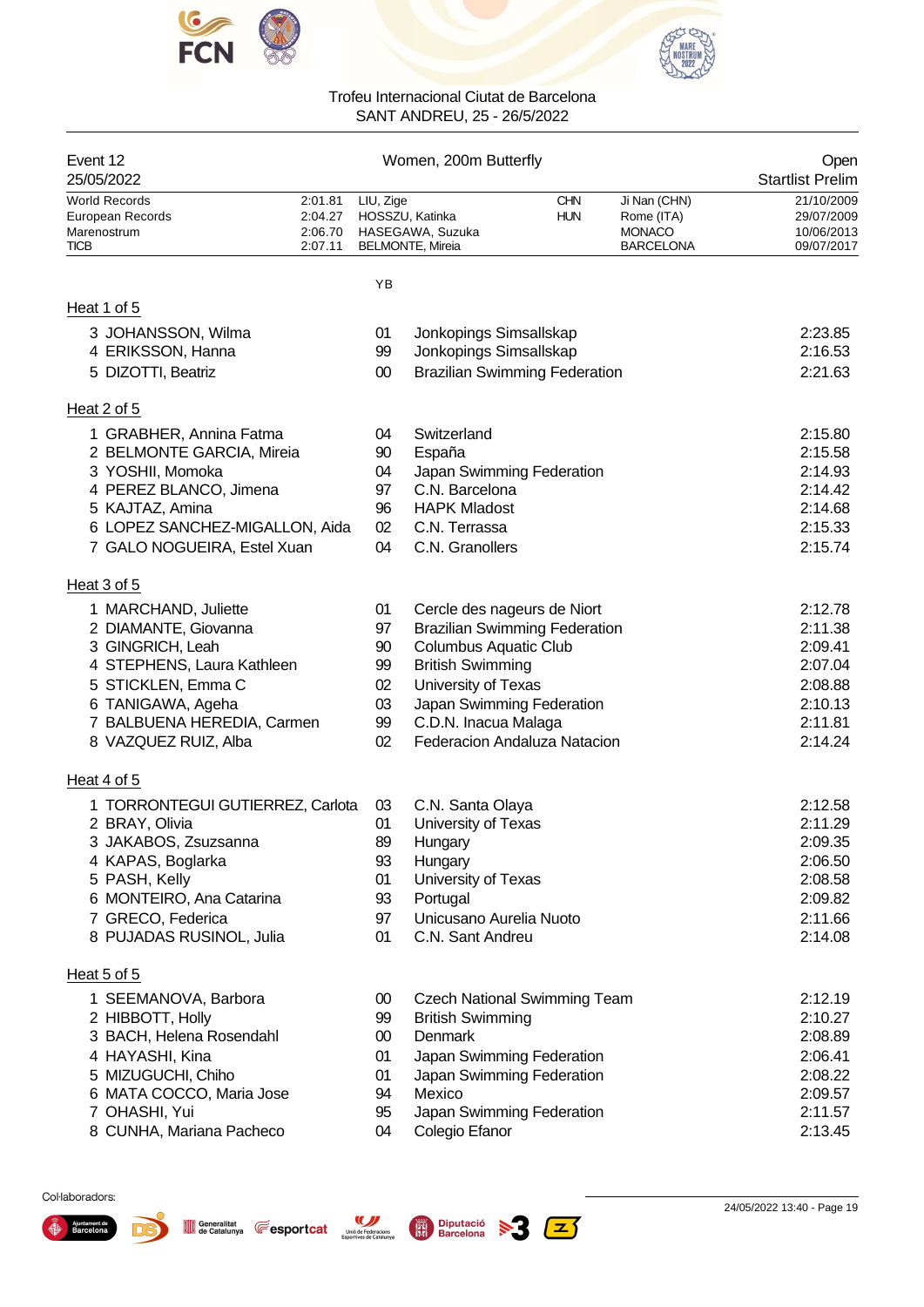



|                             |       |                     | SAN I ANDREU, 25 - 26/5/2022 |                                     |                                 |            |
|-----------------------------|-------|---------------------|------------------------------|-------------------------------------|---------------------------------|------------|
| Event 13<br>25/05/2022      |       | Men, 100m Butterfly |                              |                                     | Open<br><b>Startlist Prelim</b> |            |
| <b>World Records</b>        | 49.45 |                     | DRESSEL, Caeleb              | USA                                 | Tokyo (JPN)                     | 31/07/2021 |
| European Records            | 49.68 | MILAK, Kristof      |                              | <b>HUN</b>                          | Tokyo (JPN)                     | 31/07/2021 |
| Marenostrum                 | 50.95 | MILAK, Kristof      |                              | <b>HUN</b>                          | BARCELONA                       | 05/06/2021 |
| <b>TICB</b>                 | 50.95 | MILAK, Kristof      |                              | HUN                                 | BARCELONA                       | 05/06/2021 |
|                             |       | YB                  |                              |                                     |                                 |            |
| Heat 1 of 10                |       |                     |                              |                                     |                                 |            |
| 1 ELIES VAZQUEZ, Pau        |       | 03                  | C.N. Atl Barceloneta         |                                     |                                 | 56.89      |
| 2 VOLLMER, Dante            |       | 01                  |                              | Helsingborg Simsaellskap            |                                 | 56.44      |
| 3 HELDE, Kaspar             |       | 02                  |                              | Neckarsulmer Sport-Union            |                                 | 56.42      |
| 4 PARRY, Joshua J           |       | 03                  | South Africa                 |                                     |                                 | 56.31      |
| 5 SOLSONA SOLE, Pol         |       | 04                  | C.N. Tarrega                 |                                     |                                 | 56.37      |
| 6 JEDBRATT, Felix           |       | 03                  | <b>Team West</b>             |                                     |                                 | 56.43      |
| 7 PERFETTO, Giuseppe        |       | 97                  | Unicusano Aurelia Nuoto      |                                     |                                 | 56.51      |
| 8 COLOMER JIMENEZ, Arnau    |       | 03                  | C.N. Granollers              |                                     |                                 | 56.91      |
| Heat 2 of 10                |       |                     |                              |                                     |                                 |            |
| 1 HANNA, Paolo              |       | 01                  |                              | Tennis Club Palermo 3 scsd          |                                 | 56.21      |
| 2 JIMMIE, Clayton           |       | 95                  | South Africa                 |                                     |                                 | 56.07      |
| 3 SIRE FIGUERAS, Ferran     |       | 01                  | C.N. Terrassa                |                                     |                                 | 55.76      |
| 4 STAKA, Christopher B      |       | 98                  | Acsc                         |                                     |                                 | 55.62      |
| 5 LOMERO ARENAS, Bernat     |       | 97                  | C.N. Lleida                  |                                     |                                 | 55.71      |
| 6 ARRUABARRENA MAYOR, Unai  |       | 01                  | C.N. Sant Andreu             |                                     |                                 | 56.07      |
| 7 SMRCEK, Ondrej            |       | 02                  | Czech Team                   |                                     |                                 | 56.12      |
| 8 VENDRELL GARCIA, Jose     |       | 03                  | C.N. Lleida                  |                                     |                                 | 56.30      |
| Heat 3 of 10                |       |                     |                              |                                     |                                 |            |
| 1 RUANO CERDA, Pedro        |       | 03                  | C.N. Sant Andreu             |                                     |                                 | 55.43      |
| 2 TAYLOR, Jack F            |       | 01                  | Swimming Australia           |                                     |                                 | 55.37      |
| 3 LOMERO ARENAS, Tomas      |       | 01                  | C.N. Lleida                  |                                     |                                 | 55.23      |
| 4 KNEDLA, Miroslav          |       | 05                  | Czech Team                   |                                     |                                 | 54.95      |
| 5 PEROSANZ LOPEZ, Guillermo |       | 01                  | C.N. Sabadell                |                                     |                                 | 54.98      |
| 6 OEVERGAARD, Gard          |       | 96                  | <b>Baerumsvommerne</b>       |                                     |                                 | 55.32      |
| 7 IVIC, Yoni                |       | 01                  |                              | Cercle des Nageurs de Marseille     |                                 | 55.37      |
| 8 MARAANA, Adam             |       | 03                  | Israel                       |                                     |                                 | 55.45      |
| Heat 4 of 10                |       |                     |                              |                                     |                                 |            |
| 1 FRANCESCHI, Nicolo'       |       | 01                  | Nuoto Club Milano            |                                     |                                 | 54.82      |
| 2 WOODWARD, James           |       | 00                  | Hatfield                     |                                     |                                 | 54.63      |
| 3 COETZEE, Wilrich Z        |       | 97                  | Swimming New Zealand         |                                     |                                 | 54.48      |
| 4 LOEFGREN, Albin           |       | 99                  | Jonkopings Simsallskap       |                                     |                                 | 54.44      |
| 5 MOELLER, Frederik         |       | 02                  | <b>Denmark</b>               |                                     |                                 | 54.46      |
| 6 TELEGDY, Adam             |       | 95                  | Hungary                      |                                     |                                 | 54.55      |
| 7 GEMOV, Ondrej             |       | 99                  |                              | <b>Czech National Swimming Team</b> |                                 | 54.69      |
| 8 LIMOZIN, Emmanuel         |       | 96                  |                              | Cercle des Nageurs de Marseille     |                                 | 54.84      |

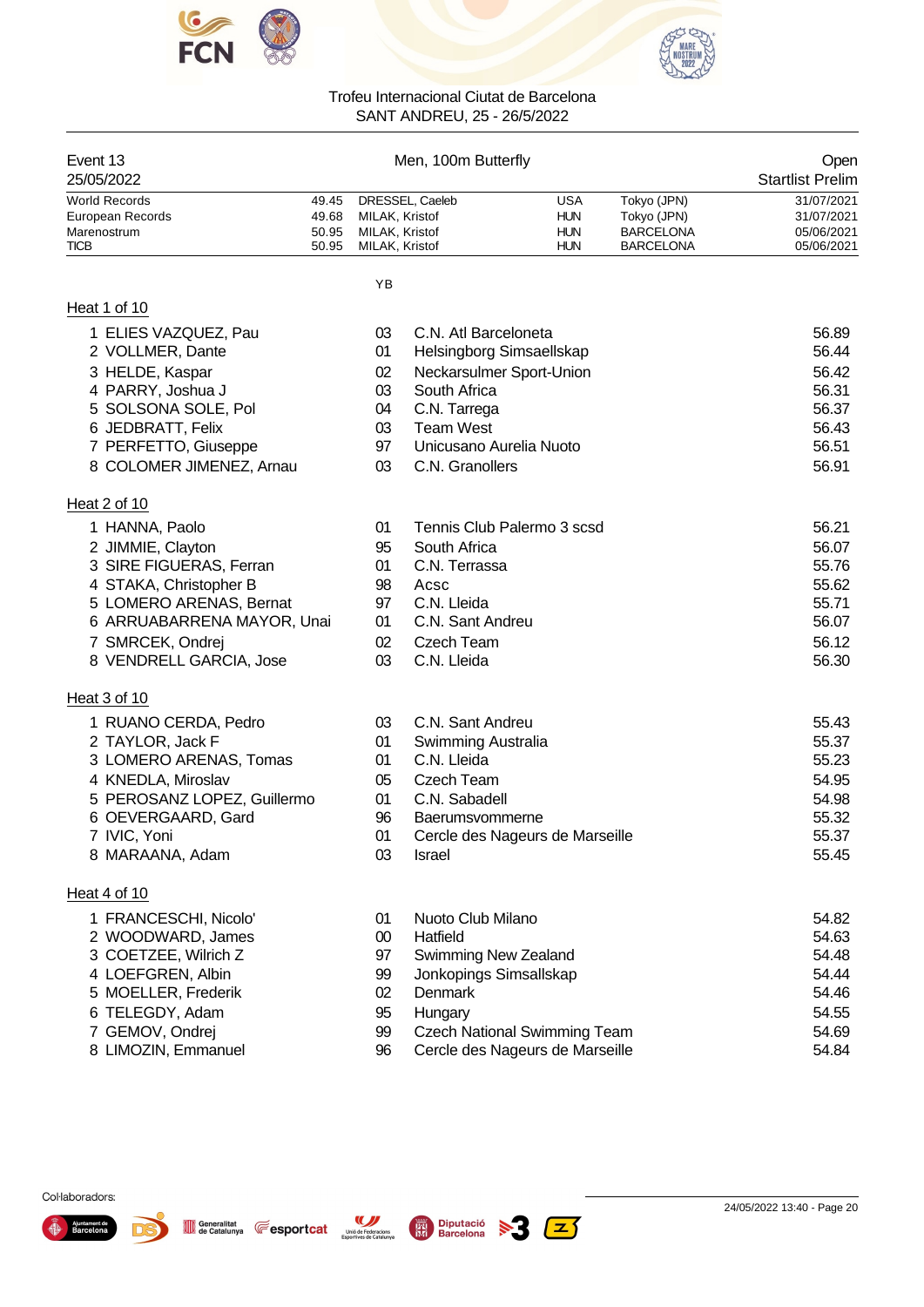



# Event 13, Men, 100m Butterfly, Prelim

# Heat 5 of 10

| 1 MORAD, Khaled               | 99     | Neckarsulmer Sport-Union             | 54.42 |
|-------------------------------|--------|--------------------------------------|-------|
| 2 LITTLEJOHN, Ben J           | 02     | St Paul's Swimming Club              | 54.31 |
| 3 HANSEN, Tobias Dan          | 02     | Denmark                              | 54.10 |
| 4 MCFADZEN, James             | 99     | Swim England                         | 53.98 |
| 5 RIVIERE, Clement            | 03     | Ligue Bourgogne Franche-Comte        | 54.00 |
| 6 KLINGERYD JALAMO, Viktor    | $00\,$ | Helsingborg Simsaellskap             | 54.17 |
| 7 VILLAREJO PRADES, Alejandro | 03     | España                               | 54.36 |
| 8 MATOKHNIUK, Danylo          | 99     | Ligue Bourgogne Franche-Comte        | 54.43 |
| Heat 6 of 10                  |        |                                      |       |
| 1 HO, Ian Yentou              | 97     | Hong Kong China Swimming Association | 53.72 |
| 2 O'CONNOR, Lochlainn J       | $00\,$ | Swimming New Zealand                 | 53.63 |
| 3 BEROL, Julien               | 01     | Cercle des Nageurs de Marseille      | 53.04 |
| 4 NICKELSEN, Rasmus           | 03     | Denmark                              | 52.97 |
| 5 CARINI, Giacomo             | 97     | Italian Swimming Federation          | 53.02 |
| 6 HOFF, Oskar                 | 98     | Landskrona                           | 53.41 |
| 7 DE MEULEMEESTER, Sebastien  | 98     | Cercle des Nageurs de Marseille      | 53.68 |
| 8 MUNK, Julius                | $00\,$ | Denmark                              | 53.86 |
| Heat 7 of 10                  |        |                                      |       |
| 1 RAMOS FERNANDEZ, Alex       | 99     | C.N. Sabadell                        | 52.88 |
| 2 TERADA, Takumi              | 98     | Japan Swimming Federation            | 52.77 |
| 3 HUILLE, Stanislas           | 99     | Societe de Natation de Versailles    | 52.53 |
| 4 MARTON, Richard             | 99     | Hungary                              | 52.39 |
| 5 INGRAM, Jamie               | 98     | Swim England                         | 52.46 |
| 6 KLENZ, Ramon                | 98     | Neckarsulmer Sport-Union             | 52.65 |
| 7 DE DEUS, Leonardo           | 91     | <b>Brazilian Swimming Federation</b> | 52.80 |
| 8 PINNEKER, Daniel            | 99     | Neckarsulmer Sport-Union             | 52.96 |
| Heat 8 of 10                  |        |                                      |       |
| 1 MILDRED, Edward             | 03     | <b>British Swimming</b>              | 52.26 |
| 2 KNOX, Finlay                | 01     | Scarborough Swim Club                | 51.86 |
| 3 STEWART, Coleman            | 98     | <b>Wolfpack Elite</b>                | 51.54 |
| 4 ANDREW, Michael C           | 99     | <b>MA Swim Academy</b>               | 50.80 |
| 5 SZABO, Szebasztian          | 96     | Hungary                              | 51.45 |
| 6 FRANKEL, Tomer              | 00     | Israel                               | 51.81 |
| 7 CROENEN, Louis              | 94     | Vlaamse Zwemfederatie                | 52.00 |
| 8 LOZANO MATEOS, Alberto      | 98     | C.E. Mediterrani                     | 52.37 |
| Heat 9 of 10                  |        |                                      |       |
| 1 ZENIMOTO HVAS, Tomoe        | $00\,$ | <b>Baerumsvommerne</b>               | 52.22 |
| 2 RIVOLTA, Matteo             | 91     | Italian Swimming Federation          | 51.84 |

- 
- KORSTANJE, Nyls 99 Dutch Swimming Federation 51.54
- 4 PONTI, Noe 601 Switzerland 50.74
- BURDISSO, Federico 01 Unicusano Aurelia Nuoto 51.39
- PETERS, Jacob 00 British Swimming 51.65
- COHEN GROUMI, Gal 02 Israel 51.93
- FERRARO, Christian 97 Montebelluna Nuoto asd 52.35
	-

Ajuntament<br>Barcelor

Col·laboradors:





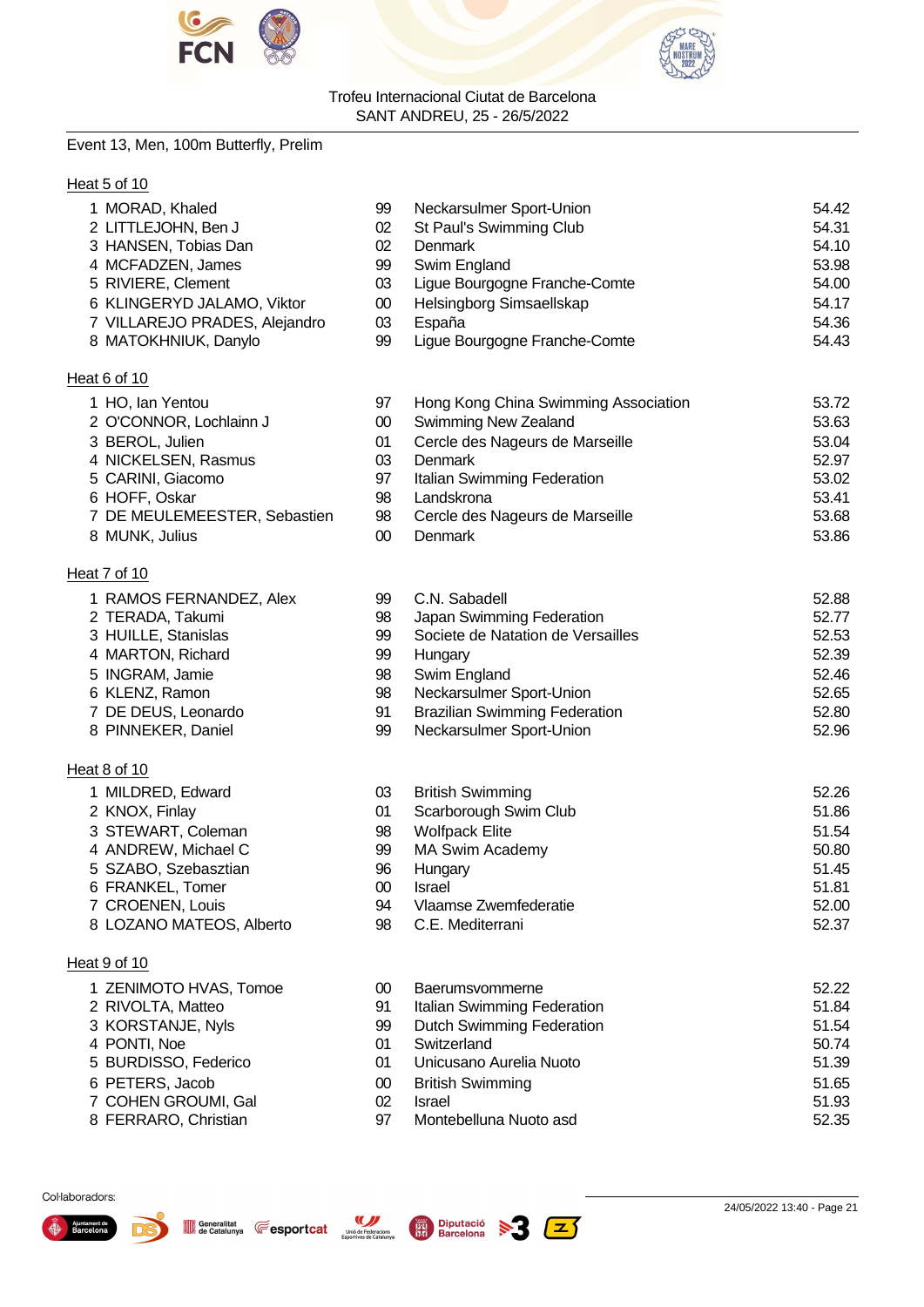



# Event 13, Men, 100m Butterfly, Prelim

# **Heat 10 of 10**

| 1 LAMBERTI, Michele          | 00 | Italian Swimming Federation          | 52.06 |
|------------------------------|----|--------------------------------------|-------|
| 2 LANZA, Vinicius M          | 97 | <b>Brazilian Swimming Federation</b> | 51.82 |
| 3 MIZUNUMA, Naoki            | 96 | Japan Swimming Federation            | 51.46 |
| 4 MILAK, Kristof             | 00 | Hungary                              | 49.68 |
| 5 GUY, James                 | 95 | <b>British Swimming</b>              | 50.96 |
| 6 GONCHE, Matheus F M        | 99 | <b>Brazilian Swimming Federation</b> | 51.60 |
| 7 LE CLOS, Chad Guy Bertrand | 92 | Chad le Clos                         | 51.87 |
| 8 RAZZETTI, Alberto          | 99 | Italian Swimming Federation          | 52.28 |

| Event 14         |         | Women, 200m Medley      |            |                  | Open                    |
|------------------|---------|-------------------------|------------|------------------|-------------------------|
| 25/05/2022       |         |                         |            |                  | <b>Startlist Prelim</b> |
| World Records    |         | 2:06.12 HOSSZU, Katinka | <b>HUN</b> | Kazan (RUS)      | 03/08/2015              |
| European Records |         | 2:06.12 HOSSZU, Katinka | <b>HUN</b> | Kazan (RUS)      | 03/08/2015              |
| Marenostrum      | 2:08.49 | HOSSZU, Katinka         |            | <b>MONACO</b>    | 10/06/2013              |
| <b>TICB</b>      | 2:09.07 | HOSSZU, Katinka         | <b>HUN</b> | <b>BARCELONA</b> | 16/06/2019              |

YB

# Heat 1 of 7

Heat 2 of 7

2 FAST, Emelie

4 TUDO, Nadia 5 CARA, Axelle 6 COYNE, Niamh

1 HOEVRING, Sofie

3 ROVERSI, Paola

5 FISCHER, Bente 6 LANSOM, Caitlin

3 GARMENDIA GASCA, Mar

2 KHATSAREVYCH, Valeriya

4 PEREZ BLANCO, Jimena

7 PETERSEN, Stine Omdahl 8 JACKSON, Kaylee G

| 04 | Soedertoern                  | 2:25.85 |
|----|------------------------------|---------|
| 06 | C.N. Banyoles                | 2:24.62 |
| 97 | Neckarsulmer Sport-Union     | 2:23.78 |
| 97 | Rouge et Or/Universite Laval | 2:23.89 |
| 01 | Ireland                      | 2:25.68 |
|    |                              |         |
| 04 | Denmark                      | 2:23.50 |
| 06 | <b>Team West</b>             | 2:22.08 |
| 05 | Canottieri Baldesio          | 2:20.85 |
| 97 | C.N. Barcelona               | 2:20.49 |
| 97 | Neckarsulmer Sport-Union     | 2:20.82 |
| 05 | Co Manch Aq                  | 2:21.97 |
| 99 | Baerumsvommerne              | 2:22.82 |
| 01 | <b>Swimming New Zealand</b>  | 2:23.59 |

# Heat 3 of 7

| 1 MACDOUGALD, Jena       | 02 | University College Dublin    | 2:20.21 |
|--------------------------|----|------------------------------|---------|
| 2 VISAGIE, Emily J       | 98 | South Africa                 | 2:19.71 |
| 3 HEGMEGI, Annie         | 03 | Jonkopings Simsallskap       | 2:17.66 |
| 4 DOBRIN, Alexandra      | 93 | Denain Nat. Porte Du Hainaut | 2:17.57 |
| 5 DELCOMMUNE, Zinke      | 05 | Vlaamse Zwemfederatie        | 2:17.66 |
| 6 AMOR AGUADO, Laura     | 03 | C.N. Sant Andreu             | 2:19.11 |
| 7 SZABO FELTOTHY, Eszter | 02 | Hungary                      | 2:19.93 |
| 8 HARMASOVA, Nicole      | 04 | Czech Team                   | 2:20.26 |
|                          |    |                              |         |







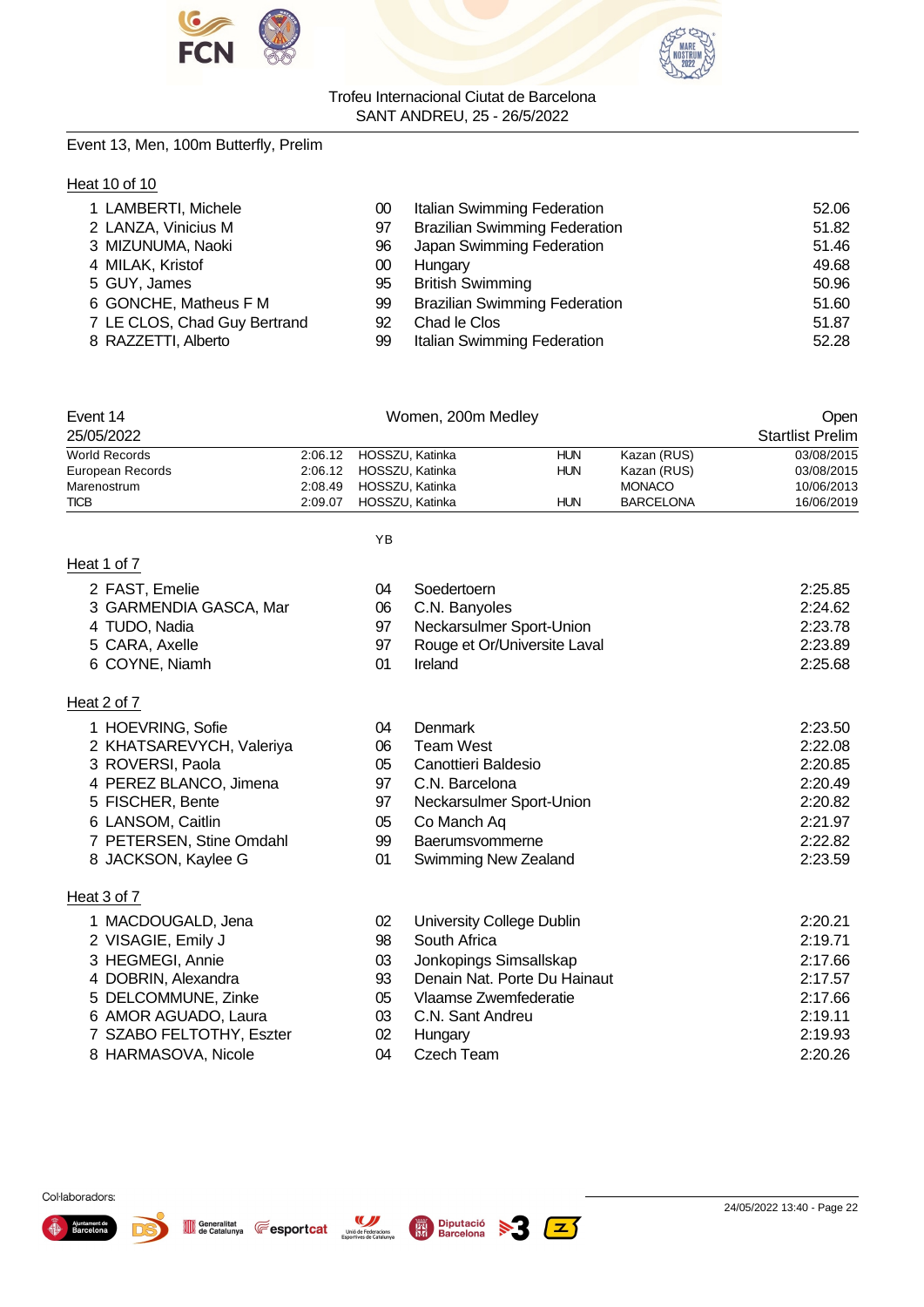



# Event 14, Women, 200m Medley, Prelim

# Heat 4 of 7

| 1 GOLOVATI, Daria              | 05     | <b>Israel</b>                             | 2:17.33 |
|--------------------------------|--------|-------------------------------------------|---------|
| 2 KEEGAN, Amber                | 97     | Co Sheffield                              | 2:16.89 |
| 3 DELNO, Marjolein             | 94     | SC Wiesbaden 1911                         | 2:16.58 |
| 4 BERGMAN, Hanna               | 01     | Poseidon                                  | 2:15.96 |
| 5 GEMMELL, Erin M              | 04     | Nation's Capital Swim Club                | 2:16.40 |
| 6 RYBAK-ANDERSEN, Clara        | 03     | <b>Denmark</b>                            | 2:16.64 |
| 7 ANGIOLINI, Lisa              | 95     | Virtus Buonconvento S.S.D.                | 2:17.07 |
| 8 RODRIGUEZ VILLANUEVA, Byanca | 94     | Mexico                                    | 2:17.43 |
| Heat 5 of 7                    |        |                                           |         |
| 1 MCCARTHY, Georgina P         | 02     | Swimming New Zealand                      | 2:14.82 |
| 2 STEENBERGEN, Marrit          | $00\,$ | <b>Dutch Swimming Federation</b>          | 2:12.44 |
| 3 HARVEY, Mary-Sophie          | 99     | <b>Club Aquatique Montreal</b>            | 2:10.98 |
| 4 HOSSZU, Katinka              | 89     | Hungary                                   | 2:09.70 |
| 5 UGOLKOVA, Maria              | 89     | Switzerland                               | 2:10.04 |
| 6 CIEPLUCHA, Tessa             | 98     | Markham Aquatic Club                      | 2:12.03 |
| 7 MCINTOSH, Summer             | 06     | Etobicoke Swim Club                       | 2:13.55 |
| 8 KREUNDL, Lena                | 97     | Austria                                   | 2:15.51 |
| Heat 6 of 7                    |        |                                           |         |
| 1 CARRASCO CADENS, Emma        | 05     | C.N. Sant Andreu                          | 2:14.66 |
| 2 HORSKA, Kristyna             | 97     | <b>Czech National Swimming Team</b>       | 2:12.21 |
| 3 CUSINATO, Ilaria             | 99     | Italian Swimming Federation               | 2:10.72 |
| 4 PICKREM, Sydney              | 97     | <b>Toronto Swim Club</b>                  | 2:09.24 |
| 5 GORBENKO, Anastasya          | 03     | <b>Israel</b>                             | 2:09.99 |
| 6 WALSHE, Ellen                | 01     | Ireland                                   | 2:12.02 |
| 7 POLONSKY, Lea                | 02     | <b>Israel</b>                             | 2:12.65 |
| 8 NYSTRAND, Lisa               | 06     | <b>SK Neptun</b>                          | 2:15.08 |
| Heat 7 of 7                    |        |                                           |         |
| 1 TISSANDIE, Camille           | 04     | Centre National d'entrainement Font-Romeu | 2:13.73 |

| ()4 | Centre National d'entrainement Font-Romeu | 2:13.73 |
|-----|-------------------------------------------|---------|
| 97  | Co Sheffield                              | 2:12.04 |
| 99  | Italian Swimming Federation               | 2:10.26 |
| 99  | <b>British Swimming</b>                   | 2:09.15 |
| 97  | Japan Swimming Federation                 | 2:09.85 |
| 97  | Hungary                                   | 2:11.87 |
| 04  | Greater Ottawa Kingfish Swim Club         | 2:12.52 |
| 96  | Unisanta                                  | 2:14.99 |
|     |                                           |         |



2 HALL, Candice 3 FRANCESCHI, Sara 4 WOOD, Abbie 5 OMOTO, Rika 6 SEBESTYEN, Dalma 7 MCMILLAN, Ashley 8 ALMEIDA, Nathalia





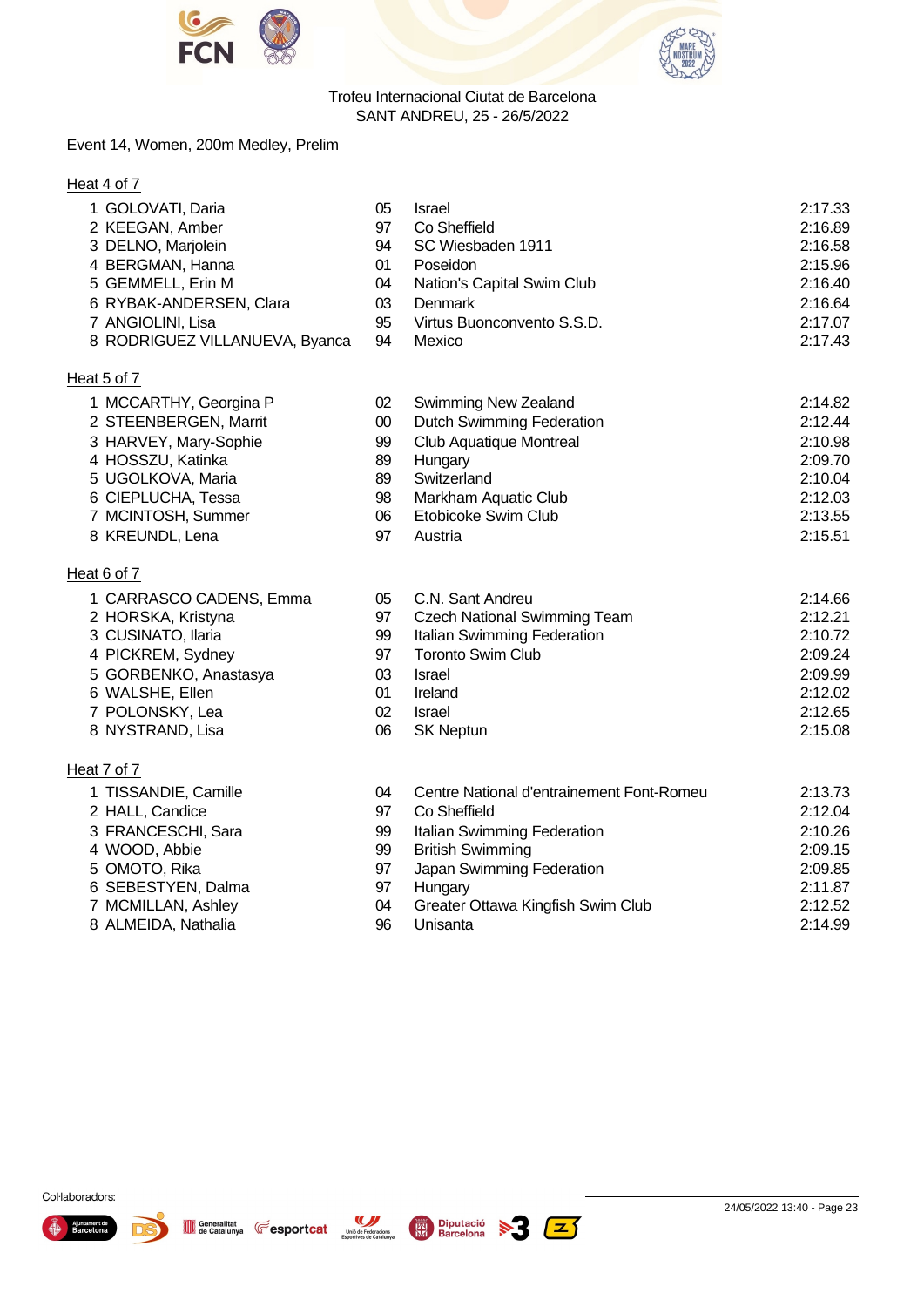



| Event 15<br>25/05/2022                                                 |                                          |            | Men, 200m Freestyle                                                    |                                          |                                                               | Open<br><b>Startlist Prelim</b>                      |
|------------------------------------------------------------------------|------------------------------------------|------------|------------------------------------------------------------------------|------------------------------------------|---------------------------------------------------------------|------------------------------------------------------|
| <b>World Records</b><br>European Records<br>Marenostrum<br><b>TICB</b> | 1:42.00<br>1:42.00<br>1:44.88<br>1:46.91 | GUY, James | <b>BIEDERMANN, Paul</b><br><b>BIEDERMANN, Paul</b><br>BIEDERMANN, Paul | GER<br>GER                               | Rome (ITA)<br>Rome (ITA)<br><b>MONACO</b><br><b>BARCELONA</b> | 28/07/2009<br>28/07/2009<br>13/06/2005<br>08/07/2016 |
|                                                                        |                                          | YB         |                                                                        |                                          |                                                               |                                                      |
| Heat 1 of 8                                                            |                                          |            |                                                                        |                                          |                                                               |                                                      |
| 1 BEN SHITRIT, Eytan                                                   |                                          | 03         | <b>Israel</b>                                                          |                                          |                                                               | 1:50.73                                              |
| 2 LAAGILI, Mohamed Mehdi                                               |                                          | 97         |                                                                        | <b>Federation Tunisienne De Natation</b> |                                                               | 1:50.71                                              |
| 3 LIENDO, Joshua                                                       |                                          | 02         | North York Aquatic Club                                                |                                          |                                                               | 1:50.62                                              |
| 4 MARCHELLO, Davide                                                    |                                          | 01         | Unicusano Aurelia Nuoto                                                |                                          |                                                               | 1:50.56                                              |
| 5 NOERGAARD, Alexander Aslak                                           |                                          | $00\,$     | Denmark                                                                |                                          |                                                               | 1:50.62                                              |
| 6 POWELL, Robert                                                       |                                          | $00\,$     | Ireland                                                                |                                          |                                                               | 1:50.63                                              |
| 7 TURLEY, Luke                                                         |                                          | $00\,$     | <b>British Swimming</b>                                                |                                          |                                                               | 1:50.71                                              |
| 8 CLARK, Louis D                                                       |                                          | 01         | <b>Swimming New Zealand</b>                                            |                                          |                                                               | 1:50.79                                              |
| Heat 2 of 8                                                            |                                          |            |                                                                        |                                          |                                                               |                                                      |
| 1 RIBEIRO, felipe                                                      |                                          | 98         |                                                                        | <b>Brazilian Swimming Federation</b>     |                                                               | 1:50.25                                              |
| 2 FRANKEL, Tomer                                                       |                                          | $00\,$     | <b>Israel</b>                                                          |                                          |                                                               | 1:49.65                                              |
| 3 JULIA TOUS, Ferran                                                   |                                          | $00\,$     |                                                                        | Federacio Catalana Natacio               |                                                               | 1:49.57                                              |
| 4 SCHREUDERS, Mikel                                                    |                                          | 98         |                                                                        | Cercle des Nageurs de Marseille          |                                                               | 1:49.43                                              |
| 5 BORGES, Luiz Gustavo Franco                                          |                                          | 99         |                                                                        | <b>Brazilian Swimming Federation</b>     |                                                               | 1:49.51                                              |
| 6 DESPLANCHES, Jeremy                                                  |                                          | 94         | Switzerland                                                            |                                          |                                                               | 1:49.62                                              |
| 7 BELL, William                                                        |                                          | 02         | Loughboro Un                                                           |                                          |                                                               | 1:49.80                                              |
| 8 LINDHOLM, Oskar                                                      |                                          | 01         | Denmark                                                                |                                          |                                                               | 1:50.49                                              |
| <u>Heat 3 of 8</u>                                                     |                                          |            |                                                                        |                                          |                                                               |                                                      |
| 1 PANCEREVAS, Daniil                                                   |                                          | 04         | Lithuania                                                              |                                          |                                                               | 1:49.40                                              |
| 2 BAGSHAW, Jeremy                                                      |                                          | 92         | <b>National Centre Limerick</b>                                        |                                          |                                                               | 1:49.25                                              |
| 3 STEWART, Samuel                                                      |                                          | 97         | <b>USA Swimming</b>                                                    |                                          |                                                               | 1:49.10                                              |
| 4 GRAY, Cameron                                                        |                                          | 03         | Swimming New Zealand                                                   |                                          |                                                               | 1:48.94                                              |
| 5 BRZOSKOWSKI, Maarten                                                 |                                          | 95         | SC Wiesbaden 1911                                                      |                                          |                                                               | 1:48.98                                              |
| 6 BERG, Max                                                            |                                          | 02         | <b>3MUC Natation</b>                                                   |                                          |                                                               | 1:49.10                                              |
| 7 DURAN NAVIA, Miguel                                                  |                                          | 95         | C.N. Terrassa                                                          |                                          |                                                               | 1:49.37                                              |
| 8 THIJS, Thomas                                                        |                                          | 97         | Vlaamse Zwemfederatie                                                  |                                          |                                                               | 1:49.42                                              |
| Heat 4 of 8                                                            |                                          |            |                                                                        |                                          |                                                               |                                                      |
| 1 FRIGO, Manuel                                                        |                                          | 97         |                                                                        | Italian Swimming Federation              |                                                               | 1:48.89                                              |
| 2 MARTON, Richard                                                      |                                          | 99         | Hungary                                                                |                                          |                                                               | 1:48.64                                              |
| 3 ZUIN, Mattia                                                         |                                          | 96         | Nottoli Nuoto 74                                                       |                                          |                                                               | 1:48.35                                              |
| 4 WHITTLE, Jacob                                                       |                                          | 04         | <b>British Swimming</b>                                                |                                          |                                                               | 1:48.10                                              |
| 5 MC GEEVER, Finn                                                      |                                          | $00\,$     | Ireland                                                                |                                          |                                                               | 1:48.13                                              |
| 6 HANSEN, Andreas                                                      |                                          | $00\,$     | <b>Denmark</b>                                                         |                                          |                                                               | 1:48.60                                              |
| 7 NICETTO, Stefano                                                     |                                          | 01         | Team Veneto asd                                                        |                                          |                                                               | 1:48.84                                              |
| 8 BURDISSO, Federico                                                   |                                          | 01         | Unicusano Aurelia Nuoto                                                |                                          |                                                               | 1:48.90                                              |





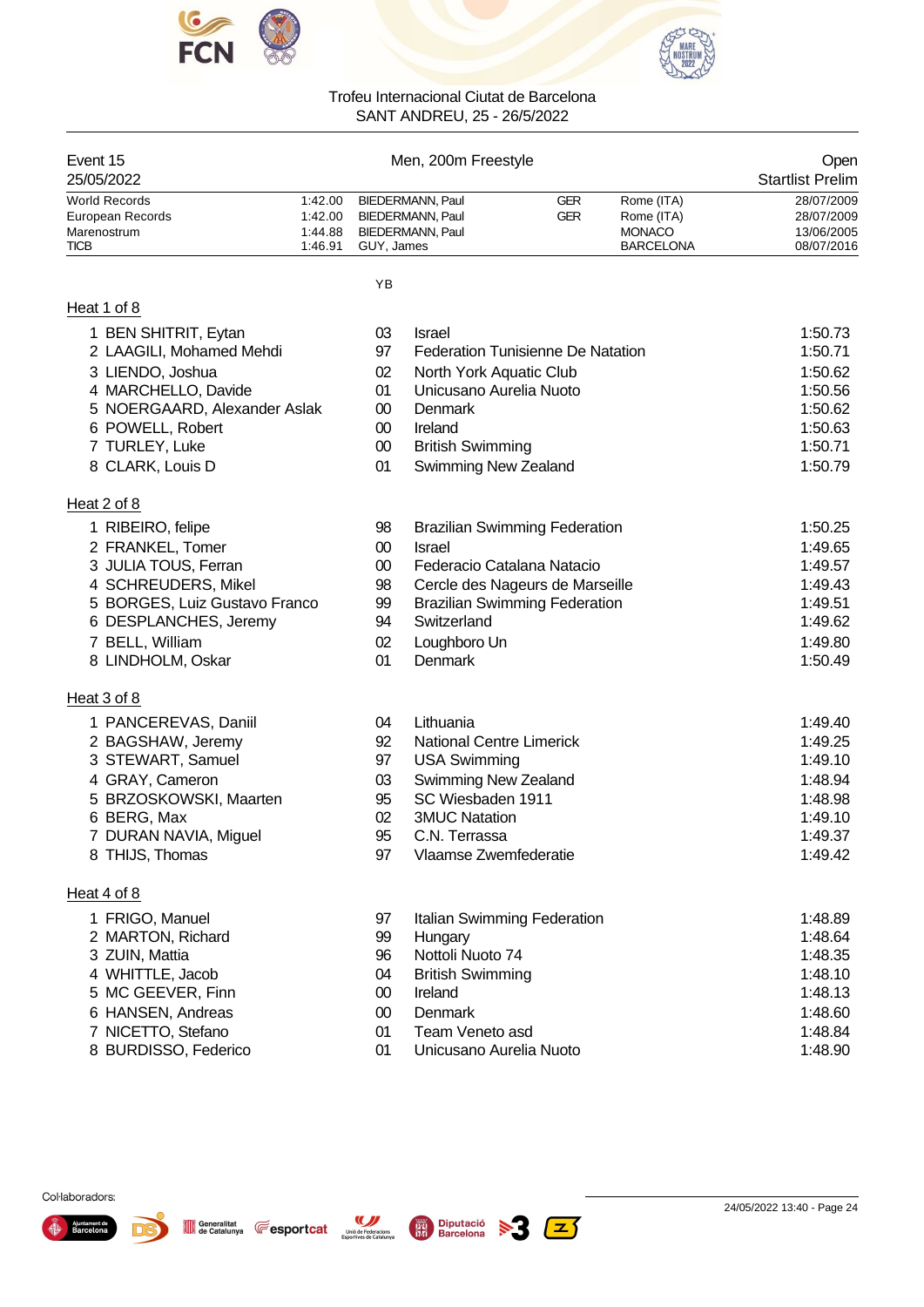



# Event 15, Men, 200m Freestyle, Prelim

# Heat 5 of 8

| 1 SOLOVEYCHIK, Bar           | 00 | Israel                               | 1:48.00 |
|------------------------------|----|--------------------------------------|---------|
| 2 CORREIA, Breno             | 99 | <b>Brazilian Swimming Federation</b> | 1:47.95 |
| 3 KROON, Luc                 | 01 | <b>Dutch Swimming Federation</b>     | 1:47.85 |
| 4 MUEHLLEITNER, Henning      | 97 | Neckarsulmer Sport-Union             | 1:47.77 |
| 5 DE MEULEMEESTER, Sebastien | 98 | Cercle des Nageurs de Marseille      | 1:47.80 |
| 6 KNOX, Finlay               | 01 | Scarborough Swim Club                | 1:47.92 |
| 7 PROIETTI COLONNA, Alessio  | 98 | Unicusano Aurelia Nuoto              | 1:47.96 |
| 8 PIJNENBURG, Stan           | 96 | Dutch Swimming Federation            | 1:48.06 |
| Heat 6 of 8                  |    |                                      |         |
| 1 CIAMPI, Matteo             | 96 | Italian Swimming Federation          | 1:47.17 |
| 2 MC MILLAN, Jack            | 00 | Ireland                              | 1:46.66 |
| 3 ZIRK, Kregor               | 99 | Estonia                              | 1:46.10 |
| 4 AUBOECK, Felix             | 96 | Austria                              | 1:45.70 |
| 5 RICHARDS, Matthew          | 02 | <b>British Swimming</b>              | 1:45.77 |
| 6 JARVIS, Calum              | 92 | <b>British Swimming</b>              | 1:46.47 |
| 7 LITCHFIELD, Joe            | 98 | <b>British Swimming</b>              | 1:47.04 |

8 DE CELIS MONTALBAN, Sergio 00 C.N. Sabadell 1:47.67

# Heat 7 of 8

| 1 LIESS, Nils             | 96 | Switzerland                          | 1:47.16 |
|---------------------------|----|--------------------------------------|---------|
| 2 LOKTEV, Denis           | 00 | <b>Israel</b>                        | 1:46.64 |
| 3 MATSUMOTO, Katsuhiro    | 97 | Japan Swimming Federation            | 1:46.06 |
| 4 SCHEFFER, Fernando      | 98 | <b>Brazilian Swimming Federation</b> | 1:44.66 |
| 5 DJAKOVIC, Antonio       | 02 | Switzerland                          | 1:45.77 |
| 6 DE TULLIO, Marco        | 00 | Italian Swimming Federation          | 1:46.29 |
| 7 POTHAIN, Jordan         | 94 | Aas Sarcelles 95                     | 1:46.75 |
| 8 IGA CESAR, Jorge Andres | 97 | Mexico                               | 1:47.51 |

97 Italian Swimming Federation 1:47.09 01 Sparvaegen Simfoerening 1:46.50

#### Heat 8 of 8

| 1 MEGLI, Filippo |
|------------------|
| 2 HANSON, Robin  |

- 3 BALLO, Stefano **1:45.77** 93 Italian Swimming Federation 1:45.77
- 4 DEAN, Thomas **00 British Swimming 1:44.58** 1:44.58
- 
- 5 MILAK, Kristof 00 Hungary 1:45.74 6 SATES, Matthew E 03 South Africa 1:46.15
- 
- 7 DI COLA, Stefano 98 Italian Swimming Federation 1:46.67 8 ASSUNCAO, Vinicius Tavares

Generalitat<br>de Catalunya

**Fesportcat** 





Col·laboradors:

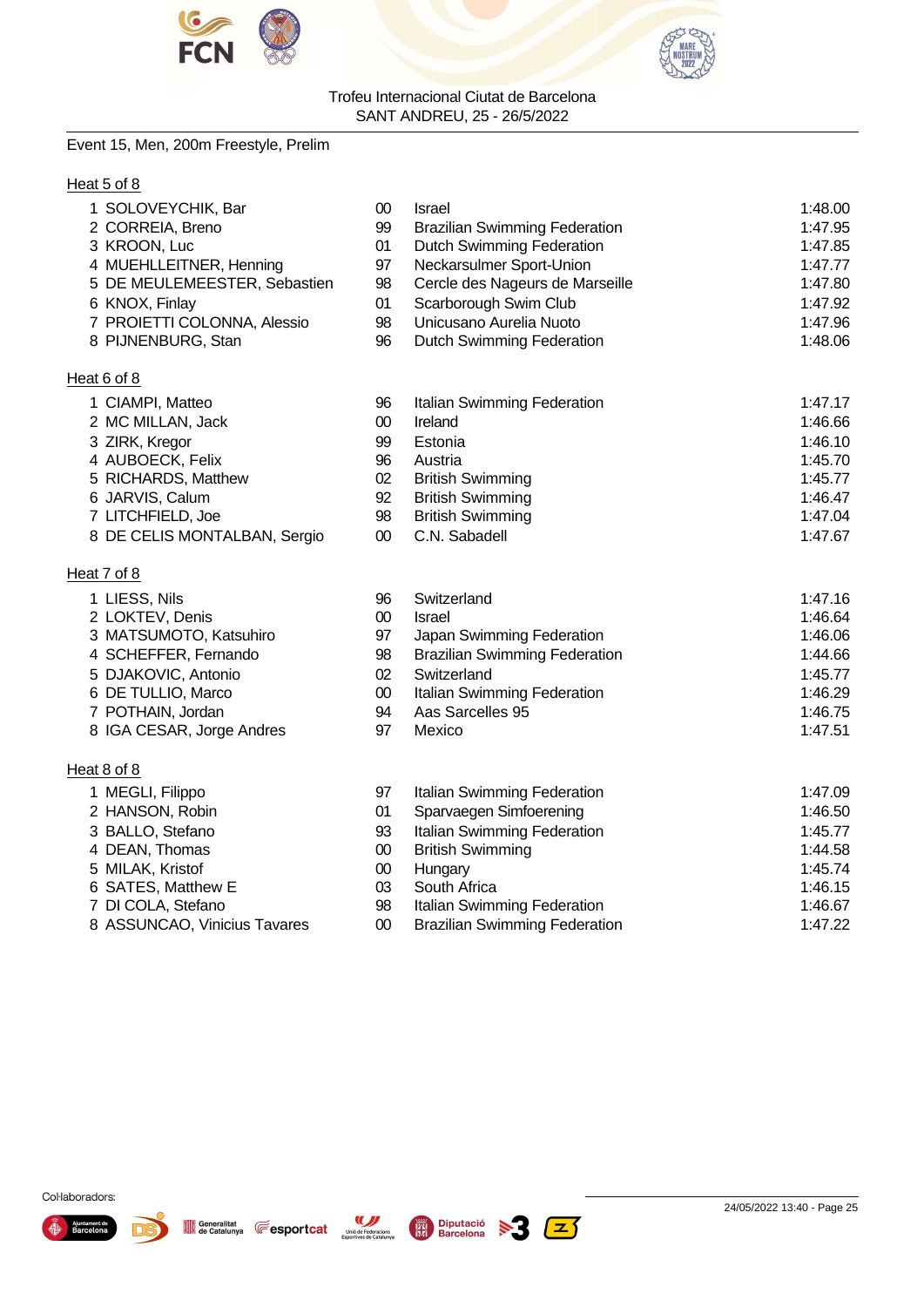



| Event 16                          |                    |                        | Women, 400m Freestyle                |                          |                              | Open                     |
|-----------------------------------|--------------------|------------------------|--------------------------------------|--------------------------|------------------------------|--------------------------|
| 25/05/2022                        |                    |                        |                                      |                          |                              | <b>Startlist Prelim</b>  |
| World Records<br>European Records | 3:56.40<br>3:59.15 | TITMUS, Ariarne        | PELLEGRINI, Federica                 | <b>AUS</b><br><b>ITA</b> | Adelaide (AUS)<br>Rome (ITA) | 22/05/2022<br>26/07/2009 |
| Marenostrum                       | 4:02.84            | <b>MUFFAT, Camille</b> |                                      |                          | <b>MONACO</b>                | 08/06/2009               |
| TICB                              | 4:04.03            | CARLIN, Jazz           |                                      |                          | <b>BARCELONA</b>             | 06/07/2014               |
|                                   |                    | YB                     |                                      |                          |                              |                          |
| Heat 1 of 3                       |                    |                        |                                      |                          |                              |                          |
| 1 KEEGAN, Amber                   |                    | 97                     | Co Sheffield                         |                          |                              | 4:17.53                  |
| 2 OPATRIL, Lena                   |                    | 99                     | Austria                              |                          |                              | 4:16.51                  |
| 3 DEANS, Caitlin                  |                    | 99                     | <b>Swimming New Zealand</b>          |                          |                              | 4:15.76                  |
| 4 DURAES, Diana Margarida         |                    | 96                     | Portugal                             |                          |                              | 4:14.91                  |
| 5 MARTINS, Francisca Soares       |                    | 03                     | Foca Quinta da Lixa CNF              |                          |                              | 4:15.76                  |
| 6 DIZOTTI, Beatriz                |                    | $00\,$                 | <b>Brazilian Swimming Federation</b> |                          |                              | 4:15.94                  |
| 7 HAELL, Thilda                   |                    | 05                     | <b>Team West</b>                     |                          |                              | 4:17.40                  |
| 8 PODGER, Jessica                 |                    | 01                     | Loughboro Un                         |                          |                              | 4:19.61                  |
| Heat 2 of 3                       |                    |                        |                                      |                          |                              |                          |
| 1 VERES, Laura                    |                    | 05                     | Hungary                              |                          |                              | 4:13.95                  |
| 2 JUSTE SANCHEZ, Paula            |                    | 03                     | España                               |                          |                              | 4:12.40                  |
| 3 RONCATTO, Gabrielle             |                    | 98                     | <b>Brazilian Swimming Federation</b> |                          |                              | 4:10.90                  |
| 4 KOBORI, Waka                    |                    | $00\,$                 | Japan Swimming Federation            |                          |                              | 4:05.57                  |
| 5 ANDERSON, Freya                 |                    | 01                     | <b>British Swimming</b>              |                          |                              | 4:08.46                  |
| 6 HOLUB, Tamila Hryhorivna        |                    | 99                     | <b>Braga</b>                         |                          |                              | 4:11.87                  |
| 7 NAMBA, Miyu                     |                    | 02                     | Japan Swimming Federation            |                          |                              | 4:13.49                  |
| 8 CAMPABADAL AMEZCUA, Ainhoa      |                    | 03                     | España                               |                          |                              | 4:14.68                  |
| Heat 3 of 3                       |                    |                        |                                      |                          |                              |                          |
| 1 RODRIGUES, Aline                |                    | 95                     | <b>Brazilian Swimming Federation</b> |                          |                              | 4:13.75                  |
| 2 HERRERO LAZARO, Alba            |                    | 02                     | España                               |                          |                              | 4:12.17                  |
| 3 COLBERT, Freya                  |                    | 04                     | Swim England                         |                          |                              | 4:09.04                  |
| 4 QUADARELLA, Simona              |                    | 98                     | Italian Swimming Federation          |                          |                              | 4:04.66                  |
| 5 SEEMANOVA, Barbora              |                    | $00\,$                 | <b>Czech National Swimming Team</b>  |                          |                              | 4:08.37                  |
| 6 CAPONI, Linda                   |                    | 98                     | Cs Carabinieri                       |                          |                              | 4:11.34                  |
| 7 HEITMANN, Maria Paula           |                    | 99                     | <b>Brazilian Swimming Federation</b> |                          |                              | 4:13.43                  |
| 8 VAN SELM, Tamryn                |                    | 04                     | Swim England                         |                          |                              | 4:13.95                  |

- 
- 8 VAN SELM, Tamryn **120 COLLUT CONTAINS CONTAINS 12 CONTAINS 12 CONTAINS 12 CONTAINS 12 CONTAINS 4:13.95**



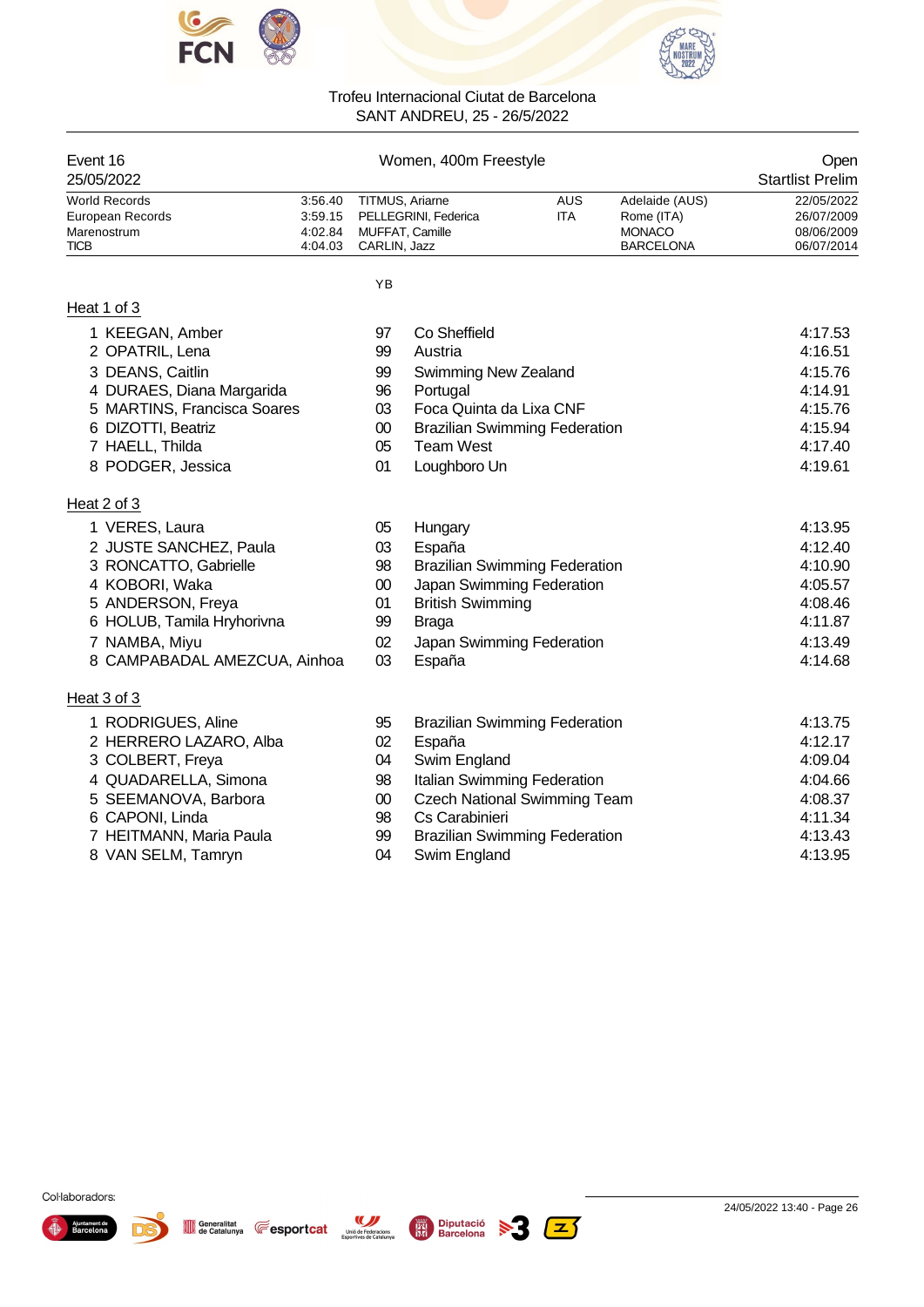



# **START LISTS WEDNESDAY**

**2 nd Part: No Qualification for Finals** 



Col·laboradors:





Generalitat de Catalunya **Fesportcat** 







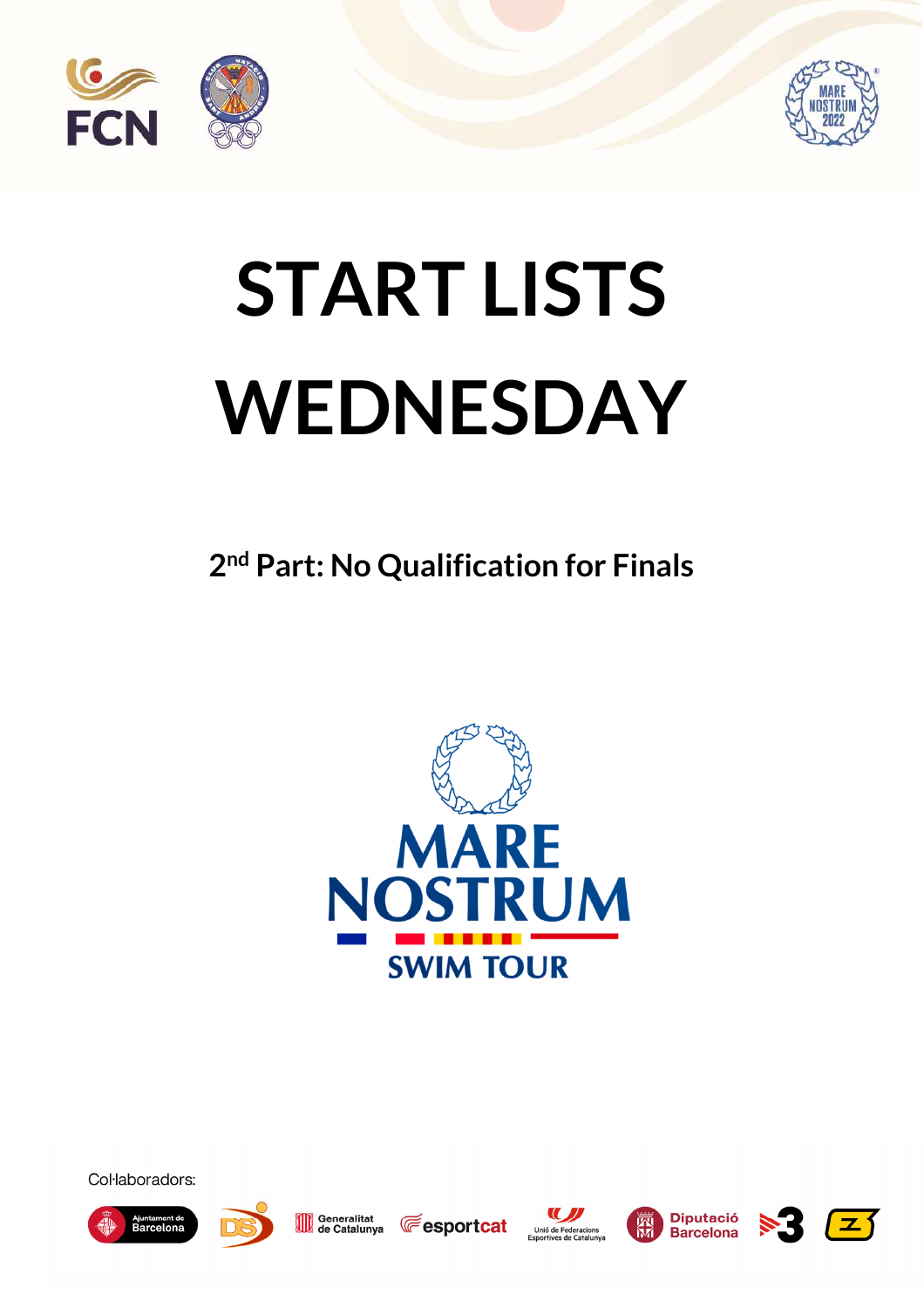



# 1 - Wednesday, 25 de May de 2022 **25/05/2022** 25/05/2022

6:30 Facilities Opening 06:30 - 08:15 Warm up 8:30 Starts Competition

| Event 1              |         |                               | Open       |                  |            |
|----------------------|---------|-------------------------------|------------|------------------|------------|
| 25/05/2022           |         | <b>Startlist</b>              |            |                  |            |
| <b>World Records</b> |         | 7:32.12 ZHANG, Lin            | <b>CHN</b> | Rome (ITA)       | 29/07/2009 |
| European Records     |         | 7:39.27 PALTRINIERI, Gregorio | <b>ITA</b> | Gwangju (KOR)    | 24/07/2019 |
| Marenostrum          |         | 7:48.19 CHRITIANSEN, Henrik   |            | CANET            | 12/06/2019 |
| <b>TICB</b>          | 7:52.51 | COCHRANE, Ryan                |            | <b>BARCELONA</b> | 07/07/2015 |
|                      |         |                               |            |                  |            |
|                      |         | $\sqrt{2}$                    |            |                  |            |

# Heat 1 of 1

| ۰. |
|----|
|    |

| 1 CLARK, Louis D          | 01 | Swimming New Zealand                | 8:06.49 |
|---------------------------|----|-------------------------------------|---------|
| 2 BEAUGRAND, Paul         | 00 | Cn Antibes                          | 8:05.00 |
| 3 CIAMPI, Matteo          | 96 | Italian Swimming Federation         | 8:02.45 |
| 4 ESCRITS MANOSA, Albert  | 98 | C.N. Sant Andreu                    | 8:01.17 |
| 5 PUJOL BELMONTE, Guillem | 97 | C.N. Mataro                         | 8:02.10 |
| 6 MARCHELLO, Davide       | 01 | Unicusano Aurelia Nuoto             | 8:04.39 |
| 7 KOUTNY, David           | 03 | <b>Czech National Swimming Team</b> | 8:05.91 |
| 8 MAHMOUD, Ahmed          | 96 | Neckarsulmer Sport-Union            | 8:08.42 |
|                           |    |                                     |         |

| Event 5<br>25/05/2022                                   |                               |                              | Men, 400m Medley                    |                          |                                                |                                        |  |
|---------------------------------------------------------|-------------------------------|------------------------------|-------------------------------------|--------------------------|------------------------------------------------|----------------------------------------|--|
| <b>World Records</b><br>European Records<br>Marenostrum | 4:03.84<br>4:06.16<br>4:07.96 | CSEH, Laszlo<br>CSEH, Laszlo | PHELPS, Michael                     | <b>USA</b><br><b>HUN</b> | Beijing (CHN)<br>Beijing (CHN)<br><b>CANET</b> | 10/08/2008<br>10/08/2008<br>13/06/2004 |  |
| <b>TICB</b>                                             | 4:11.22                       | CSEH, Laszlo                 |                                     |                          | <b>BARCELONA</b>                               | 03/07/2011                             |  |
|                                                         |                               | ΥB                           |                                     |                          |                                                |                                        |  |
| Heat 1 of 2                                             |                               |                              |                                     |                          |                                                |                                        |  |
| 3 HANSEN, Mikkel S.                                     |                               | 00                           | Svoemmeklubben Triton Ballerup      |                          |                                                | 4:51.50                                |  |
| 4 BELHASSEN, Ben Miled                                  |                               | 05                           | C.N. Barcelona                      |                          |                                                | 4:39.34                                |  |
| 5 RUANO CERDA, Pedro                                    |                               | 03                           | C.N. Sant Andreu                    |                          |                                                | 4:39.42                                |  |
| Heat 2 of 2                                             |                               |                              |                                     |                          |                                                |                                        |  |
| 1 GIJON ESPIGARES, Javier                               |                               | 99                           | C.E. Mediterrani                    |                          |                                                | 4:36.82                                |  |
| 2 YOUNES, Alexandre                                     |                               | 00                           | Mtayleb Lebanon                     |                          |                                                | 4:31.07                                |  |
| 3 LUDVIK, Tomas                                         |                               | 99                           | <b>Czech Team</b>                   |                          |                                                | 4:30.30                                |  |
| 4 STEFANIK, Florian                                     |                               | 03                           | Austria                             |                          |                                                | 4:28.97                                |  |
| 5 COMA PLANELLA, Roger                                  |                               | 00                           | C.N. Santa Olaya                    |                          |                                                | 4:30.09                                |  |
| 6 MICKA, Jan                                            |                               | 95                           | <b>Czech National Swimming Team</b> |                          |                                                | 4:31.03                                |  |
| 7 ARRUABARRENA MAYOR, Ander                             |                               | 99                           | C.N. Sant Andreu                    |                          |                                                | 4:33.38                                |  |

8 CABEZUELO AREVALO, Albert 04 C.N. Sabadell 4:37.47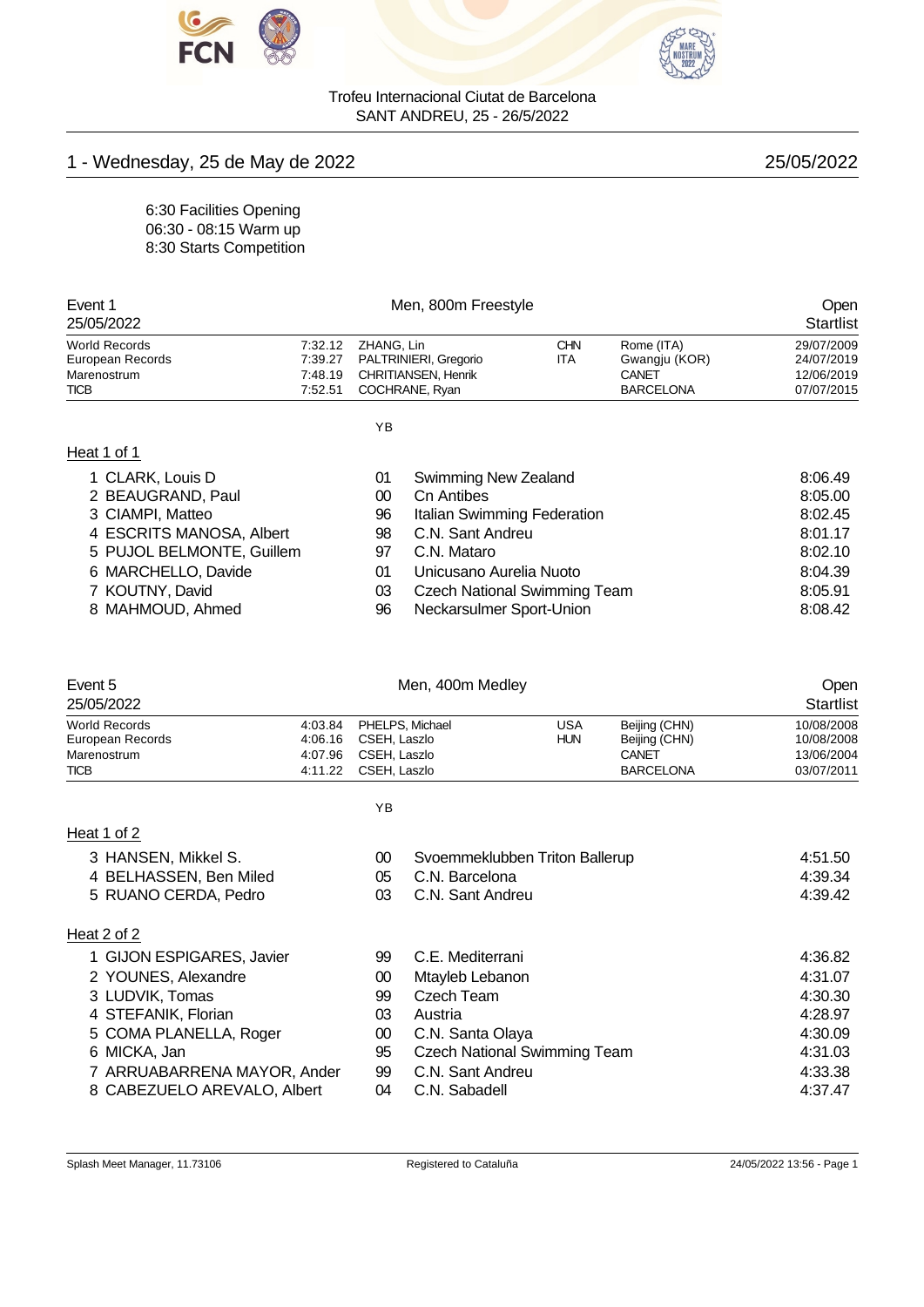



| Event 6                         |                |        | Women, 100m Freestyle                  |            |                         | Open                     |
|---------------------------------|----------------|--------|----------------------------------------|------------|-------------------------|--------------------------|
| 25/05/2022                      |                |        |                                        |            |                         | Startlist                |
| <b>World Records</b>            | 51.71          |        | SJOESTROEM, Sarah                      | <b>SWE</b> | Budapest (HUN)          | 23/07/2017               |
| European Records<br>Marenostrum | 51.71<br>52.08 |        | SJOESTROEM, Sarah<br>SJOESTROEM, Sarah | <b>SWE</b> | Budapest (HUN)<br>CANET | 23/07/2017<br>17/06/2013 |
| <b>TICB</b>                     | 52.28          |        | SJOESTROEM, Sarah                      |            | <b>BARCELONA</b>        | 09/07/2017               |
|                                 |                | YB     |                                        |            |                         |                          |
| Heat 1 of 3                     |                |        |                                        |            |                         |                          |
| 3 CHIVA GARCIA, Julia           |                | 05     | C.E. Mediterrani                       |            |                         | 1:00.05                  |
| 4 GARMENDIA GASCA, Mar          |                | 06     | C.N. Banyoles                          |            |                         | 59.69                    |
| 5 CORTES VILANOVA, Judith       |                | 02     | C.N. Lleida                            |            |                         | 59.91                    |
| 6 CASSIVI-VERMETTE, Maeva       |                | 01     | Usher                                  |            |                         | 1:01.57                  |
| Heat 2 of 3                     |                |        |                                        |            |                         |                          |
| 1 LETOURNEAU, Anne-Gaelle       |                | $00\,$ | Usher                                  |            |                         | 58.73                    |
| 2 SENATORE, Giada               |                | 06     | Asd Nuovo Nuoto Bologna                |            |                         | 58.51                    |
| 3 DRAKOPOULOS, Milla A          |                | 06     | South Africa                           |            |                         | 58.31                    |
| 4 KALJEVIC, Anja                |                | 05     | 11. April                              |            |                         | 58.26                    |
| 5 MORILLO LOPEZ, Esther         |                | 01     | C.E. Mediterrani                       |            |                         | 58.30                    |
| 6 JUSTE SANCHEZ, Paula          |                | 03     | Espana                                 |            |                         | 58.33                    |
| 7 PICARD, Lorine                |                | 02     | Ligue Bourgogne Franche-Comte          |            |                         | 58.55                    |
| 8 VALLS SANS, Laia              |                | 04     | C.N. Sabadell                          |            |                         | 59.21                    |
| Heat 3 of 3                     |                |        |                                        |            |                         |                          |
| 1 MC KIBBIN, Ellie              |                | 04     | <b>National Centre Ulster</b>          |            |                         | 57.59                    |
| 2 OPATRIL, Lena                 |                | 99     | Austria                                |            |                         | 57.58                    |
| 3 CAPONI, Linda                 |                | 98     | Cs Carabinieri                         |            |                         | 57.48                    |
| 4 BERGELI, Victoria             |                | 03     | Baerumsvommerne                        |            |                         | 57.37                    |
| 5 KALJEVIC, Mina                |                | 05     | 11. April                              |            |                         | 57.38                    |
| 6 BISA NSUE, Petra              |                | 03     | <b>Team Cantabrian Sea</b>             |            |                         | 57.57                    |
| 7 LANSOM, Caitlin               |                | 05     | Co Manch Aq                            |            |                         | 57.59                    |
| 8 SUZUKI GUADALUPE, Aika        |                | 03     | R.C. Mediterraneo                      |            |                         | 57.72                    |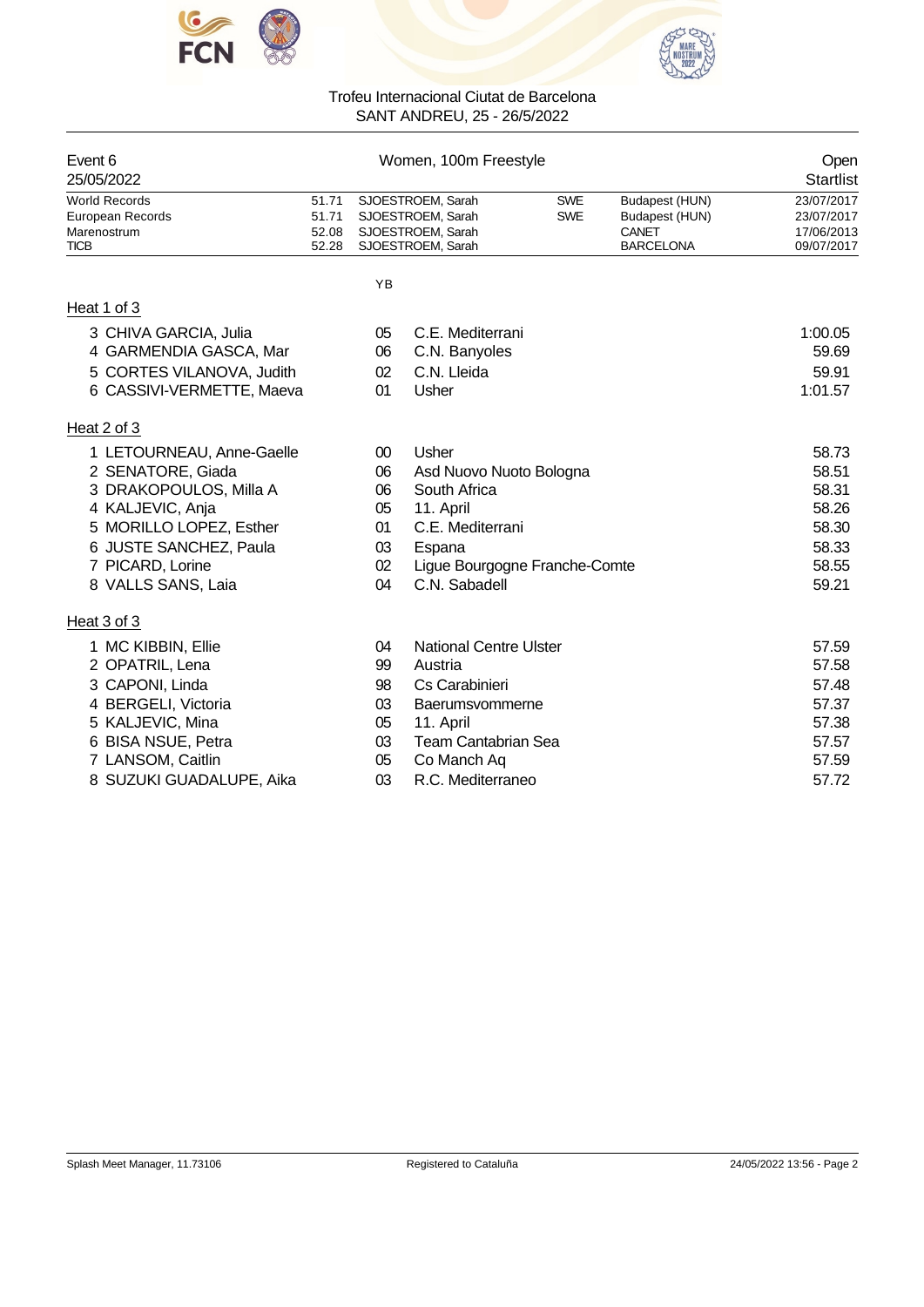



| Event 9<br>25/05/2022                                           |                                  |                               | Men, 50m Freestyle                            |                                        |                                                                           | Open<br>Startlist                                    |
|-----------------------------------------------------------------|----------------------------------|-------------------------------|-----------------------------------------------|----------------------------------------|---------------------------------------------------------------------------|------------------------------------------------------|
| World Records<br>European Records<br>Marenostrum<br><b>TICB</b> | 20.91<br>20.94<br>21.31<br>21.58 | CIELO, Cesar<br>FRATUS, Bruno | <b>BOUSQUET, Frederick</b><br>PROUD, Benjamin | <b>BRA</b><br><b>FRA</b><br><b>GBR</b> | Sao Paulo (BRA)<br>Montpellier (FRA)<br><b>MONACO</b><br><b>BARCELONA</b> | 18/12/2009<br>26/04/2009<br>09/06/2019<br>16/06/2019 |
|                                                                 |                                  | YB                            |                                               |                                        |                                                                           |                                                      |
| Heat 1 of 5                                                     |                                  |                               |                                               |                                        |                                                                           |                                                      |
| 1 MAJCEN, Taj                                                   |                                  | 07                            | SD Delfin Ljubljana                           |                                        |                                                                           | 25.37                                                |
| 2 YEGRES COTTIN, Andres                                         |                                  | 02                            | C.N. Barcelona                                |                                        |                                                                           | 24.62                                                |
| 3 RIVIERE, Clement                                              |                                  | 03                            | Ligue Bourgogne Franche-Comte                 |                                        |                                                                           | 24.33                                                |
| 4 VETTORETTI, Giacomo                                           |                                  | 99                            | Montebelluna Nuoto asd                        |                                        |                                                                           | 24.16                                                |
| 5 MATOKHNIUK, Danylo                                            |                                  | 99                            | Ligue Bourgogne Franche-Comte                 |                                        |                                                                           | 24.29                                                |
| 6 FERRIZ VALLEJO, Aleix                                         |                                  | 03                            | C.N. Mataro                                   |                                        |                                                                           | 24.41                                                |
| 7 CORTADELLAS LLUBERA, Joan                                     |                                  | 04                            | C.N. Barcelona                                |                                        |                                                                           | 24.66                                                |
| Heat 2 of 5                                                     |                                  |                               |                                               |                                        |                                                                           |                                                      |
| 1 GALLINA, Giovanni                                             |                                  | 03                            | Montebelluna Nuoto asd                        |                                        |                                                                           | 24.08                                                |
| 2 PARRY, Joshua J                                               |                                  | 03                            | South Africa                                  |                                        |                                                                           | 24.06                                                |
| 3 PITSHUGIN, Kristian                                           |                                  | 01                            | <b>Israel</b>                                 |                                        |                                                                           | 24.00                                                |
| 4 RIMEK, Jonathan                                               |                                  | 99                            | <b>SG Frankfurt</b>                           |                                        |                                                                           | 23.98                                                |
| 5 CLARK, MacAllister                                            |                                  | 02                            | North Shore Swimming Club                     |                                        |                                                                           | 23.99                                                |
| 6 VERDEJO EDO, Alex                                             |                                  | 02                            | C.N. Sant Boi                                 |                                        |                                                                           | 24.02                                                |
| 7 HASSLING, Emil                                                |                                  | $00\,$                        | Landskrona                                    |                                        |                                                                           | 24.06                                                |
| 8 DELBOIS, Jeremie                                              |                                  | 01                            | Cercle des Nageurs de Marseille               |                                        |                                                                           | 24.08                                                |
| Heat 3 of 5                                                     |                                  |                               |                                               |                                        |                                                                           |                                                      |
| 1 CIROVIC, Filip                                                |                                  | 04                            | <b>PK Ribnica</b>                             |                                        |                                                                           | 23.87                                                |
| 2 MASOUD, Mohamed                                               |                                  | 95                            | Swimming New Zealand                          |                                        |                                                                           | 23.85                                                |
| 3 RUIZ GIMENO, Toni                                             |                                  | 05                            | C.N. Calella                                  |                                        |                                                                           | 23.75                                                |
| 4 POWELL, Robert                                                |                                  | $00\,$                        | Ireland                                       |                                        |                                                                           | 23.68                                                |
| 5 HESTAD SOLBERG, Jonas Milian                                  |                                  | 03                            | <b>Baerumsvommerne</b>                        |                                        |                                                                           | 23.71                                                |
| 6 MATARO LLOBET, Albert                                         |                                  | 99                            | C.N. Terrassa                                 |                                        |                                                                           | 23.82                                                |
| 7 PANCEREVAS, Daniil                                            |                                  | 04                            | Lithuania                                     |                                        |                                                                           | 23.86                                                |
| 8 PUJOL GARCIA, Eric                                            |                                  | 98                            | C.N. Calella                                  |                                        |                                                                           | 23.87                                                |
| Heat 4 of 5                                                     |                                  |                               |                                               |                                        |                                                                           |                                                      |
| 1 VALOUR, Julien                                                |                                  | 01                            | Cercle des Nageurs de Marseille               |                                        |                                                                           | 23.66                                                |
| 2 HERNANDEZ TROYA, Gerard                                       |                                  | 03                            | C.N. Sant Andreu                              |                                        |                                                                           | 23.52                                                |
| 3 SAMON ROS, Arnau                                              |                                  | 01                            | C.E.N. Cabrera De Mar                         |                                        |                                                                           | 23.49                                                |
| 4 FALK, Erik                                                    |                                  | 03                            | Stockholmspolisens IF Simfoerening            |                                        |                                                                           | 23.44                                                |
| 5 KROON, Luc                                                    |                                  | 01                            | <b>Dutch Swimming Federation</b>              |                                        |                                                                           | 23.44                                                |
| 6 HOLMQUIST, Marcus                                             |                                  | $00\,$                        | Jonkopings Simsallskap                        |                                        |                                                                           | 23.49                                                |
| 7 LOMERO ARENAS, Tomas                                          |                                  | 01                            | C.N. Lleida                                   |                                        |                                                                           | 23.55                                                |
| 8 JEDBRATT, Felix                                               |                                  | 03                            | <b>Team West</b>                              |                                        |                                                                           | 23.67                                                |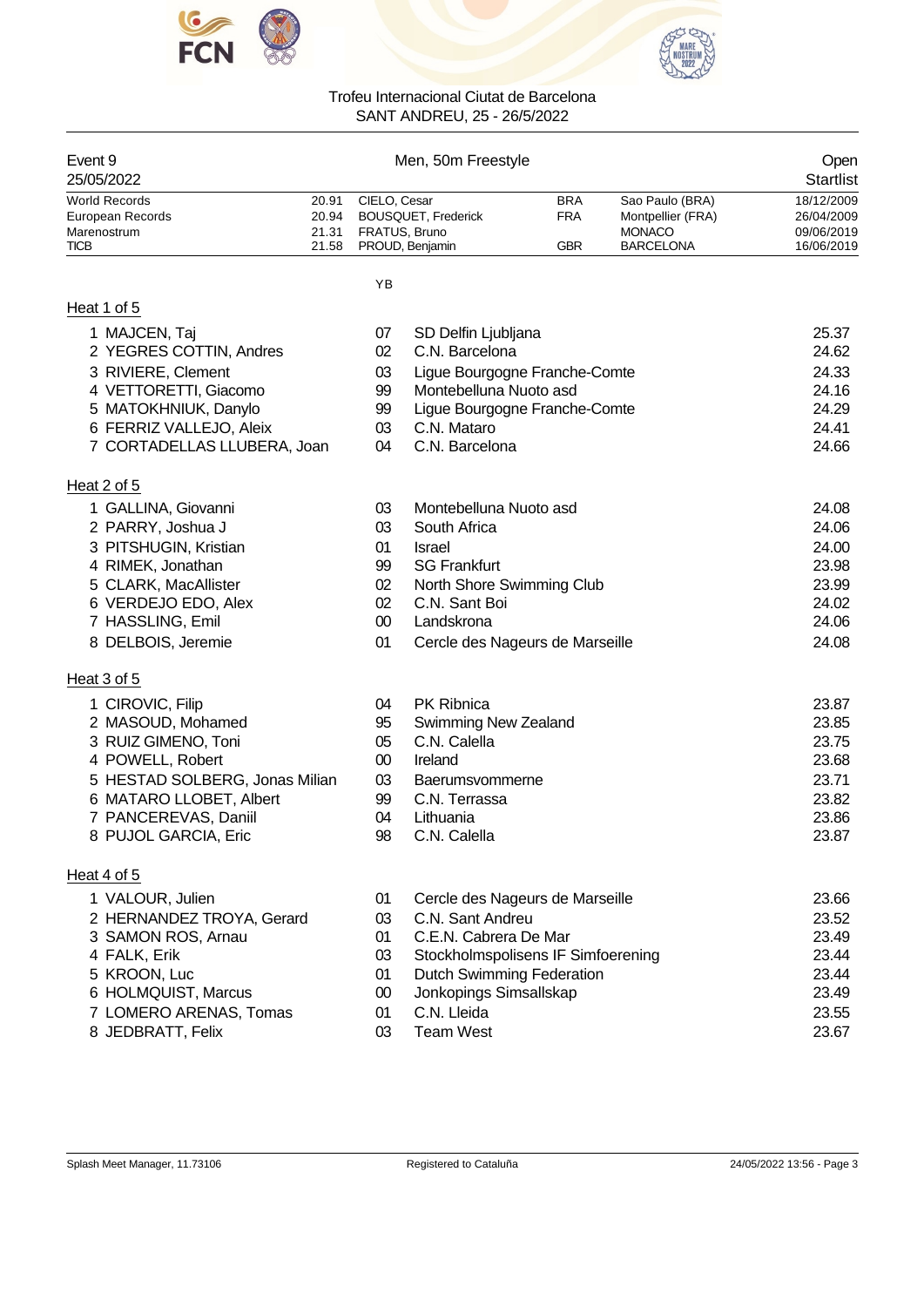



# Event 9, Men, 50m Freestyle

# Heat 5 of 5

| 1 SERNAGIOTTO, Luca        | 00 | Montebelluna Nuoto asd              | 23.35 |
|----------------------------|----|-------------------------------------|-------|
| 2 OEVERGAARD, Gard         | 96 | Baerumsvommerne                     | 23.29 |
| 3 BOUCHER, Charles-Antoine | 02 | Usher                               | 23.27 |
| 4 MOORE, Andrew            | 98 | National Centre Dublin              | 23.24 |
| 5 BURDISSO, Federico       | 01 | Unicusano Aurelia Nuoto             | 23.26 |
| 6 BELANGER, Samuel         | 97 | Rouge et Or/Universite Laval        | 23.27 |
| 7 FRANTA, Tomas            | 98 | <b>Czech National Swimming Team</b> | 23.29 |
| 8 FRANCHINI, Laurent       | 00 | <b>Carros Natation</b>              | 23.40 |

| Event 13             |       | Men, 100m Butterfly  |            |                  | Open       |
|----------------------|-------|----------------------|------------|------------------|------------|
| 25/05/2022           |       |                      |            |                  | Startlist  |
| <b>World Records</b> | 49.45 | DRESSEL. Caeleb      | USA        | Tokyo (JPN)      | 31/07/2021 |
| European Records     |       | 49.68 MILAK, Kristof | <b>HUN</b> | Tokyo (JPN)      | 31/07/2021 |
| Marenostrum          |       | 50.95 MILAK, Kristof | <b>HUN</b> | <b>BARCELONA</b> | 05/06/2021 |
| <b>TICB</b>          | 50.95 | MILAK, Kristof       | <b>HUN</b> | <b>BARCELONA</b> | 05/06/2021 |

| ۰. |
|----|
|    |

# Heat 1 of 2

| 3 CANCELA, Diogo Luis |  |
|-----------------------|--|
|                       |  |

- 
- 5 BASTIEN, Thibault

# Heat 2 of 2

|  | 1 RODRIGUEZ QUINTANA, Marc |  |  |
|--|----------------------------|--|--|
|--|----------------------------|--|--|

- 
- 
- 
- 
- 
- 7 VERDEJO EDO, Alex 02 C.N. Sant Boi 67.83

| 3 CANCELA, Diogo Luis        | 02 | Portugal                       | 1:07.08 |
|------------------------------|----|--------------------------------|---------|
| 4 HANSEN, Mikkel S.          | 00 | Svoemmeklubben Triton Ballerup | 58.40   |
| 5 BASTIEN, Thibault          | 01 | Ligue Bourgogne Franche-Comte  | 59.86   |
| at 2 of 2                    |    |                                |         |
| 1 RODRIGUEZ QUINTANA, Marc   | 05 | C.N. Banyoles                  | 57.95   |
| 2 CLARK, MacAllister         | 02 | North Shore Swimming Club      | 57.64   |
| 3 SANCHEZ LOPEZ, Juan Manuel | 03 | C.N. Cornella                  | 57.49   |
| 4 YOUNES, Alexandre          | 00 | Mtayleb Lebanon                | 57.00   |
|                              |    |                                |         |

- 5 KARLSSON, Niki 00 Team Finland 57.06 6 NYBLOM, Niklas 99 Taeby Sim 57.57
	-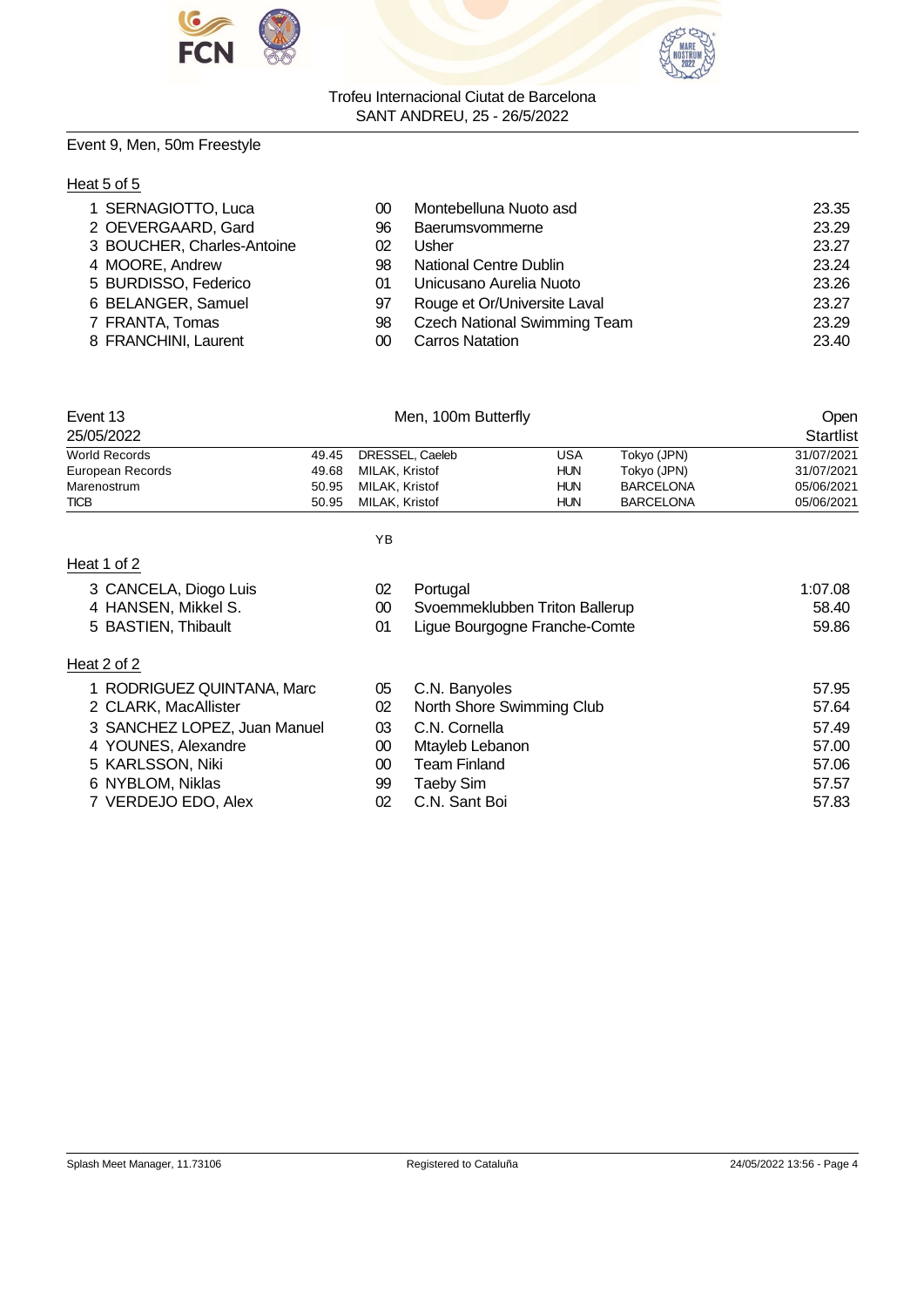



| Event 15<br>25/05/2022                                                 |                                          |              | Men, 200m Freestyle                                                    |                          |                                                               | Open<br><b>Startlist</b>                             |
|------------------------------------------------------------------------|------------------------------------------|--------------|------------------------------------------------------------------------|--------------------------|---------------------------------------------------------------|------------------------------------------------------|
| <b>World Records</b><br>European Records<br>Marenostrum<br><b>TICB</b> | 1:42.00<br>1:42.00<br>1:44.88<br>1:46.91 | GUY, James   | BIEDERMANN, Paul<br><b>BIEDERMANN, Paul</b><br><b>BIEDERMANN, Paul</b> | <b>GER</b><br><b>GER</b> | Rome (ITA)<br>Rome (ITA)<br><b>MONACO</b><br><b>BARCELONA</b> | 28/07/2009<br>28/07/2009<br>13/06/2005<br>08/07/2016 |
|                                                                        |                                          | YB           |                                                                        |                          |                                                               |                                                      |
| Heat 1 of 6                                                            |                                          |              |                                                                        |                          |                                                               |                                                      |
| 3 FALK, Erik                                                           |                                          | 03           | Stockholmspolisens IF Simfoerening                                     |                          |                                                               | 2:01.08                                              |
| 4 RUIZ DIAZ, Gonzalo                                                   |                                          | 01           | E.M. El Olivar                                                         |                          |                                                               | 1:57.23                                              |
| 5 MAHMOUD, Ahmed                                                       |                                          | 96           | Neckarsulmer Sport-Union                                               |                          |                                                               | 2:00.48                                              |
| Heat 2 of 6                                                            |                                          |              |                                                                        |                          |                                                               |                                                      |
| 1 RUIZ DE CANAS, Alvaro                                                |                                          | 02           | C.N. Olot                                                              |                          |                                                               | 1:57.16                                              |
| 2 BELIG, Xavier                                                        |                                          | 97           | C.N. Barcelona                                                         |                          |                                                               | 1:56.14                                              |
| 3 GIOVANNONI, Ivan                                                     |                                          | 02           | Unicusano Aurelia Nuoto                                                |                          |                                                               | 1:55.76                                              |
| 4 ESCRITS MANOSA, Lluis                                                |                                          | 01           | C.N. Sant Andreu                                                       |                          |                                                               | 1:55.34                                              |
| 5 BARRERA LATORRE, Iker                                                |                                          | 04           | C.N. Sant Andreu                                                       |                          |                                                               | 1:55.74                                              |
| 6 IVIC, Yoni                                                           |                                          | 01           | Cercle des Nageurs de Marseille                                        |                          |                                                               | 1:55.81                                              |
| 7 LIETZEN, Jesper                                                      |                                          | 02           | <b>Team Finland</b>                                                    |                          |                                                               | 1:56.61                                              |
| Heat 3 of 6                                                            |                                          |              |                                                                        |                          |                                                               |                                                      |
| 1 YEGRES COTTIN, Andres                                                |                                          | 02           | C.N. Barcelona                                                         |                          |                                                               | 1:54.64                                              |
| 2 MIRET SALA, Roger                                                    |                                          | 00           | C.N. Lleida                                                            |                          |                                                               | 1:54.19                                              |
| 3 KERTES, Daniel                                                       |                                          | 99           | Helsingborg Simsaellskap                                               |                          |                                                               | 1:53.93                                              |
| 4 SANTOS, Francisco Rogerio                                            |                                          | 98           | Portugal                                                               |                          |                                                               | 1:53.48                                              |
| 5 PERSSON, Elias                                                       |                                          | 02           | Malmo Kappsimningsklubb                                                |                          |                                                               | 1:53.72                                              |
| 6 PARRY, Joshua J                                                      |                                          | 03           | South Africa                                                           |                          |                                                               | 1:54.03                                              |
| 7 DUCKHAM, Michael P                                                   |                                          | 02           | South Africa                                                           |                          |                                                               | 1:54.23                                              |
| 8 GEMOV, Ondrej                                                        |                                          | 99           | <b>Czech National Swimming Team</b>                                    |                          |                                                               | 1:55.23                                              |
| Heat 4 of 6                                                            |                                          |              |                                                                        |                          |                                                               |                                                      |
| 1 LAFLEUR, Maxime                                                      |                                          | 02           | Usher                                                                  |                          |                                                               | 1:53.03                                              |
| 2 JOLY, Damien                                                         |                                          | 92           | Stade de vanves natation                                               |                          |                                                               | 1:52.82                                              |
| 3 LARGERON, Pierre                                                     |                                          | 05           |                                                                        |                          | Centre National d'entrainement Font-Romeu                     | 1:52.67                                              |
| 4 LEBOIS, Pierre                                                       |                                          | $00\,$       | Cercle des Nageurs de Marseille                                        |                          |                                                               | 1:52.27                                              |
| 5 LELLIOTT, Jay                                                        |                                          | 95           | Swim England                                                           |                          |                                                               | 1:52.47                                              |
| 6 KOUTNY, David                                                        |                                          | 03           | <b>Czech National Swimming Team</b>                                    |                          |                                                               | 1:52.80                                              |
| 7 DYRKORN, Christian Groth<br>8 FACCIOLA', Andrea                      |                                          | 01<br>99     | Baerumsvommerne<br>Tennis Club Palermo 3 scsd                          |                          |                                                               | 1:52.89<br>1:53.27                                   |
|                                                                        |                                          |              |                                                                        |                          |                                                               |                                                      |
| Heat 5 of 6                                                            |                                          |              |                                                                        |                          |                                                               |                                                      |
| 1 ROWBOTHAM-KEATING, Reuben<br>2 MARTINEZ NOVOA, Miguel                |                                          | 05<br>$00\,$ | Co Manch Aq<br>Espana                                                  |                          |                                                               | 1:52.15<br>1:51.93                                   |
| 3 HOLMQUIST, Marcus                                                    |                                          | 00           | Jonkopings Simsallskap                                                 |                          |                                                               | 1:51.87                                              |
| 4 MARTIN ROIG, Victor                                                  |                                          | 02           | C.N. Voltor Balear                                                     |                          |                                                               | 1:51.57                                              |
| 5 SERNAGIOTTO, Luca                                                    |                                          | $00\,$       | Montebelluna Nuoto asd                                                 |                          |                                                               | 1:51.86                                              |
| 6 LITTLEJOHN, Ben J                                                    |                                          | 02           | St Paul's Swimming Club                                                |                          |                                                               | 1:51.90                                              |
| 7 CONTE BONIN, Paolo                                                   |                                          | 02           | Team Veneto asd                                                        |                          |                                                               | 1:52.01                                              |
| 8 BELANGER, Samuel                                                     |                                          | 97           | Rouge et Or/Universite Laval                                           |                          |                                                               | 1:52.26                                              |
| Splash Meet Manager, 11.73106                                          |                                          |              | Registered to Cataluña                                                 |                          |                                                               | 24/05/2022 13:56 - Page 5                            |